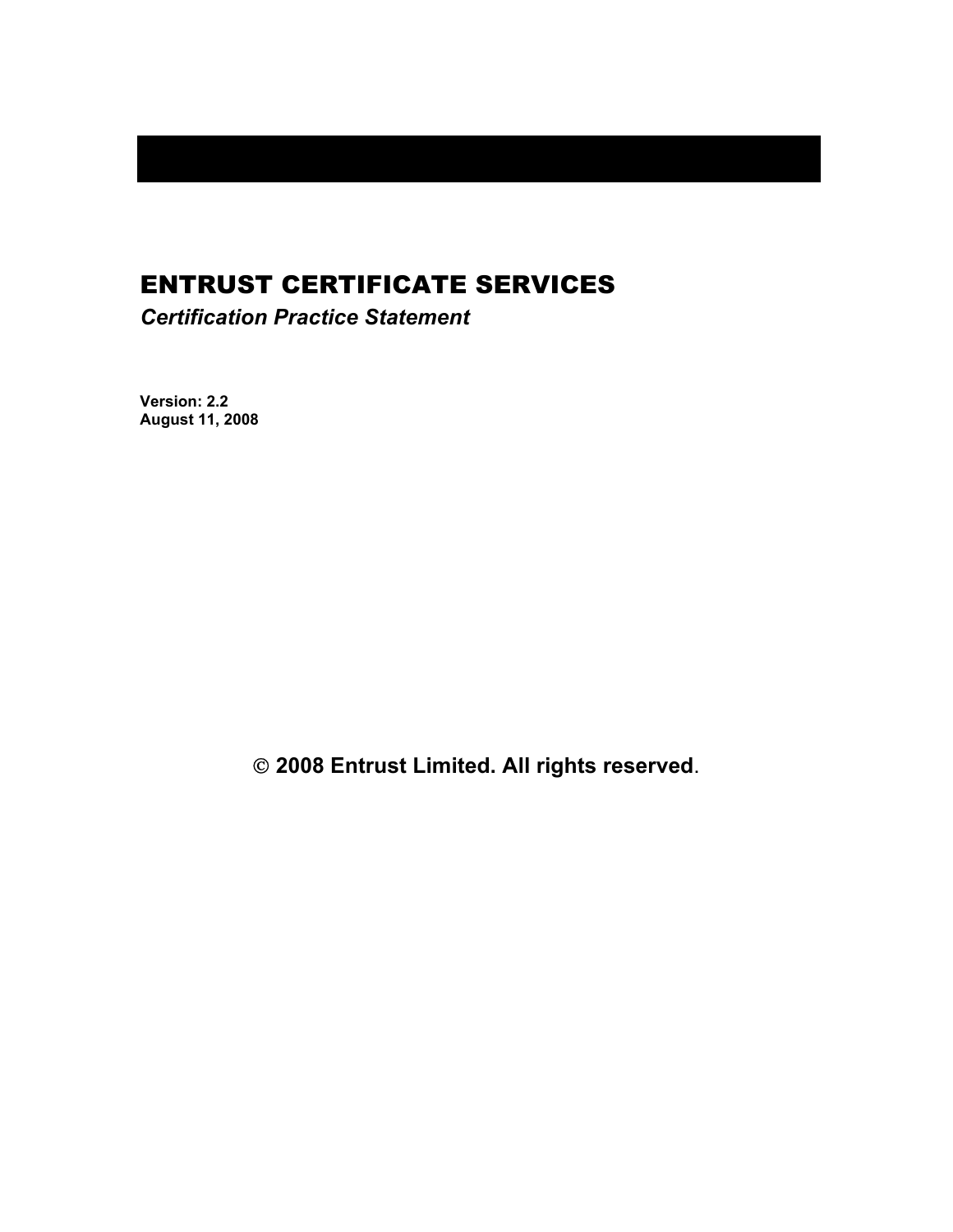# **Revision History**

| Issue | Date              | Changes in this Revision                                                                                                                                                                                                                                                   |  |
|-------|-------------------|----------------------------------------------------------------------------------------------------------------------------------------------------------------------------------------------------------------------------------------------------------------------------|--|
| 1.0   | May 26, 1999      | Initial version.                                                                                                                                                                                                                                                           |  |
| 2.0   | July 1, 2000      | Addition of provisions dealing with subordinate<br>entities (such as third party registration<br>authorities) in the Entrust.net SSL Web Server<br>public key infrastructure. Revision of numerous<br>other terms and conditions.                                          |  |
| 2.01  | May 30, 2001      | Minor revisions having no substantive impact.                                                                                                                                                                                                                              |  |
| 2.02  | January 1, 2002   | Minor revisions related to replacement Cross<br>Certificate.                                                                                                                                                                                                               |  |
| 2.03  | January 1, 2003   | Entrust legal name change.                                                                                                                                                                                                                                                 |  |
| 2.04  | August 20, 2003   | Minor revisions related to use of certificates on<br>more than one server; permitting use of asterisk<br>in Subject name                                                                                                                                                   |  |
| 2.05  | November 28, 2003 | Minor revisions to language to handle licensing<br>issues.                                                                                                                                                                                                                 |  |
| 2.06  | May 14, 2004      | Minor revisions to language for export<br>requirements.                                                                                                                                                                                                                    |  |
| 2.1   | August 1, 2007    | Minor revisions to ensure consistency with the<br>CPS for EV SSL Certificates and to add OCSP<br>references.                                                                                                                                                               |  |
| 2.2   | August 11, 2008   | Minor revisions to terminology to replace<br>references to Entrust SSL Web Server Certificates<br>with Entrust SSL Certificates. Revision to<br>authentication of individuals, routine rekey and<br>key changeover. Other minor revisions having no<br>substantive impact. |  |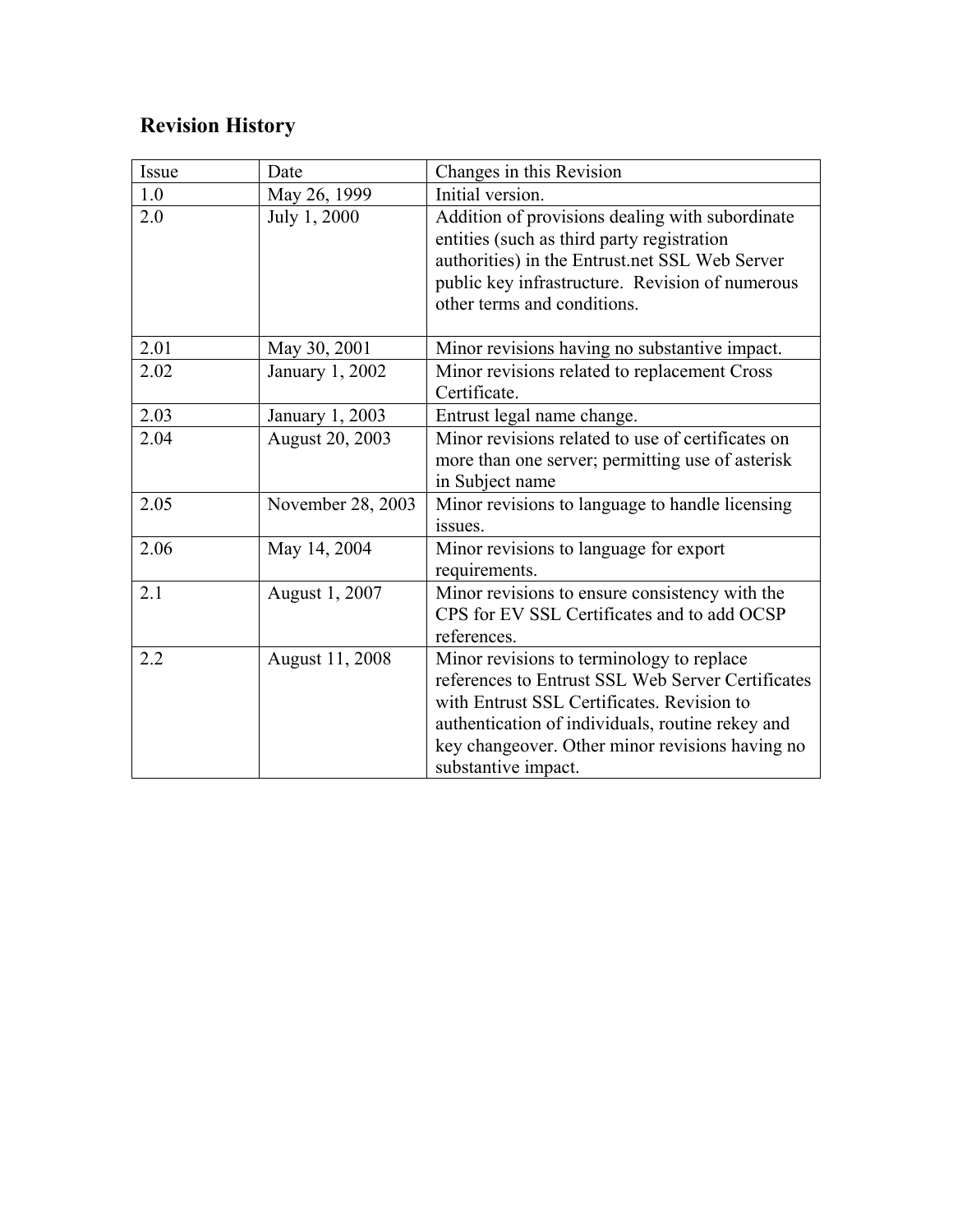# **TABLE OF CONTENTS**

| 1.1                                              |  |  |
|--------------------------------------------------|--|--|
| 1.2                                              |  |  |
| 1.3<br>1.3.1<br>1.3.2<br>1.3.3<br>1.3.4          |  |  |
| 1.4<br>1.4.1<br>1.4.2                            |  |  |
| $\overline{2}$ .                                 |  |  |
| 2.1<br>211<br>2.1.2<br>2.1.3<br>2.1.4<br>2.1.5   |  |  |
| 2.2                                              |  |  |
| 2.2.1<br>2.2.2                                   |  |  |
|                                                  |  |  |
| 2.3<br>2.3.1<br>2.3.2<br>2.3.3                   |  |  |
| 2.4                                              |  |  |
| 2.4.1<br>2.4.2<br>2.4.3                          |  |  |
| 2.5<br>2.5.1<br>2.5.2<br>2.5.3<br>2.5.4<br>2.5.5 |  |  |
| 2.6                                              |  |  |
| 2.6.1<br>2.6.2<br>2.6.3<br>2.6.4                 |  |  |
| 2.7                                              |  |  |
| 2.7.1<br>2.7.2<br>2.7.3<br>2.7.4                 |  |  |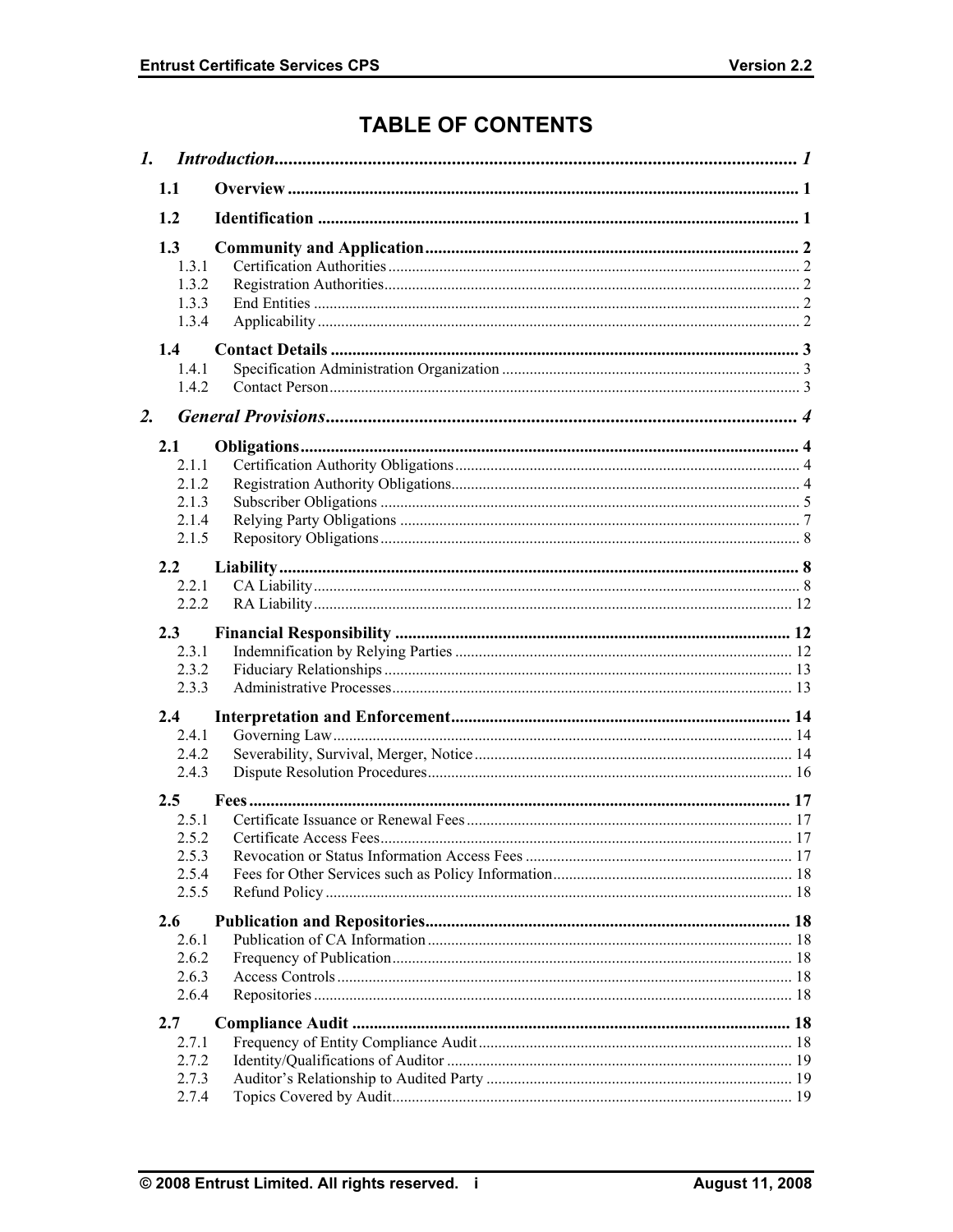|                      | 2.7.5<br>2.7.6 |  |
|----------------------|----------------|--|
|                      |                |  |
|                      | 2.8            |  |
|                      | 2.8.1          |  |
|                      | 2.8.2          |  |
|                      | 2.8.3          |  |
|                      | 2.8.4          |  |
|                      | 2.8.5          |  |
|                      | 2.8.6          |  |
|                      | 2.8.7          |  |
|                      | 2.9            |  |
| $\boldsymbol{\beta}$ |                |  |
|                      | 3.1            |  |
|                      | 3.1.1          |  |
|                      | 3.1.2          |  |
|                      | 3.1.3          |  |
|                      | 3.1.4          |  |
|                      | 3.1.5          |  |
|                      | 3.1.6          |  |
|                      | 3.1.7          |  |
|                      | 3.1.8          |  |
|                      | 3.1.9          |  |
|                      |                |  |
|                      | 3.2            |  |
|                      | 3.3            |  |
|                      | 3.4            |  |
| $\boldsymbol{4}$     |                |  |
|                      | 4.1            |  |
|                      | 4.2            |  |
|                      | 4.3            |  |
|                      | 4.4            |  |
|                      | 4.4.1          |  |
|                      | 4.4.2          |  |
|                      | 4.4.3          |  |
|                      | 4.4.4          |  |
|                      | 4.4.5          |  |
|                      | 4.4.6          |  |
|                      | 4.4.7          |  |
|                      | 4.4.8          |  |
|                      | 4.4.9          |  |
|                      | 4.4.10         |  |
|                      | 4.4.11         |  |
|                      | 4.4.12         |  |
|                      | 4.4.13         |  |
|                      | 4.4.14         |  |
|                      | 4.4.15         |  |
|                      | 4.5            |  |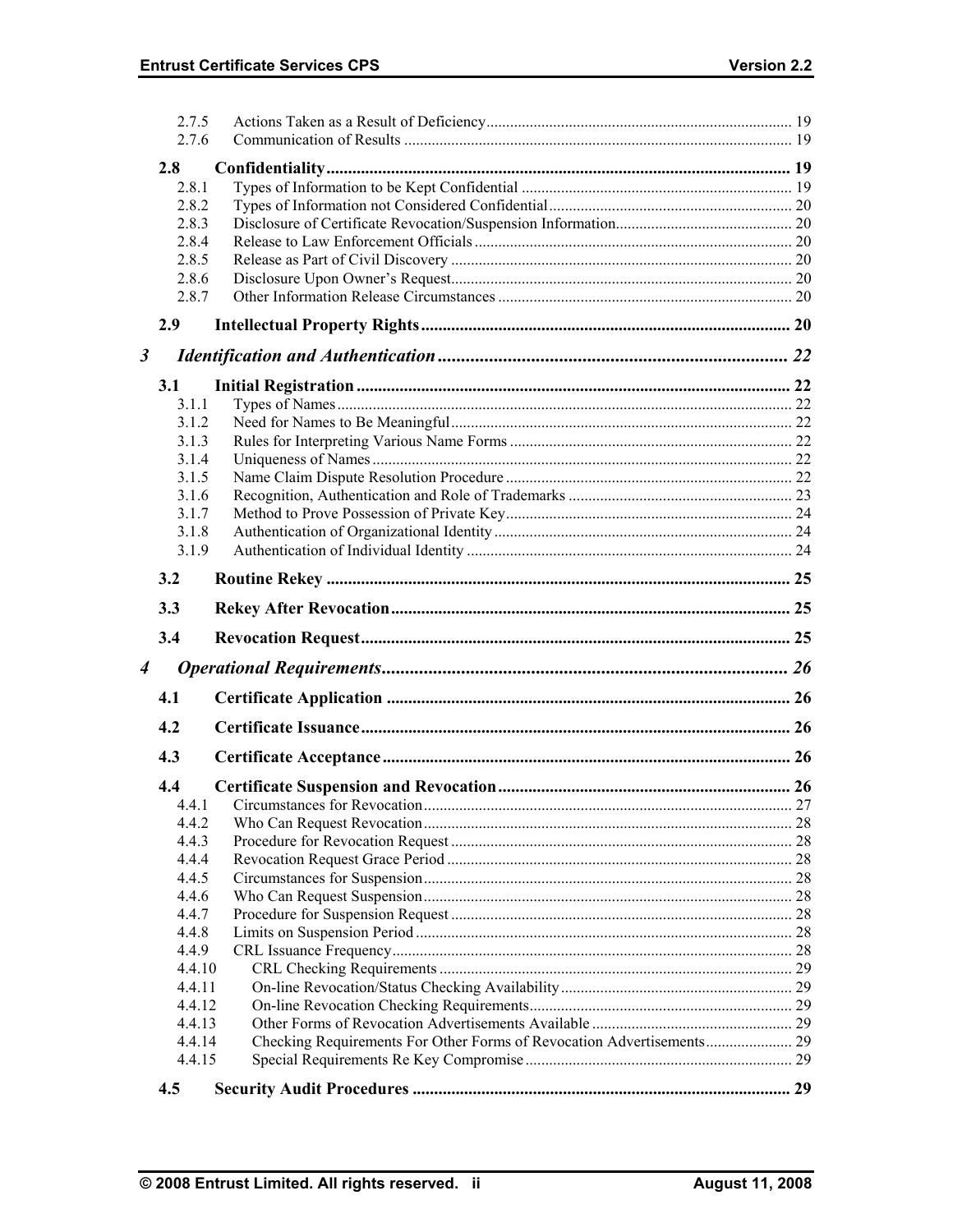|   | 4.6                                                                                  |  |
|---|--------------------------------------------------------------------------------------|--|
|   | 4.7                                                                                  |  |
|   | 4.8                                                                                  |  |
|   | 4.9                                                                                  |  |
| 5 |                                                                                      |  |
|   | 5.1<br>5.1.1<br>5 1 2<br>5.1.3<br>5.1.4<br>5.1.5<br>5.1.6<br>5.1.7                   |  |
|   | 5.2                                                                                  |  |
|   | 5.3                                                                                  |  |
| 6 |                                                                                      |  |
|   | 6.1<br>6.1.1<br>6.1.2<br>6.1.3<br>6.1.4<br>6.1.5<br>6.1.6<br>6.1.7<br>6.1.8<br>6.1.9 |  |
|   | 6.2                                                                                  |  |
|   | 6.3                                                                                  |  |
|   | 6.4                                                                                  |  |
|   | 6.5<br>6.6<br>6.6.1<br>6.6.2<br>6.6.3                                                |  |
|   | 6.7                                                                                  |  |
|   | 6.8                                                                                  |  |
| 7 |                                                                                      |  |
|   | 7.1                                                                                  |  |
|   | 7.2                                                                                  |  |
|   | 7.3                                                                                  |  |
| 8 |                                                                                      |  |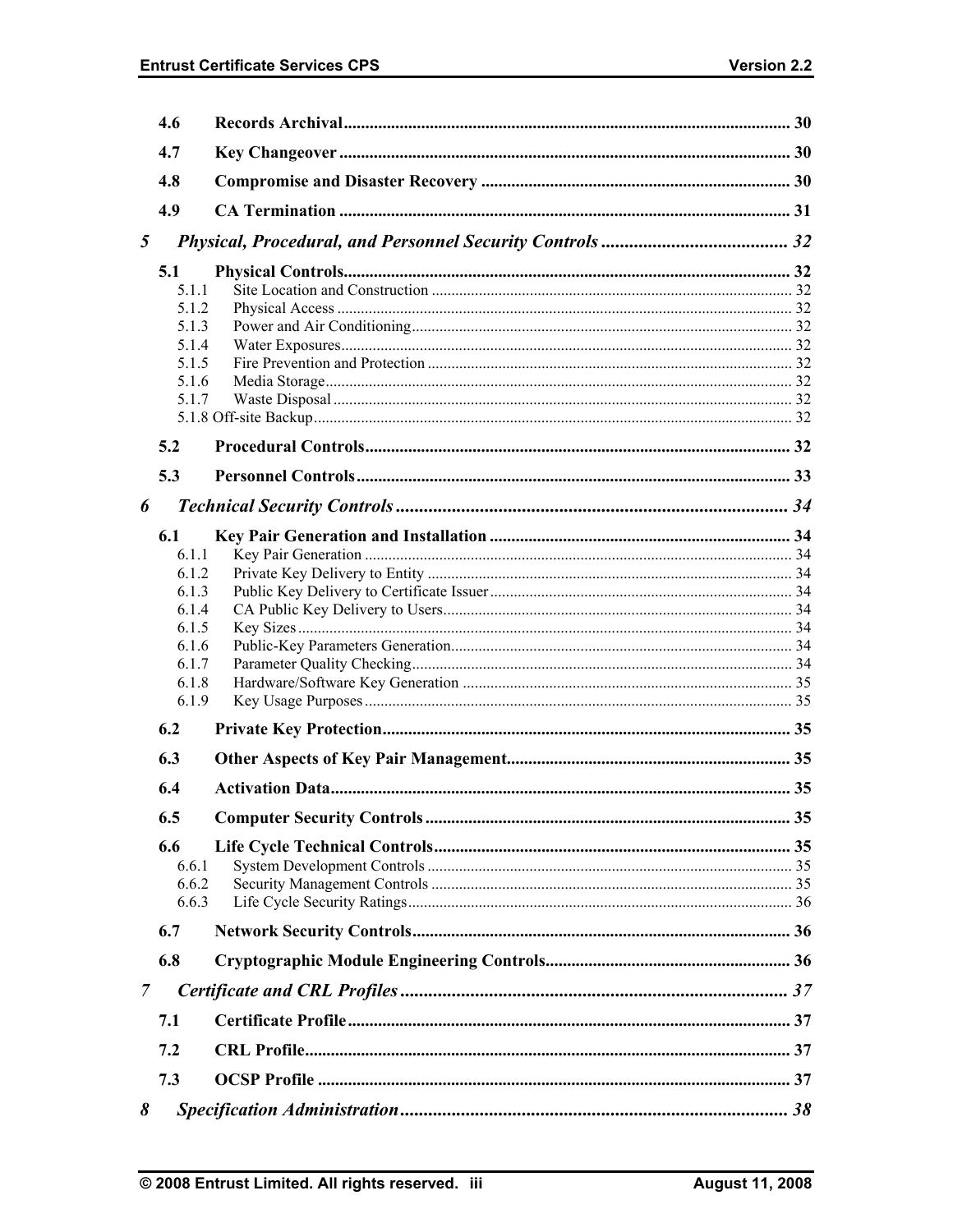| 8.1 |  |
|-----|--|
| 8.2 |  |
|     |  |
|     |  |
|     |  |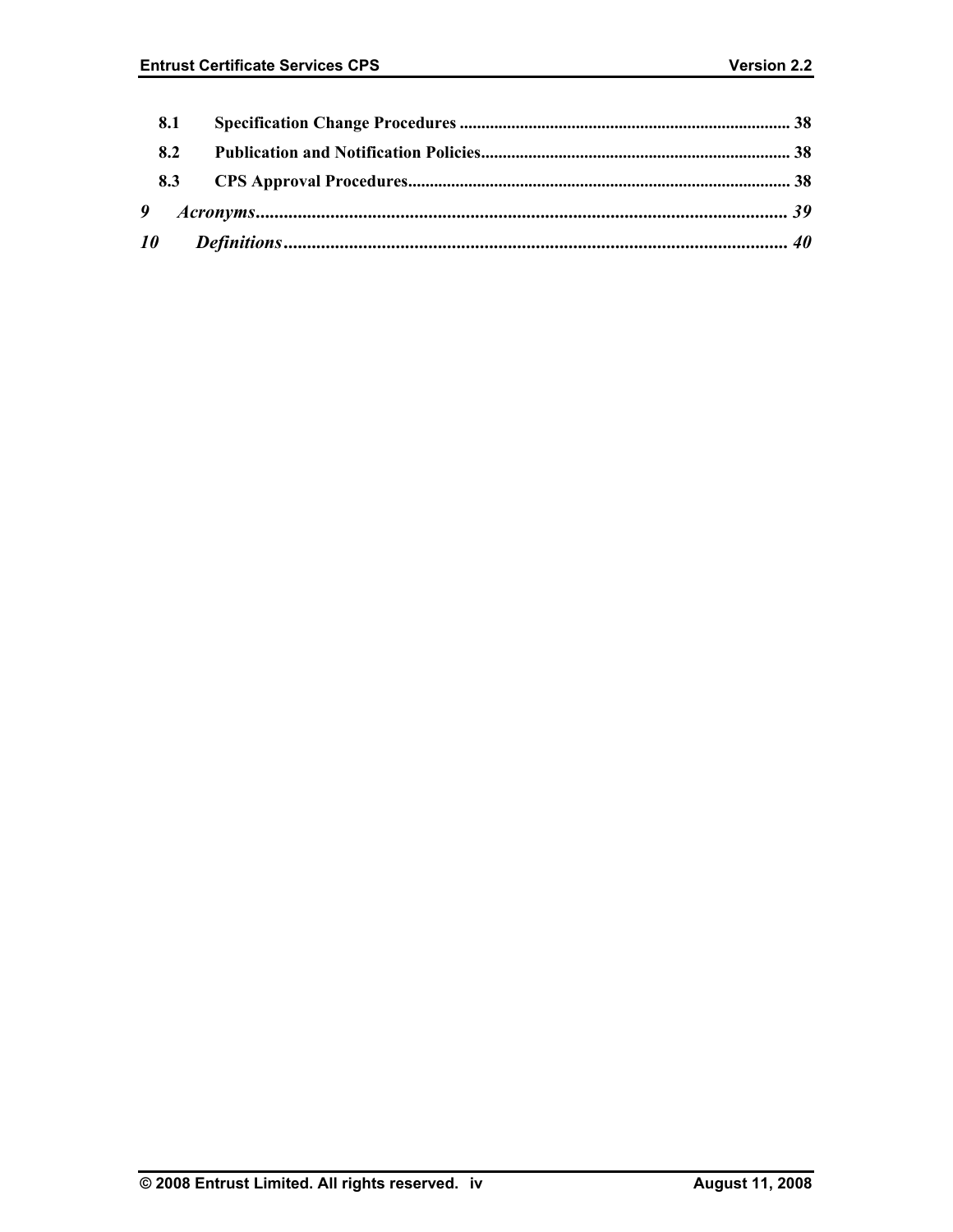# <span id="page-6-0"></span>**1. Introduction**

Entrust Limited ("Entrust") uses Entrust's award winning Entrust Authority family of software products to provide standards-compliant digital certificates that enable more secure on-line communications.

The Entrust Certificate Services Certification Authorities issue Entrust Certificates, as defined in §10, which include the following Certificate Types:

- extended validation SSL Certificate(s) **("EV SSL Certificate(s)")**
- WAP server Certificate(s) ("**Entrust WAP Server Certificate(s)**"),
- SSL Certificate(s) ("**Entrust SSL Certificate(s)**" and "**Entrust SSL Web Server Certificate(s)**")

This Certification Practice Statement (CPS) applies to the following Certificate Types:

• Entrust SSL Certificates and Entrust SSL Web Server Certificates

This CPS does not apply to the following Certificate Types that are addressed in separate Certification Practice Statements:

- EV SSL Certificates
- Entrust WAP server Certificates

# **1.1 Overview**

This Entrust Certification Practice Statement describes the practices and procedures of (i) the Entrust Certification Authorities, and (ii) Registration Authorities operating under the Entrust Certification Authorities. This Entrust Certification Practice Statement also describes the terms and conditions under which Entrust makes Certification Authority and Registration Authority services available in respect to Entrust Certificates. This Entrust Certification Practice Statement is applicable to all persons, entities, and organizations, including, without limitation, all Applicants, Subscribers, Relying Parties, Resellers, Co-marketers and any other persons, entities, or organizations that have a relationship with (i) Entrust in respect to Entrust Certificates and/or any services provided by Entrust in respect to Entrust Certificates, or (ii) any Registration Authorities operating under an Entrust Certification Authorities, or any Resellers or Co-marketers providing any services in respect to Entrust Certificates. This Entrust Certification Practice Statement is incorporated by reference into all Entrust Certificates issued by an Entrust Certification Authorities. This Entrust Certification Practice Statement provides Applicants, Subscribers, Relying Parties, Resellers, Co-marketers and other persons, entities, and organizations with a statement of the practices and policies of the Entrust Certification Authorities and also of the Registration Authorities operating under the Entrust Certification Authorities. This Entrust Certification Practice Statement also provides a statement of the rights and obligations of Entrust, any third parties that are operating Registration Authorities under the Entrust Certification Authorities, Applicants, Subscribers, Relying Parties, Resellers, Co-marketers and any other persons, entities, or organizations that may use or rely on Entrust Certificates or have a relationship with an Entrust Certification Authority or a Registration Authority operating under an Entrust Certification Authority in respect to Entrust Certificates and/or any services in respect to Entrust Certificates.

#### **1.2 Identification**

This document is called the Entrust Certificate Services Certification Practice Statement.

Each Certificate issued by the Entrust CA to a Subscriber contains an Object Identifier (OID) defined by the Entrust CA in the certificate's certificatePolicies extension that:

- 1. indicates which Entrust CA policy statement (i.e. this CPS) relates to that certificate, and which
- 2. asserts the Entrust CA's adherence to and compliance with this CPS.

The following OID has been registered by the Entrust CA for inclusion in Entrust Certificates: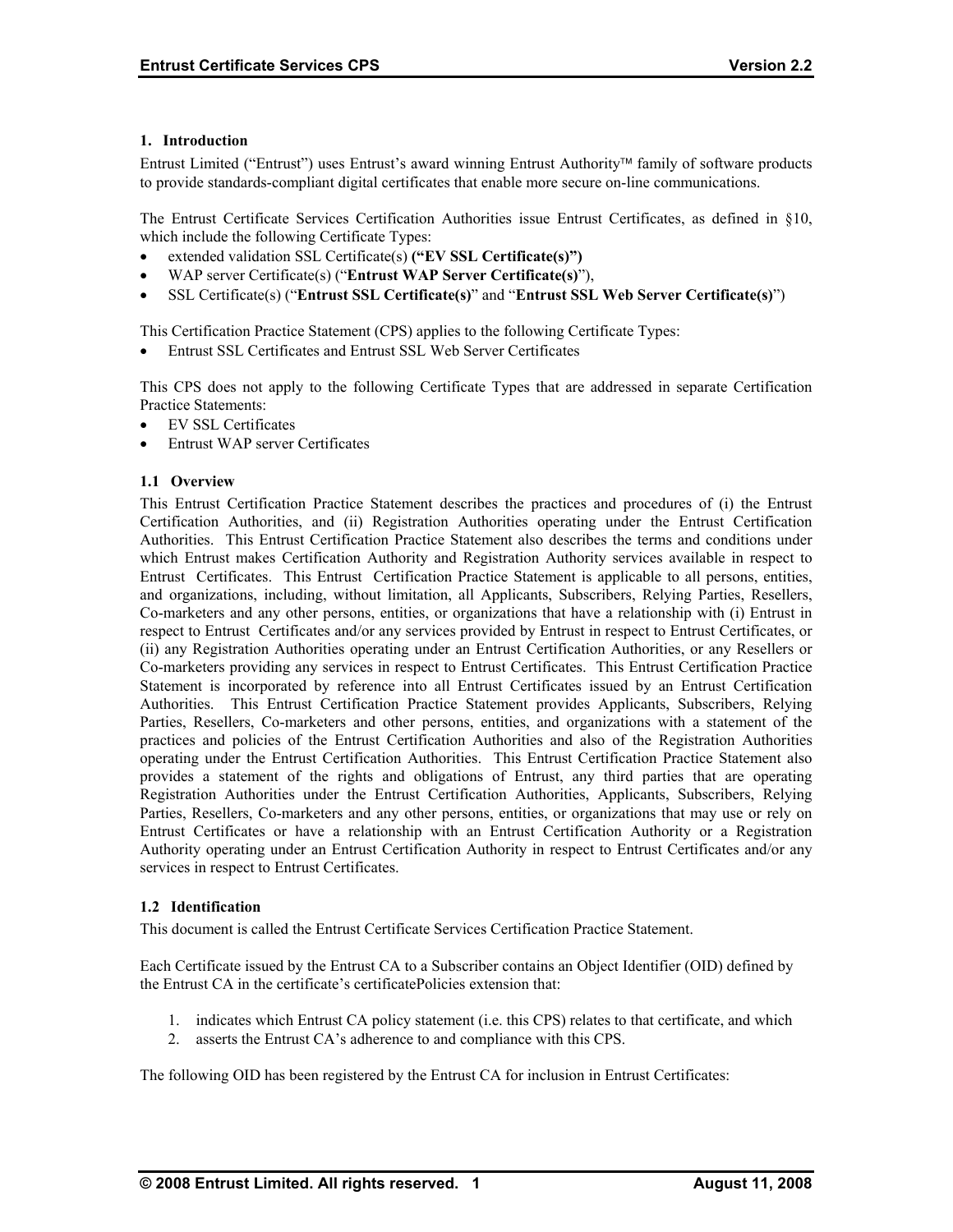# <span id="page-7-0"></span>**1.2.840.113533.7.75.2**

# **1.3 Community and Application**

# **1.3.1 Certification Authorities**

Public Key and identification information contained in the request sent by the Registration Authority to that Entrust Certification Authority. The Entrust Certificate created in response to the request will be In the Entrust public-key infrastructure, Certification Authorities may accept Certificate Signing Requests (CSRs) and Public Keys from Applicants whose identity has been verified as provided herein by an Entrust-operated Registration Authority or by an independent third-party Registration Authority operating under an Entrust Certification Authority. If an Entrust Certificate Application is verified, the verifying Registration Authority will send a request to an Entrust Certification Authority for the issuance of an Entrust Certificate. The Entrust Certification Authority will create an Entrust Certificate containing the digitally signed by the Entrust Certification Authority.

Only Certification Authorities authorized by Entrust are permitted to issue Entrust Certificates. In the event that more than one Certification Authority is authorized to issue Entrust Certificates, Entrust will post a list of authorized Certification Authorities in the Entrust Repository.

# **1.3.2 Registration Authorities**

according to the procedures established by the Entrust Policy Authority. A Registration Authority perating under an Entrust Certification Authority may send a request to such Entrust Certification o In the Entrust public-key infrastructure, Registration Authorities under the Entrust Certification Authorities may accept Entrust Certificate Applications from Applicants and perform a limited verification of the information contained in such Entrust Certificate Applications. The information provided is verified Authority to issue an Entrust Certificate to the Applicant.

Only Registration Authorities authorized by Entrust are permitted to submit requests to an Entrust Certification Authority for the issuance of Entrust Certificates.

#### **.3.3 End Entities 1**

End entities for the Entrust public-key infrastructure consist of:

- been issued an Entrust Certificate. 1. **Applicants** - An Applicant is a person, entity, or organization that has applied for, but has not yet
- 2. **Subscribers**  A Subscriber is a person, entity, or organization that has been issued an Entrust Certificate.
- 3. **Relying Parties**  A Relying Party is a person, entity, or organization that relies on or uses a Entrust Certificate and/or any other information provided in an Entrust Repository to verify the identity and Public Key of a Subscriber and/or use such Public Key to send or receive encrypted communications to or from a Subscriber.

Additionally, certain licensors of Entrust are third party beneficiaries of this CPS and all agreements into which it is incorporated, including Microsoft Corporation.

# **1.3.4 Applicability**

This Entrust Certificate Services Certification Practice Statement is applicable to the following Certificate Types issued by Entrust Certification Authorities.

#### Entrust SSL Certificates

SSL Certificates are intended for use in establishing web-based data communication conduits via TLS/SSL protocols. Entrust SSL Certificates conform to the requirements of the ITU-T X.509 v3 standard with SSL extensions. The primary purpose of an SSL Certificate is to facilitate the exchange of encryption keys in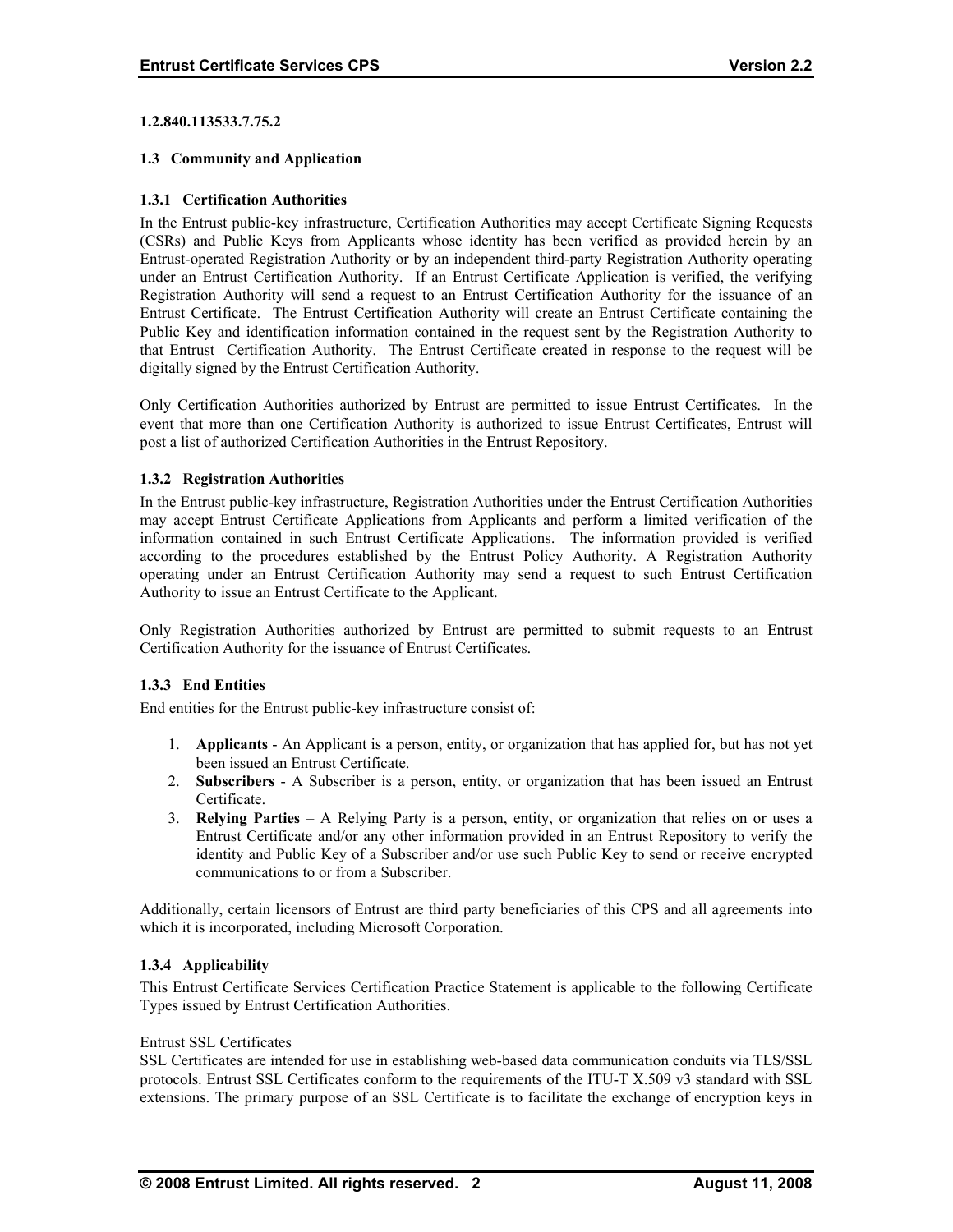<span id="page-8-0"></span>order to enable the encrypted communication of information over the Internet between the user of an Internet browser and a secure server.

# **1.4 Contact Details**

# **1.4.1 Specification Administration Organization**

The Entrust Certificate Services Certification Practice Statement is administered by the Entrust Policy Authority; it is based on the policies established by Entrust Limited.

# **1.4.2 Contact Person**

The contact information for questions about Entrust Certificates is:

Ottawa, Ontario Attn: Entrust Certificate Services Entrust Limited 1000 Innovation Drive Canada K2K 3E7

 Fax: 1-877-839-3538 Tel: 1-877-368-7483

Email: certserv.support@Entrust.com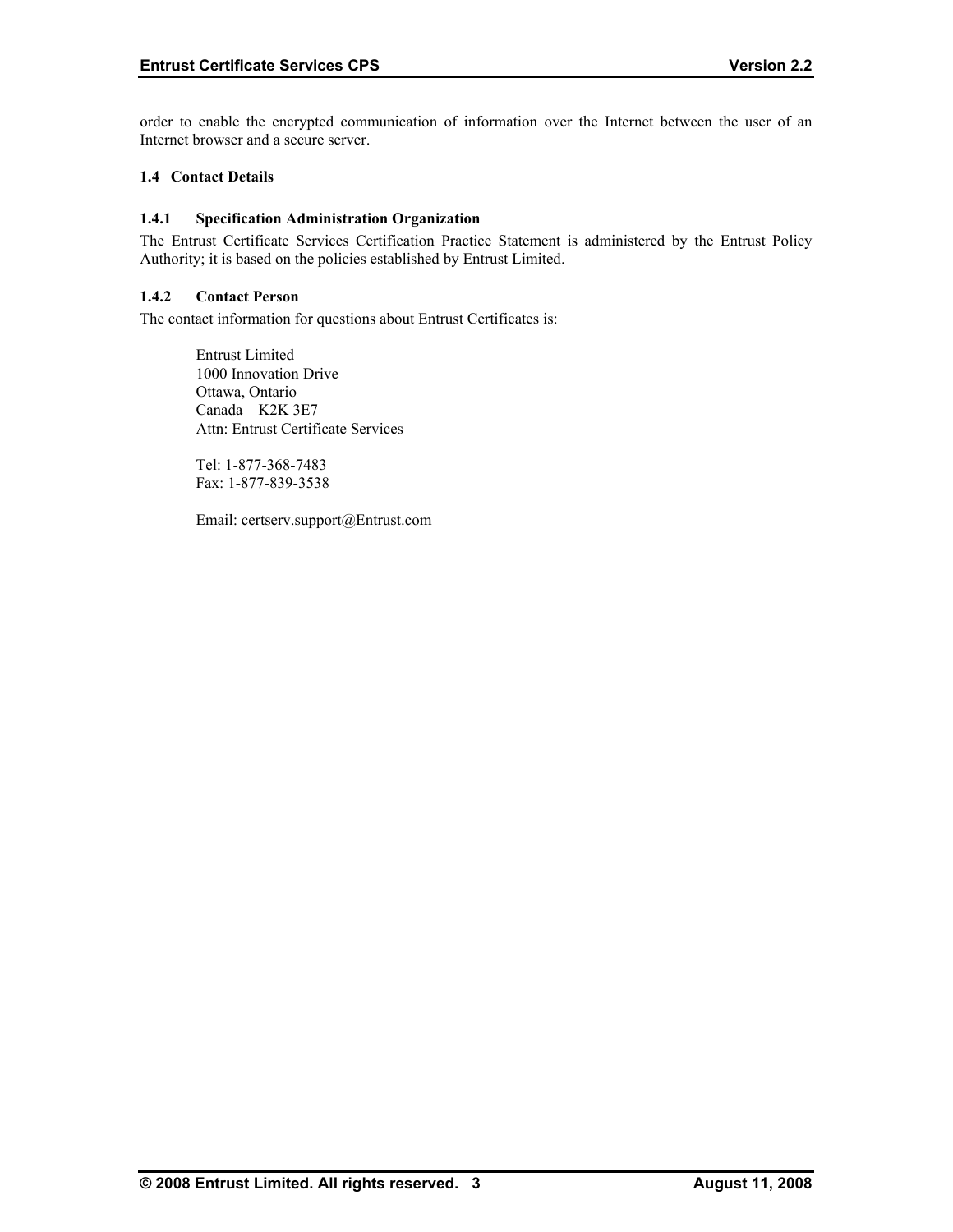# <span id="page-9-0"></span>**2. General Provisions**

# **2.1 Obligations**

# **2.1.1 Certification Authority Obligations**

An Entrust Certification Authority shall:

- (i) provide Certification Authority services in accordance with the terms and conditions of the Entrust Certification Practice Statement;
- (ii) upon receipt of a request from a Registration Authority operating under such Entrust Authority, issue an Entrust Certificate in accordance with the terms and conditions of the Entrust Certification Practice Statement;
- (iii) make available Entrust Certificate revocation information by issuing Entrust Certificates and by issuing and making available Entrust Certificate CRLs in an Entrust Repository in accordance with the terms and conditions of the Entrust Certification Practice Statement;
- (iv) issue and publish Entrust Certificate CRLs on a regular schedule in accordance with the terms and conditions of the Entrust Certification Practice Statement; and
- (v) upon receipt of a revocation request from a Registration Authority operating under such Entrust Certification Authority, revoke the specified Entrust Certificate in accordance with the terms and conditions of the Entrust Certification Practice Statement.

In operating the Entrust Certification Authorities, Entrust may use one or more representatives or agents to perform its obligations under the Entrust Certification Practice Statement, any Subscription Agreements, or any Relying Party Agreements, provided that Entrust shall remain responsible for its performance.

# **2.1.2 Registration Authority Obligations**

A Registration Authority operating under an Entrust Certification Authority shall:

- (i) receive Entrust Certificate Applications in accordance with the terms and conditions of the Entrust Certification Practice Statement;
- (ii) perform limited verification of information submitted by Applicants when applying for Entrust Certificates, and if such verification is successful, submit a request to an Entrust Certification Authority for the issuance of an Entrust Certificate, all in accordance with the terms and conditions of the Entrust Certification Practice Statement;
- (iii) receive and verify requests from Subscribers for the revocation of Entrust Certificates, and if the verification of a revocation request is successful, submit a request to an Entrust Certification Authority for the revocation of such Entrust Certificate, all in accordance with the terms and conditions of the Entrust Certification Practice Statement;
- (iv) notify Subscribers, in accordance with the terms and conditions of the Entrust Certification Practice Statement, that an Entrust Certificate has been issued to them; and
- (v) notify Subscribers, in accordance with the terms and conditions of the Entrust Certification Practice Statement, that an Entrust Certificate issued to them has been revoked or will soon expire.

Entrust may use one or more representatives or agents to perform its obligations in respect of an Entrustoperated Registration Authority under the Entrust Certification Practice Statement, any Subscription Agreements, or any Relying Party Agreements, provided that Entrust shall remain responsible for the performance of such representatives or agents under the Entrust Certification Practice Statement, any Subscription Agreements, or any Relying Party Agreements. Entrust may appoint independent third parties to act as Registration Authorities under an Entrust Certification Authority. Such independent third-party Registration Authorities shall be responsible for their performance under the Entrust Certification Practice Statement, any Subscription Agreements, or any Relying Party Agreements. Entrust shall not be responsible for the performance of such independent third-party Registration Authorities. Independent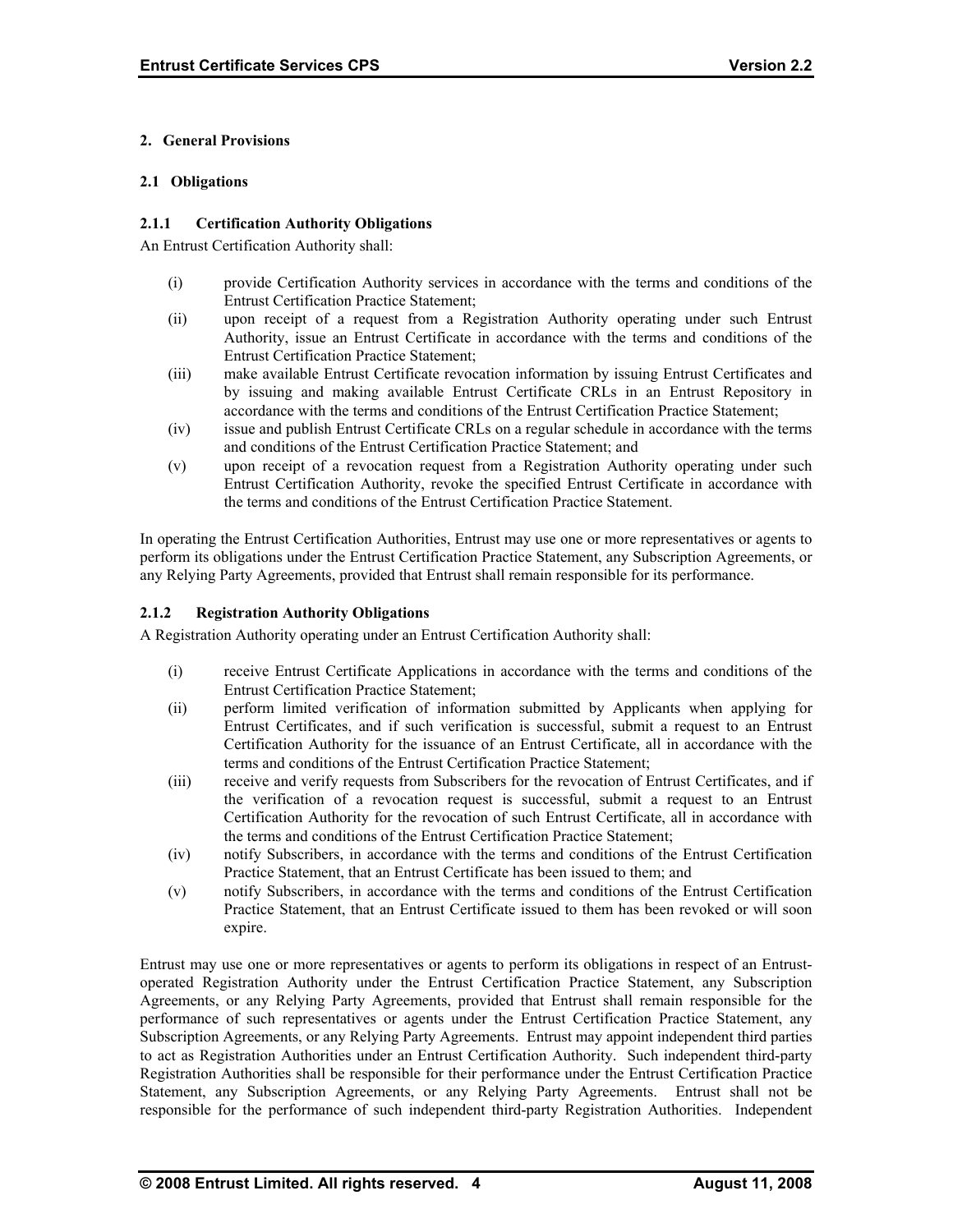<span id="page-10-0"></span>third-party Registration Authorities may use one or more representatives or agents to perform their obligations when acting as a Registration Authority under an Entrust Certification Authority. Independent third-party Registration Authorities shall remain responsible for the performance of such representatives or agents under the Entrust Certification Practice Statement, any Subscription Agreements, or any Relying Party Agreements. Entrust may appoint Resellers and Co-marketers for (i) Entrust Certificates, and (ii) services provided in respect to Entrust Certificates. Such Resellers and Co-marketers shall be responsible for their performance under the Entrust Certification Practice Statement, any Subscription Agreements, or any Relying Party Agreements. Entrust shall not be responsible for the performance of any such Resellers and Co-marketers. Resellers and Co-marketers may use one or more representatives or agents to perform their obligations under the Entrust Certification Practice Statement, any Subscription Agreements, or any Relying Party Agreements. Resellers and Co-marketers shall remain responsible for the performance of such representatives or agents under the Entrust Certification Practice Statement, any Subscription Agreements, or any Relying Party Agreements. Independent third-party Registration Authorities, Resellers, and Co-marketers shall be entitled to receive all of the benefit of all (i) disclaimers of representations, warranties, and conditions, (ii) limitations of liability, (iii) representations and warranties from Applicants, Subscribers, and Relying Parties, and (iv) indemnities from Applicants, Subscribers, and Relying Parties, set forth in this Entrust Certification Practice Statement, any Subscription Agreements, and any Relying Party Agreements.

# **2.1.3 Subscriber Obligations**

Subscribers and Applicants shall:

- (i) understand and, if necessary, receive proper education in the use of Public-Key cryptography and Certificates including Entrust Certificates;
- (ii) provide, in any communications with Entrust or an independent third-party Registration Authority, correct information with no errors, misrepresentations, or omissions;
- (iii) generate a new, secure, and cryptographically sound Key Pair to be used in association with the Subscriber's Entrust Certificate or Applicant's Entrust Certificate Application;
- (iv) read and agree to all terms and conditions of the Entrust Certification Practice Statement and Subscription Agreement;
- (v) refrain from modifying the contents of an Entrust Certificate;
- (vi) use Entrust Certificates exclusively for legal and authorized purposes in accordance with the terms and conditions of the Entrust Certification Practice Statement and applicable laws;
- (vii) only use an Entrust Certificate on behalf of the person, entity, or organization listed as the Subject in such Entrust Certificate;
- (viii) keep confidential and properly protect the Subscriber's or Applicant's Private Keys;
- (ix) notify Entrust or, if Applicant submitted its Entrust Certificate Application to an independent third-party Registration Authority, such independent third-party Registration Authority, as soon as reasonably practicable of any change to any information included in the Applicant's Entrust Certificate Application or any change in any circumstances that would make the information in the Applicant's Entrust Certificate Application misleading or inaccurate;
- (x) notify Entrust or, if Subscriber received its Entrust Certificate through an independent third-party Registration Authority, such independent third-party Registration Authority, as soon as reasonably practicable of any change to any information included in the Subscriber's Entrust Certificate or any change in any circumstances that would make the information in the Subscriber's Entrust Certificate misleading or inaccurate;
- (xi) immediately cease to use an Entrust Certificate if any information included in the Subscriber's Entrust Certificate or if any change in any circumstances would make the information in the Subscriber's Entrust Certificate misleading or inaccurate;
- (xii) notify Entrust or, if Subscriber received its Entrust Certificate from an independent third-party Registration Authority, such independent third-party Registration Authority, immediately of any suspected or actual Compromise of the Subscriber's or Applicant's Private Keys and request the revocation of such Entrust Certificate;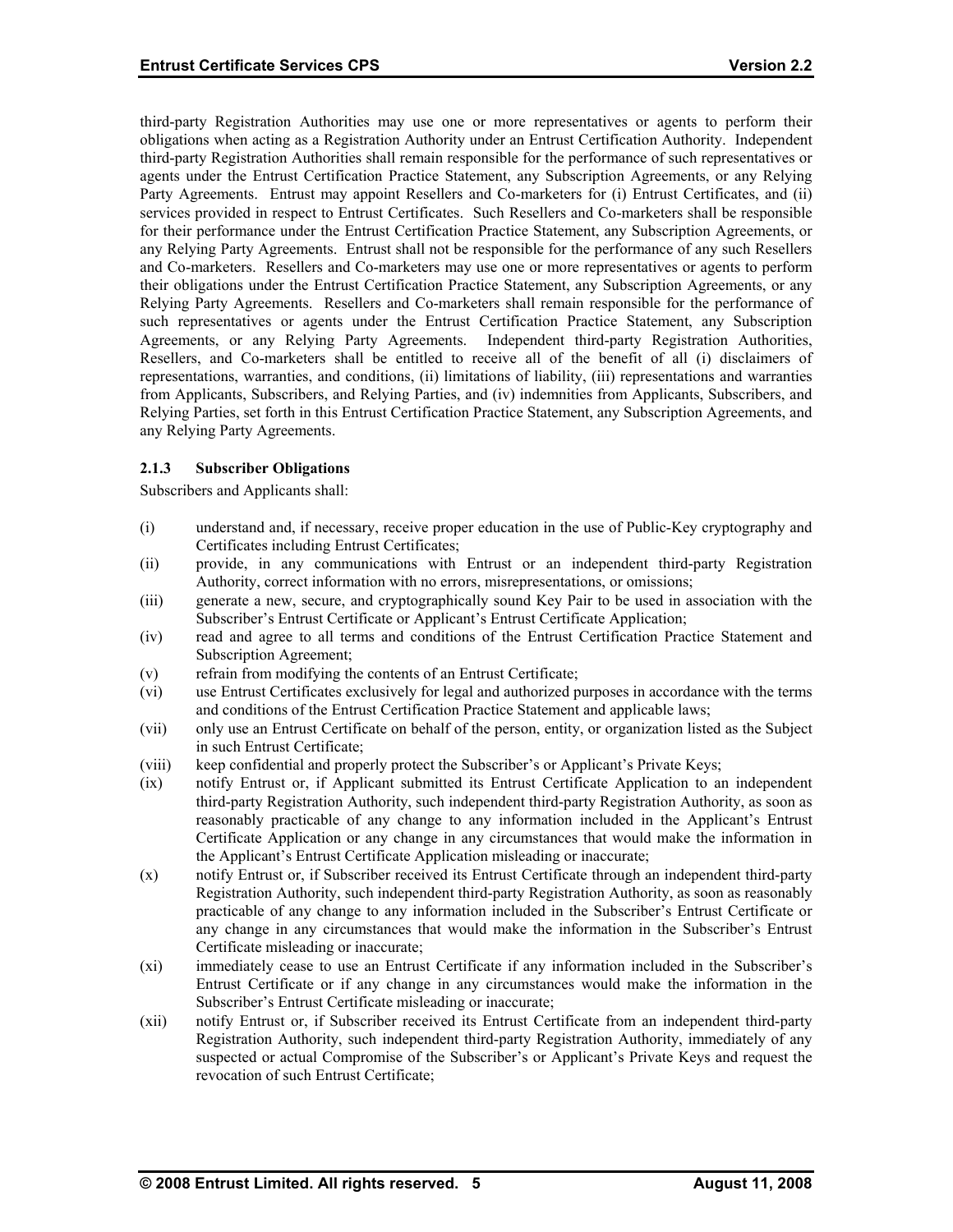- (xiii) such Entrust Certificate, or (b) any suspected or actual Compromise of the Private Key immediately cease to use the Subscriber's Entrust Certificate upon (a) expiration or revocation of corresponding to the Public Key in such Entrust Certificate, and remove such Entrust Certificate from the devices and/or software in which it has been installed;
- (xiv) only install the Subscriber's Entrust Certificate on one (1) of Subscriber's devices and only use such Entrust Certificate in connection with such device unless, otherwise expressly permitted by Entrust in writing;
- (xv) refrain from using the Subscriber's Private Key corresponding to the Public Key in the Subscriber's Entrust Certificate to sign other Certificates; and
- (xvi) use the Subscriber's or Applicant's own judgment about whether it is appropriate, given the level of security and trust provided by an Entrust Certificate, to use an Entrust Certificate in any given circumstance.

to a Subscriber's right to export, import, and/or use such Technology or related information. Subscribers shall be responsible for procuring all required licenses and permissions for any export, import, and/or use Entrust Certificates and related information may be subject to export, import, and/or use restrictions. Subscribers shall comply with all laws and regulations applicable to a Subscriber's right to export, import, and/or use Entrust Certificates or related information, including, without limitation, all laws and regulations in respect to nuclear, chemical or biological weapons proliferation. Subscribers shall be responsible for procuring all required licenses and permissions for any export, import, and/or use of Entrust Certificates or related information. Certain cryptographic techniques, software, hardware, and firmware ("Technology") that may be used in processing or in conjunction with Entrust Certificates may be subject to export, import, and/or use restrictions. Subscribers shall comply with all laws and regulations applicable of such Technology or related information.

#### **ns and Warranties 2.1.3.1 Subscriber and Applicant Representatio**

Subscribers and Applicants represent and warrant to Entrust and all third parties who rely or use the Entrust Certi ficate issued to such Subscriber, that:

- (i) both in the Certificate Request and as otherwise requested by Entrust in connection with the all information provided to Entrust or to any independent third-party Registration Authorities, issuance of the Certificate(s) to be supplied by Entrust, is accurate and complete and does not contain any errors, omissions, or misrepresentations;
- (ii) measures necessary have been taken to maintain sole control of, keep confidential, and the Private Key corresponding to the Public Key submitted to Entrust in connection with an Entrust Certificate Application was created using sound cryptographic techniques and all properly protect the Private Key (and any associated access information or device  $-$  e.g., password or token) at all times;
- (iii) Authorities in connection with an Entrust Certificate Application does not infringe, other rights of any person, entity, or organization in any jurisdiction; any information provided to Entrust or to any independent third-party Registration misappropriate, dilute, unfairly compete with, or otherwise violate the intellectual property, or
- (iv) the Certificate(s) shall not be installed or used until it has reviewed and verified the accuracy of the data in each Certificate;
- (v) in the SSL Certificate, and will only be used in compliance with all applicable laws, solely for the SSL Certificate shall be installed only on the server accessible at the domain name listed authorized company business, and solely in accordance with the Subscription Agreement and the CPS;
- (vi) Entrust shall be immediately notified if any information included in the Entrust Certificate Application changes or if any change in any circumstances would make the information in the Entrust Certificate Application misleading or inaccurate;
- (vii) circumstances would make the information in the Subscriber's Entrust Certificate misleading all use of the Entrust Certificate and its associated private key shall cease immediately, and the Subscriber will promptly request the revocation of the Entrust Certificate, if (1) any information included in the Subscriber's Entrust Certificate changes or if any change in any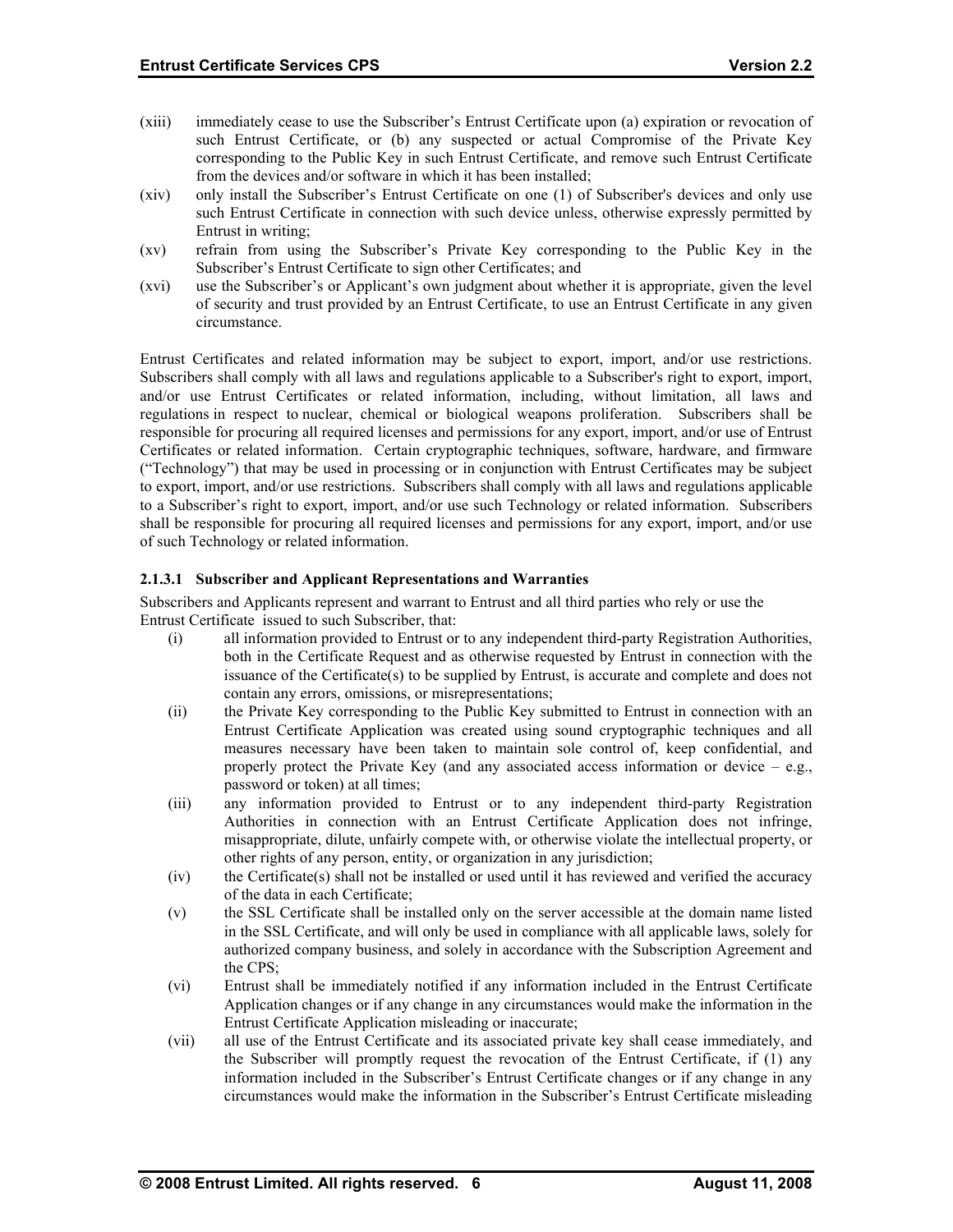or inaccurate; or (2) there is any actual or suspected misue or compromise of the Private Key associated with the Public Key in the Entrust Certificate;

- <span id="page-12-0"></span>(viii) all use of the Entrust Certificate shall cease upon expiration or revocation of such Entrust software in which it has been installed; and Server Certificate and such Entrust Certificate shall be removed from the devices and/or
- (vii) the Entrust Certificates will not be used for any hazardous or unlawful (including tortious) activities.
- (viii) the subject named in the Entrust Certificate corresponds to the Subscriber, and that it legally and exists as a valid entity in the jurisdiction of incorporation specified in the Entrust Certificates;
- $f(x)$  the Subscriber has the exclusive right to use the domain name listed in the Entrust Certificate;

# **2.1.3.2 Subscriber Notice Requirements**

Subscriber shall display the following notice in a prominent location on Subscriber's Web site that may be viewed by Relying Parties (for example, in the "legal" or "disclaimers" section of Subscriber's Web site):

> ["Reliance on Entru](http://www.entrust.net/CPS)st Certificates is governed by the terms and [conditions of the Ent](http://www.entrust.net/CPS)rust Certification Practice Statement (located at www.entrust.net/CPS) and by the Relying Party Agreement (located at www.entrust.net/CPS). Reliance on an Entrust Certificate shall constitute acceptance of the terms and conditions of the Entrust Certification Practice Statement and the Relying Party Agreement."

#### **2.1.4 4 ing Party Obligations**

Relying Parti es shall:

- and Certificates including Entrust Certificates; (i) understand and, if necessary, receive proper education in the use of Public-Key cryptography
- (ii) read and agree to all terms and conditions of the Entrust Certification Practice Statement and the Relying Party Agreement;
- (iii) verify Entrust Certificates, including use of CRLs, in accordance with the certification path validation procedure specified in ITU-T Rec. X.509:2005 | ISO/IEC 9594-8 (2005), taking into account any critical extensions and approved technical corrigenda as appropriate;
- (iv) trust and make use of an Entrust Certificate only if the Entrust Certificate has not expired or been revoked and if a proper chain of trust can be established to a trustworthy root; and
- (v) in the circumstances, including determining whether such reliance is reasonable given the nature of the security and trust provided by an Entrust Certificate and the value of any make their own judgment and rely on an Entrust Certificate only if such reliance is reasonable transaction that may involve the use of an Entrust Certificate.

applicable to a Relying Party's right to export, import, and/or use such Technology or related information. Relying Parties shall be responsible for procuring all required licenses and permissions for any export, import, and/or use of such Technology or related information. Entrust Certificates and related information may be subject to export, import, and/or use restrictions. Relying Parties shall comply with all laws and regulations applicable to a Relying Party's right to use Entrust Certificates and/or related information, including, without limitation, all laws and regulations in respect to nuclear, chemical or biological weapons proliferation. Relying Parties shall be responsible for procuring all required licenses and permissions for any export, import, and/or use of Entrust Certificates and/or related information. Certain cryptographic techniques, software, hardware, and firmware ("Technology") that may be used in processing or in conjunction with Entrust Certificates may be subject to export, import, and/or use restrictions. Relying Parties shall comply with all laws and regulations

# **2.1. Rel 4.1 ying Party Representations and Warranties**

Relying Part ies represent and warrant to Entrust that: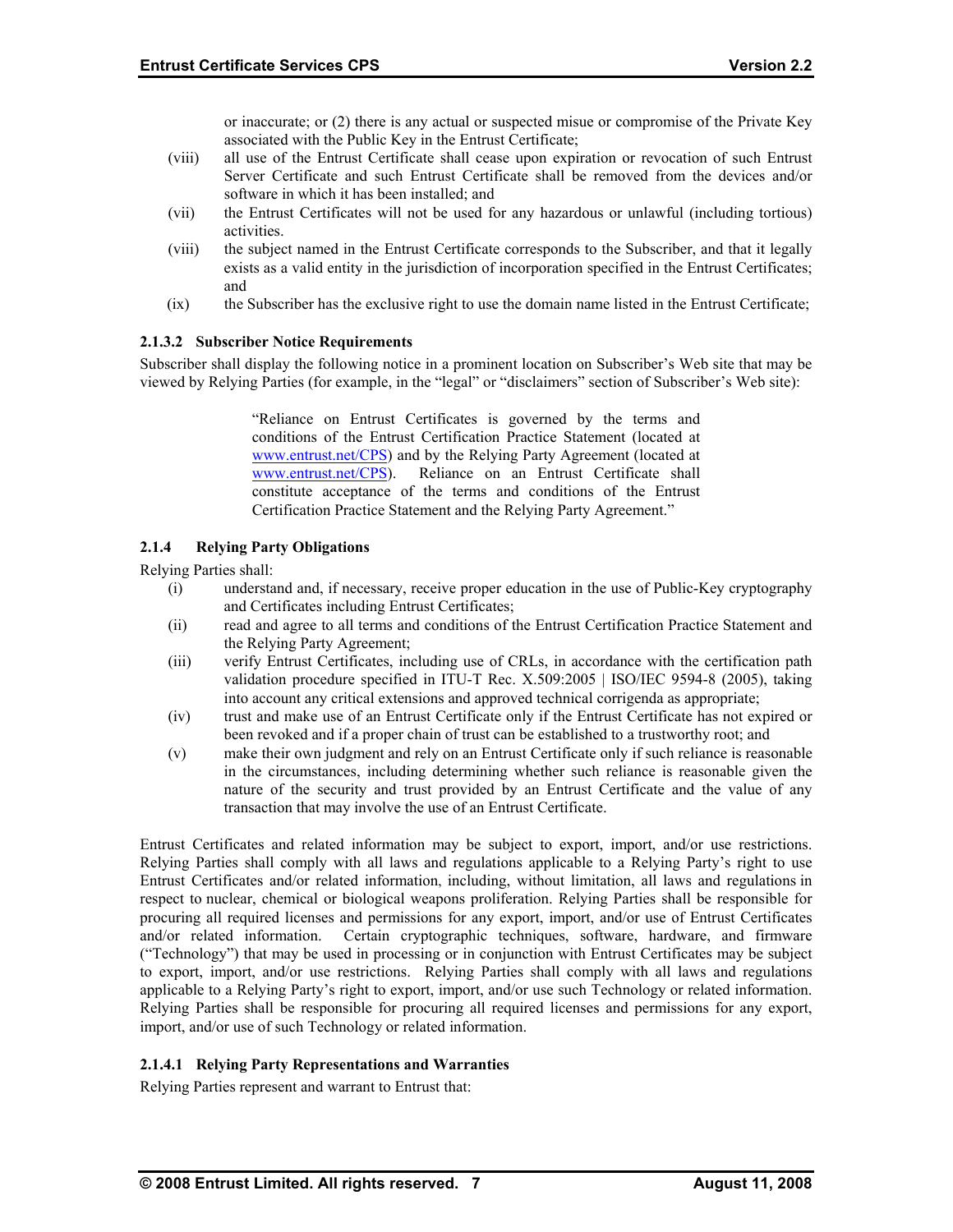- <span id="page-13-0"></span>(i) about whether to rely on such Entrust Certificate, including confirmation that the Entrust Certificate has not expired or been revoked and that a proper chain of trust can be established the Relying Party shall properly validate an Entrust Certificate before making a determination to a trustworthy root;
- (ii) the Relying Party shall not rely on a revoked or expired Entrust Certificate;
- (iii) the Relying Party shall not rely on an Entrust Certificate that cannot be validated back to a trustworthy root;
- (iv) reliance is reasonable given the nature of the security and trust provided by an Entrust the Relying Party shall exercise its own judgment in determining whether it is reasonable under the circumstances to rely on an Entrust Certificate, including determining whether such Certificate and the value of any transaction that may involve the use of an Entrust Certificate; and
- (v) the Relying Party shall not use an Entrust Certificate for any hazardous or unlawful (including tortious) activities.

#### $2.1.5$ **5 ository Obligations**

An Entrust R epository shall:

- (i) make available, in accordance with the terms and conditions of the Entrust Certification Practice Statement, Entrust Certificate revocation information published by an Entrust Certification Authority; and
- (ii) make available a copy of the Entrust Certification Practice Statement and other information related to the products and services provided by Entrust Certification Authorities and any Registration Authorities operating under the Entrust Certification Authorities.

# **2.2 Liability**

**CERTIFICATION PRACTICE STATEMENT ALSO CONTAINS LIMITED WARRANTIES, LIMITATIONS ON LIABILITY, AND DISCLAIMERS OF REPRESENTATIONS, WARRANTIES AND CONDITIONS. THE MAXIMUM CUMULATIVE LIABILITY OF ENTRUST, ANY INDEPENDENT THIRD-PARTY REGISTRATION AUTHORITIES OPERATING UNDER AN ENTRUST CERTIFICATION AUTHORITY, RESELLERS, CO-MARKETERS OR ANY SUBCONTRACTORS, DISTRIBUTORS, AGENTS, SUPPLIERS, EMPLOYEES OR DIRECTORS OF ANY OF THE FOREGOING TO ANY APPLICANTS, SUBSCRIBERS, RELYING PARTIES OR ANY OTHER PERSONS, ENTITIES, OR ORGANIZATIONS FOR ANY LOSSES, COSTS, EXPENSES, LIABILITIES, DAMAGES, CLAIMS, OR SETTLEMENT AMOUNTS ARISING OUT OF OR RELATING TO USE OF AN ENTRUST CERTIFICATE OR ANY SERVICES PROVIDED IN RESPECT TO ANY ENTRUST CERTIFICATES IS LIMITED BY THIS ENTRUST CERTIFICATION PRACTICE STATEMENT. THIS ENTRUST** 

#### **2.2.1 CA Liability**

#### **imitations on Warranties 2.2.1.1 Warranties and L**

Entrust makes the following limited warranties to Subscribers with respect to the operation of Entrust Certification Authorities:

- practices and procedures set forth in this Entrust Certification Practice Statement; (i) Entrust Certification Authorities shall provide Repository services consistent with the
- procedures set forth in this Entrust Certification Practice Statement; and (ii) Entrust Certification Authorities shall perform Entrust Certificate issuance consistent with the
- Entrust Certification Authorities shall provide revocation services consistent with the  $(iii)$ procedures set forth in this Entrust Certification Practice Statement.

Notwithstanding the foregoing, in no event does Entrust, any independent third-party Registration Authority operating under an Entrust Certification Authority, or any Resellers, Co-marketers, or any subcontractors, distributors, agents, suppliers, employees, or directors of any of the foregoing make any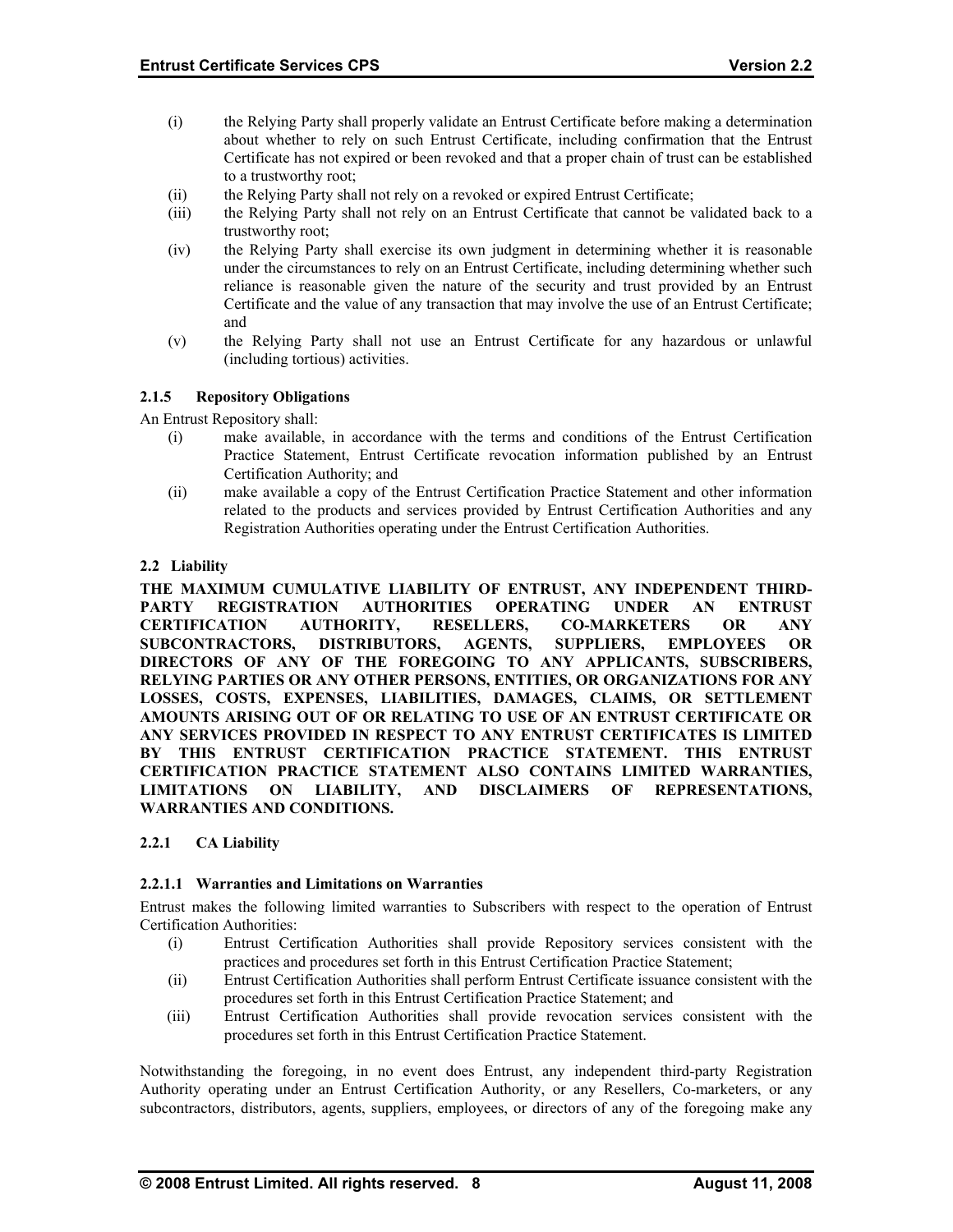representations, or provide any warranties, or conditions to any Applicants, Subscribers, Relying Parties, or any other persons, entities, or organizations with respect to (i) the techniques used in the generation and storage of the Private Key corresponding to the Public Key in an Entrust Certificate, including, whether such Private Key has been Compromised or was generated using sound cryptographic techniques, (ii) the reliability of any cryptographic techniques or methods used in conducting any act, transaction, or process involving or utilizing an Entrust Certificate, (iii) any software whatsoever, or (iv) non-repudiation of any Entrust Certificate or any transaction facilitated through the use of an Entrust Certificate, since such determination is a matter of applicable law.

failure, delay, interruption, defect, or corruption in relation to an Entrust Certificate, an Entrust Certificate CRL, Entrust OCSP message, or an Entrust Certificate Application to the extent that such error, failure, delay, interruption, defect, or corruption is caused by such Telecommunication Equipment. Applicants, Subscribers, and Relying Parties acknowledge and agree that operations in relation to Entrust Certificates and Entrust Certificate Applications are dependent on the transmission of information over communication infrastructures such as, without limitation, the Internet, telephone and telecommunications lines and networks, servers, firewalls, proxies, routers, switches, and bridges ("Telecommunication Equipment") and that this Telecommunication Equipment is not under the control of Entrust or any independent third-party Registration Authority operating under an Entrust Certification Authority, or any Resellers, Co-marketers, or any subcontractors, distributors, agents, suppliers, employees, or directors of any of the foregoing. Neither Entrust nor any independent third-party Registration Authority operating under an Entrust Certification Authority, or any Resellers, Co-marketers, or any subcontractors, distributors, agents, suppliers, employees, or directors of any of the foregoing shall be liable for any error,

# **2.2.1.2 Disclaimers**

**RRANTIES, AND CONDITIONS OF MERCHANTABILITY, NON-REPRESENTATIONS, WA INFRINGEMENT, TITLE, SATISFACTORY QUALITY, AND/OR FITNESS FOR A EXCEPT AS SPECIFICALLY PROVIDED IN SECTION 2.2.1.1, NEITHER ENTRUST NOR ANY INDEPENDENT THIRD-PARTY REGISTRATION AUTHORITY OPERATING UNDER AN ENTRUST CERTIFICATION AUTHORITY, NOR ANY RESELLERS, CO-MARKETERS, OR ANY SUBCONTRACTORS, DISTRIBUTORS, AGENTS, SUPPLIERS, EMPLOYEES, OR DIRECTORS OF ANY OF THE FOREGOING MAKE ANY REPRESENTATIONS OR GIVE ANY WARRANTIES OR CONDITIONS, WHETHER EXPRESS, IMPLIED, STATUTORY, BY USAGE OF TRADE, OR OTHERWISE, AND ENTRUST AND ALL INDEPENDENT THIRD-PARTY REGISTRATION AUTHORITIES OPERATING UNDER AN ENTRUST CERTIFICATION AUTHORITY, AND ALL RESELLERS, CO-MARKETERS, AND ALL SUBCONTRACTORS, DISTRIBUTORS, AGENTS, SUPPLIERS, EMPLOYEES, AND DIRECTORS OF ANY OF THE FOREGOING SPECIFICALLY DISCLAIM ANY AND ALL PARTICULAR PURPOSE.**

**2.2.1.3 Loss Limitations** 

**IN NO EVENT SHALL THE TOTAL CUMULATIVE LIABILITY OF ENTRUST, ANY INDEPENDENT THIRD-PARTY REGISTRATION AUTHORITY OPERATING UNDER AN ENTRUST CERTIFICATION AUTHORITY, ANY RESELLERS, OR CO-MARKETERS, OR ANY SUBCONTRACTORS, DISTRIBUTORS, AGENTS, SUPPLIERS, EMPLOYEES, OR DIRECTORS OF ANY OF THE FOREGOING TO ANY APPLICANT, SUBSCRIBER, RELYING PARTY OR ANY OTHER PERSON, ENTITY, OR ORGANIZATION ARISING OUT OF OR RELATING TO ANY ENTRUST CERTIFICATE OR ANY SERVICES PROVIDED IN RESPECT TO ENTRUST CERTIFICATES, INCLUDING ANY USE OR RELIANCE ON ANY ENTRUST CERTIFICATE, EXCEED ONE THOUSAND UNITED STATES DOLLARS (\$1000.00 U.S.) ("CUMULATIVE DAMAGE CAP"). THIS LIMITATION SHALL APPLY ON A PER ENTRUST CERTIFICATE BASIS REGARDLESS OF THE NUMBER OF TRANSACTIONS OR CAUSES OF ACTION ARISING OUT OF OR RELATED TO SUCH ENTRUST CERTIFICATE OR ANY SERVICES PROVIDED IN RESPECT TO SUCH ENTRUST CERTIFICATE. THE FOREGOING LIMITATIONS SHALL APPLY TO ANY LIABILITY WHETHER BASED IN CONTRACT (INCLUDING FUNDAMENTAL BREACH), TORT (INCLUDING NEGLIGENCE),**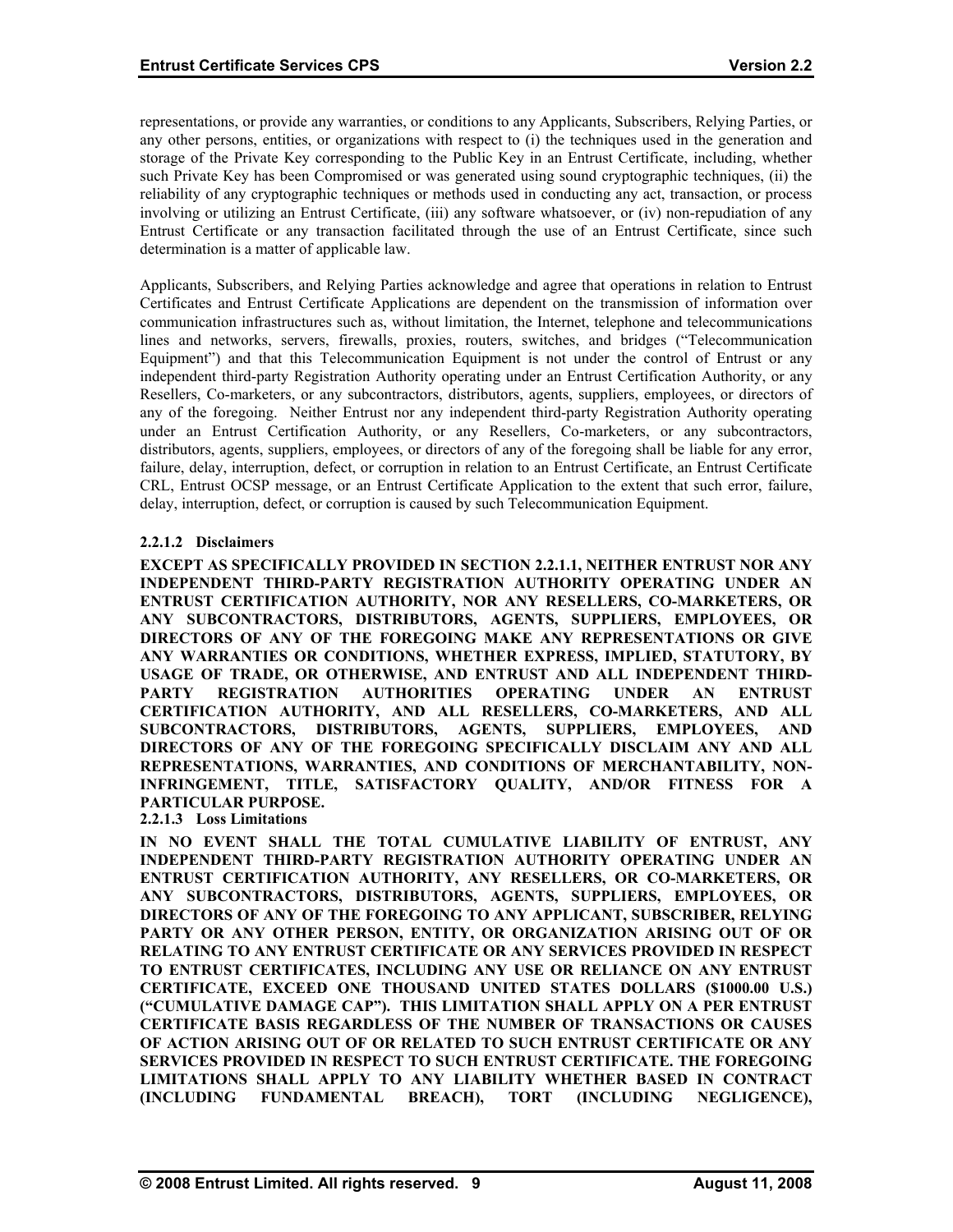**LEGISLATION OR ANY OTHER THEORY OF LIABILITY, INCLUDING ANY DIRECT, INDIRECT, SPECIAL, STATUTORY, PUNITIVE, EXEMPLARY, CONSEQUENTIAL, ELIANCE, OR INCIDENTAL DAMAGES. R**

**FOR ANY ENTRUST CERTIFICATE OR ANY SERVICES PROVIDED IN RESPECT TO AN NTRUST CERTIFICATE REGARDLESS OF APPORTIONMENT AMONG CLAIMANTS. E IN THE EVENT THAT LIABILITY ARISING OUT OF OR RELATING TO AN ENTRUST CERTIFICATE OR ANY SERVICES PROVIDED IN RESPECT TO AN ENTRUST CERTIFICATE EXCEEDS THE CUMULATIVE DAMAGE CAP SET FORTH IN THIS SECTION ABOVE, THE AMOUNTS AVAILABLE UNDER THE CUMULATIVE DAMAGE CAP SHALL BE APPORTIONED FIRST TO THE EARLIEST CLAIMS TO ACHIEVE FINAL DISPUTE RESOLUTION UNLESS OTHERWISE ORDERED BY A COURT OF COMPETENT JURISDICTION. IN NO EVENT SHALL ENTRUST OR ANY INDEPENDENT THIRD-PARTY REGISTRATION AUTHORITY OPERATING UNDER AN ENTRUST CERTIFICATION AUTHORITY, OR ANY RESELLERS, CO-MARKETERS, OR ANY SUBCONTRACTORS, DISTRIBUTORS, AGENTS, SUPPLIERS, EMPLOYEES, OR DIRECTORS OF ANY OF THE FOREGOING BE OBLIGATED TO PAY MORE THAN THE CUMULATIVE DAMAGE CAP** 

**T (INCLUDING NEGLIGENCE), CONTRACT (INCLUDING FUNDAMENTAL BREACH), TOR EGISLATION OR ANY OTHER THEORY OF LIABILITY. L IN NO EVENT SHALL ENTRUST OR ANY INDEPENDENT THIRD-PARTY REGISTRATION AUTHORITY OPERATING UNDER AN ENTRUST CERTIFICATION AUTHORITY, OR ANY RESELLERS, CO-MARKETERS, OR ANY SUBCONTRACTORS, DISTRIBUTORS, AGENTS, SUPPLIERS, EMPLOYEES, OR DIRECTORS OF ANY OF THE FOREGOING BE LIABLE FOR ANY INCIDENTAL, SPECIAL, STATUTORY, PUNITIVE, EXEMPLARY, INDIRECT, RELIANCE, OR CONSEQUENTIAL DAMAGES (INCLUDING, WITHOUT LIMITATION, DAMAGES FOR LOSS OF BUSINESS, LOSS OF BUSINESS OPPORTUNITIES, LOSS OF GOODWILL, LOSS OF PROFITS, BUSINESS INTERRUPTION, LOSS OF DATA, LOST SAVINGS OR OTHER SIMILAR PECUNIARY LOSS) WHETHER ARISING FROM**

**F THE FOREGOING HAVE BEEN ADVISED OF EMPLOYEES, OR DIRECTORS OF ANY O HE POSSIBILITY OF THOSE DAMAGES. T THE FOREGOING LIMITATIONS SHALL APPLY NOTWITHSTANDING THE FAILURE OF ESSENTIAL PURPOSE OF ANY LIMITED REMEDY STATED HEREIN AND EVEN IF ENTRUST OR ANY INDEPENDENT THIRD-PARTY REGISTRATION AUTHORITY OPERATING UNDER AN ENTRUST CERTIFICATION AUTHORITY, OR ANY RESELLERS, CO-MARKETERS, OR ANY SUBCONTRACTORS, DISTRIBUTORS, AGENTS, SUPPLIERS,** 

**SOME JURISDICTIONS DO NOT ALLOW THE EXCLUSION OR LIMITATION OF LIABILITY FOR CONSEQUENTIAL OR INCIDENTAL DAMAGES, SO THESE LIMITATIONS SET FORTH ABOVE MAY NOT APPLY TO CERTAIN APPLICANTS, SUBSCRIBERS, RELYING PARTIES, OR OTHER PERSONS, ENTITIES, OR ORGANIZATIONS. THE DISCLAIMERS OF REPRESENTATIONS, WARRANTIES, AND CONDITIONS AND THE LIMITATIONS OF LIABILITY IN THIS ENTRUST CERTIFICATION PRACTICE STATEMENT CONSTITUTE AN ESSENTIAL PART OF THE ENTRUST CERTIFICATION PRACTICE STATEMENT, ANY SUBSCRIPTION AGREEMENTS, AND ANY RELYING PARTY AGREEMENTS. ALL APPLICANTS, SUBSCRIBERS, RELYING PARTIES, AND OTHER PERSONS, ENTITIES, AND ORGANIZATIONS ACKNOWLEDGE THAT BUT FOR THESE DISCLAIMERS OF REPRESENTATIONS, WARRANTIES, AND CONDITIONS AND LIMITATIONS OF LIABILITY, ENTRUST WOULD NOT ISSUE ENTRUST CERTIFICATES TO SUBSCRIBERS AND NEITHER ENTRUST NOR ANY ANY INDEPENDENT THIRD-PARTY REGISTRATION AUTHORITIES OPERATING UNDER AN ENTRUST CERTIFICATION AUTHORITY, NOR ANY RESELLERS, CO-MARKETERS, OR ANY SUBCONTRACTORS, DISTRIBUTORS, AGENTS, SUPPLIERS, EMPLOYEES, OR DIRECTORS OF ANY OF THE**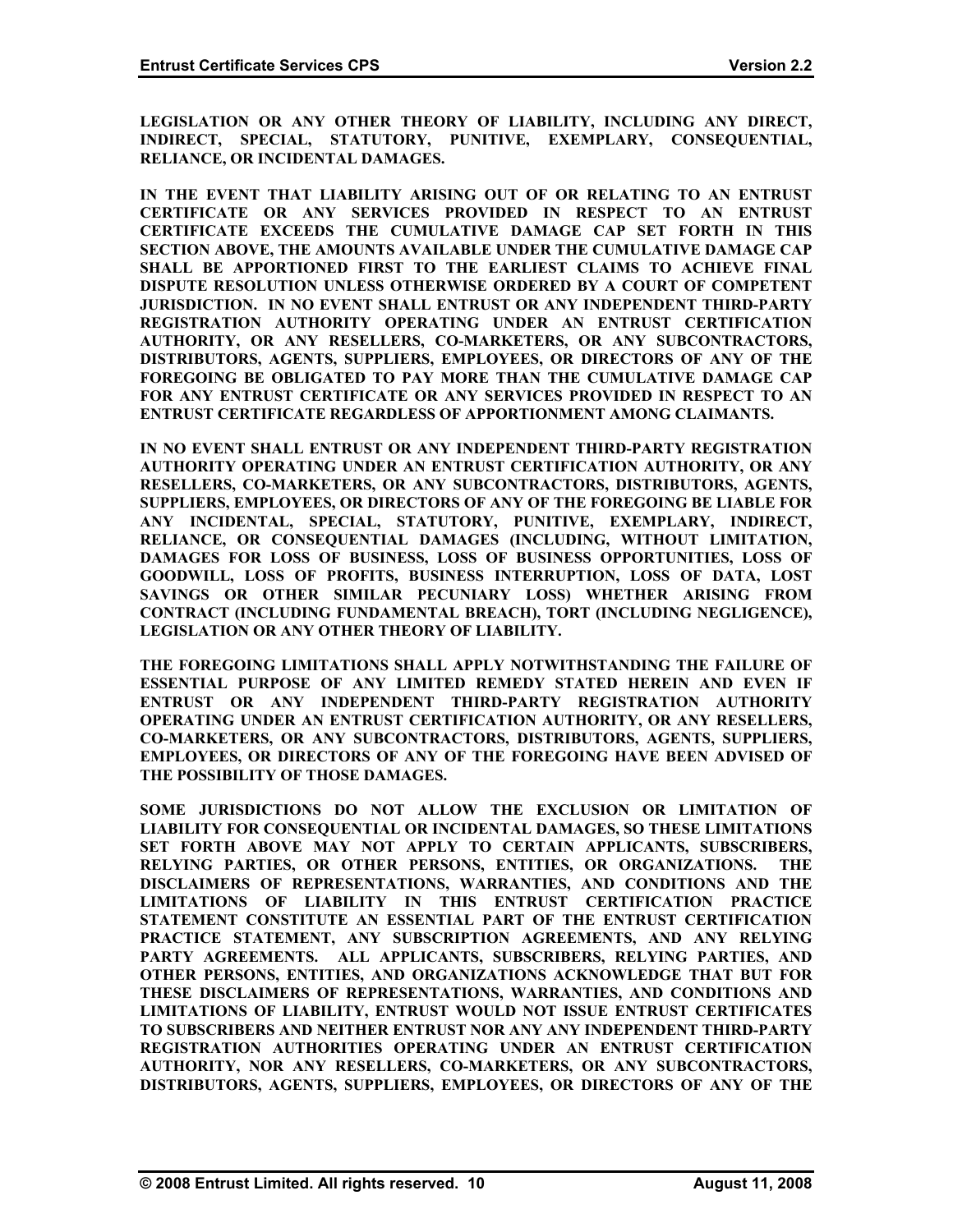#### **FOREGOING WOULD PROVIDE SERVICES IN RESPECT TO ENTRUST CERTIFICATES AND THAT THESE PROVISIONS PROVIDE FOR A REASONABLE ALLOCATION OF RISK.**

#### **2.2.1.4 Other Exclusions**

distributors, agents, suppliers, employees, or directors of any of the foregoing shall be liable to any Applicants, Subscribers, Relying Parties or any other person, entity, or organization for any losses, costs, expenses, liabilities, damages, claims, or settlement amounts arising out of or relating to use of an Entrust Certificate or any services provided in respect to an Entrust Certificate if: Without limitation, neither Entrust nor any independent third-party Registration Authorities operating under an Entrust Certification Authority, nor any Resellers or Co-marketers, or any subcontractors,

- (i) the Entrust Certificate was issued as a result of errors, misrepresentations, or other acts or omissions of a Subscriber or of any other person, entity, or organization;
- (ii) the Entrust Certificate has expired or has been revoked;
- (iii) the Entrust Certificate has been modified or otherwise altered;
- contained in such Entrust Certificate became misleading or inaccurate; (iv) the Subscriber failed to stop using an Entrust Certificate after the information contain in such Entrust Certificate changed or after circumstances changed so that the information
- (v) a Subscriber breached the Entrust Certification Practice Statement or the Subscriber's Statement or the Relying Party's Relying Party Agreement; Subscription Agreement, or a Relying Party breached the Entrust Certification Practice
- (vi) the Private Key associated with the Entrust Certificate has been Compromised; or
- (vii) the Entrust Certificate is used other than as permitted by the Entrust Certification Practice Statement or is used in contravention of applicable law.

by Entrust or any independent third-party Registration Authority operating under an Entrust Certification Authority, or any Resellers, Co-marketers, or any subcontractors, distributors, agents, suppliers, In no event shall Entrust or any independent third-party Registration Authority operating under an Entrust Certification Authority, or any Resellers, Co-marketers, or any subcontractors, distributors, agents, suppliers, employees, or directors of any of the foregoing be liable to any Applicant, Subscriber, or any other person, entity, or organization for any losses, costs, liabilities, expenses, damages, claims, or settlement amounts arising out of or relating to the refusal by Entrust or any independent third-party Registration Authority operating under an Entrust Certification Authority, or any Resellers, Co-marketers, or any subcontractors, distributors, agents, suppliers, employees, or directors of any of the foregoing to issue or request the issuance of an Entrust Certificate. In no event shall Entrust or any independent thirdparty Registration Authority operating under an Entrust Certification Authority, or any Resellers, Comarketers, or any subcontractors, distributors, agents, suppliers, employees, or directors of any of the foregoing be liable to any Applicant, Subscriber, or any other person, entity, or organization for any losses, costs, liabilities, expenses, damages, claims, or settlement amounts arising out of or relating to any delay employees, or directors of any of the foregoing, in issuing or in requesting the issuance of an Entrust Certificate.

any information contained in an Entrust Certificate infringes, misappropriates, dilutes, unfairly competes with, or otherwise violates any patent, trademark, copyright, trade secret, or any other intellectual property right or other right of any person, entity, or organization in any jurisdiction. In no event shall Entrust or any independent third-party Registration Authority operating under an Entrust Certification Authority, or any Resellers, Co-marketers, or any subcontractors, distributors, agents, suppliers, employees, or directors of any of the foregoing be liable to any Subscriber, Relying Party, or any other person, entity, or organization for any losses, costs, expenses, liabilities, damages, claims, or settlement amounts arising out of or relating to any proceeding or allegation that an Entrust Certificate or

#### **2.2.1.5 Hazardous Activities**

Entrust Certificates and the services provided by Entrust in respect to Entrust Certificates are not designed, manufactured, or intended for use in or in conjunction with hazardous activities or uses requiring fail-safe performance, including the operation of nuclear facilities, aircraft navigation or communications systems,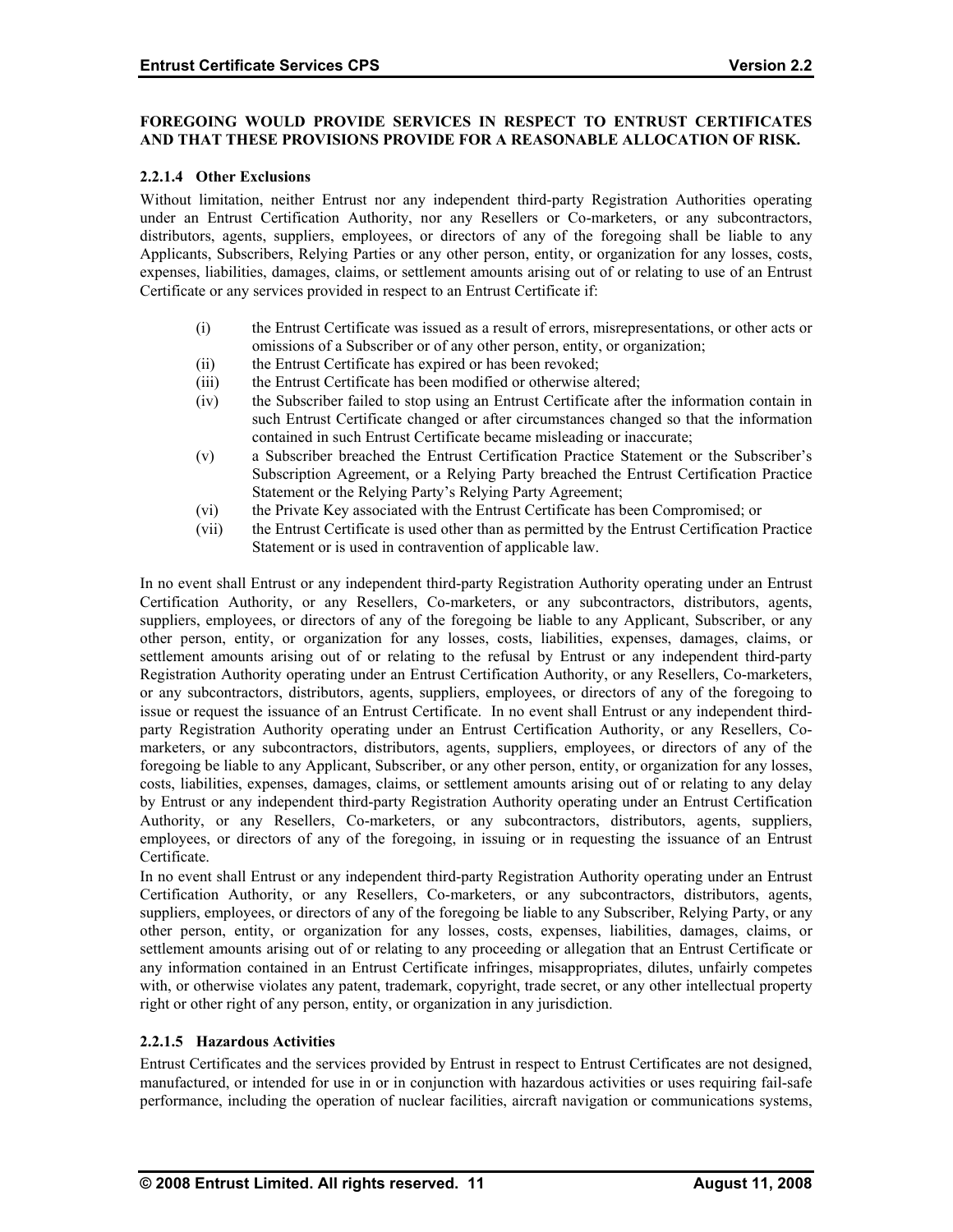<span id="page-17-0"></span>air traffic control, medical devices or direct life support machines. Entrust and any independent third-party Registration Authority operating under an Entrust Certification Authority, and any Resellers, Comarketers, and any subcontractors, distributors, agents, suppliers, employees, or directors of any of the foregoing specifically disclaim any and all representations, warranties, and conditions with respect to such uses, whether express, implied, statutory, by usage of trade, or otherwise.

# **2.2.2 RA Liability**

shall apply with respect to Entrust-operated Registration Authorities and independent third-party Registration Authorities operating under Entrust Certification Authorities and all Resellers, Co-marketers and all subcontractors, distributors, agents, suppliers, employees, and directors of any of the foregoing. The same liability provisions that apply in Section 2.2.1 with respect to Entrust Certification Authorities

# **2.3 Financial Responsibility**

subcontractors, distributors, agents, suppliers, employees, or directors of any of the foregoing shall have any liability except as explicitly set forth herein in respect to the use of or reliance on an Entrust Certificate or any services provided in respect to Entrust Certificates. Subscribers and Relying Parties shall be responsible for the financial consequences to such Subscribers, Relying Parties, and to any other persons, entities, or organizations for any transactions in which such Subscribers or Relying Parties participate and which use Entrust Certificates or any services provided in respect to Entrust Certificates. Entrust makes no representations and gives no warranties or conditions regarding the financial efficacy of any transaction completed utilizing an Entrust Certificate or any services provided in respect to Entrust Certificates and neither Entrust nor any independent third-party Registration Authority operating under an Entrust Certification Authority, nor any Resellers, Co-marketers, nor any

# **2.3.1 Indemnification by Relying Parties**

SETTLEMENT AMOUNTS (INCLUDING REASONABLE ATTORNEY'S FEES, COURT COSTS, AND EXPERT'S FEES) ARISE OUT OF OR RELATE TO ANY WILLFUL MISCONDUCT BY SUCH INDEMNIFIED PARTY. RELYING PARTIES SHALL INDEMNIFY AND HOLD ENTRUST AND ALL INDEPENDENT THIRD-PARTY REGISTRATION AUTHORITIES OPERATING UNDER AN ENTRUST CERTIFICATION AUTHORITY, AND ALL RESELLERS, CO-MARKETERS, AND ALL SUBCONTRACTORS, DISTRIBUTORS, AGENTS, SUPPLIERS, EMPLOYEES, AND DIRECTORS OF ANY OF THE FOREGOING (COLLECTIVELY, THE "INDEMNIFIED PARTIES") HARMLESS FROM AND AGAINST ANY AND ALL LIABILITIES, LOSSES, COSTS, EXPENSES, DAMAGES, CLAIMS, AND SETTLEMENT AMOUNTS (INCLUDING REASONABLE ATTORNEY'S FEES, COURT COSTS, AND EXPERT'S FEES) ARISING OUT OF OR RELATING TO ANY USE OR RELIANCE BY A RELYING PARTY ON ANY ENTRUST CERTIFICATE OR ANY SERVICE PROVIDED IN RESPECT TO ENTRUST CERTIFICATES, INCLUDING (I) LACK OF PROPER VALIDATION OF AN ENTRUST CERTIFICATE BY A RELYING PARTY, (II) RELIANCE BY THE RELYING PARTY ON AN EXPIRED OR REVOKED ENTRUST CERTIFICATE, (III) USE OF AN ENTRUST CERTIFICATE OTHER THAN AS PERMITTED BY THE ENTRUST CERTIFICATION PRACTICE STATEMENT, THE SUBSCRIPTION AGREEMENT, ANY RELYING PARTY AGREEMENT, AND APPLICABLE LAW, (IV) FAILURE BY A RELYING PARTY TO EXERCISE REASONABLE JUDGMENT IN THE CIRCUMSTANCES IN RELYING ON AN ENTRUST CERTIFICATE, OR (V) ANY CLAIM OR ALLEGATION THAT THE RELIANCE BY A RELYING PARTY ON AN ENTRUST CERTIFICATE OR THE INFORMATION CONTAINED IN AN ENTRUST CERTIFICATE INFRINGES, MISAPPROPRIATES, DILUTES, UNFAIRLY COMPETES WITH, OR OTHERWISE VIOLATES THE RIGHTS INCLUDING INTELLECTUAL PROPERTY RIGHTS OR ANY OTHER RIGHTS OF ANYONE IN ANY JURISDICTION. NOTWITHSTANDING THE FOREGOING, RELYING PARTIES SHALL NOT BE OBLIGATED TO PROVIDE ANY INDEMNIFICATION TO AN INDEMNIFIED PARTY IN RESPECT TO ANY LIABILITIES, LOSSES, COSTS, EXPENSES, DAMAGES, CLAIMS, AND SETTLEMENT AMOUNTS (INCLUDING REASONABLE ATTORNEY'S FEES, COURT COSTS AND EXPERT'S FEES) TO THE EXTENT THAT SUCH LIABILITIES, LOSSES, COSTS, EXPENSES, DAMAGES, CLAIMS, AND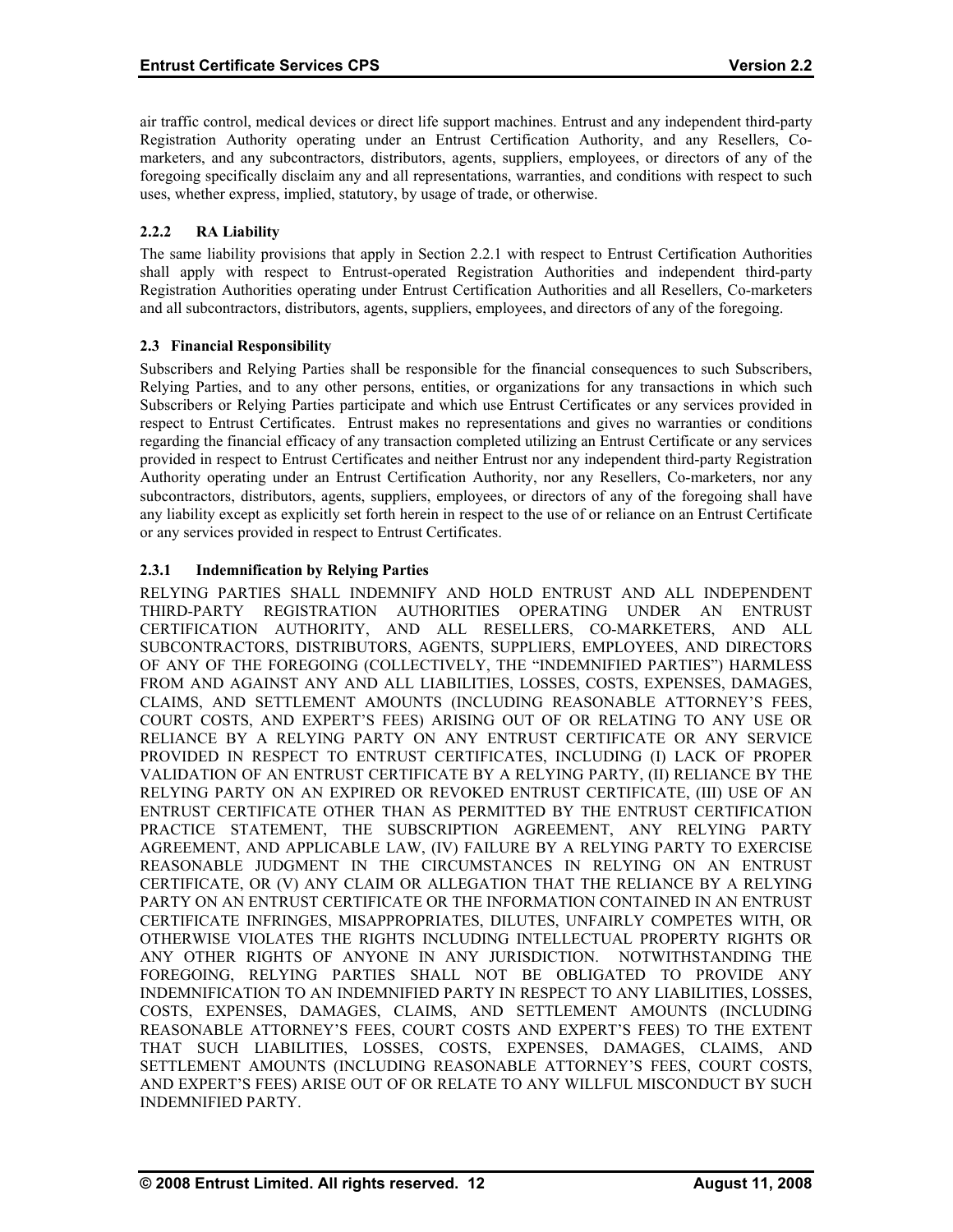# <span id="page-18-0"></span>**2.3.1.1 Indemnification by Subscribers**

SUBSCRIBERS SHALL INDEMNIFY AND HOLD ENTRUST AND ALL INDEPENDENT THIRD-PARTY REGISTRATION AUTHORITIES OPERATING UNDER AN ENTRUST CERTIFICATION AUTHORITY, AND ALL RESELLERS, CO-MARKETERS, AND ALL SUBCONTRACTORS, DISTRIBUTORS, AGENTS, SUPPLIERS, EMPLOYEES, OR DIRECTORS OF ANY OF THE FOREGOING (COLLECTIVELY, THE "INDEMNIFIED PARTIES") HARMLESS FROM AND AGAINST ANY AND ALL LIABILITIES, LOSSES, COSTS, EXPENSES, DAMAGES, CLAIMS, AND SETTLEMENT AMOUNTS (INCLUDING REASONABLE ATTORNEY'S FEES, COURT COSTS, AND EXPERT'S FEES) ARISING OUT OF OR RELATING TO ANY RELIANCE BY A RELYING PARTY ON ANY ENTRUST CERTIFICATE OR ANY SERVICE PROVIDED IN RESPECT TO ENTRUST CERTIFICATES, INCLUDING ANY (I) ERROR, MISREPRESENTATION OR OMISSION MADE BY A SUBSCRIBER IN USING OR APPLYING FOR AN ENTRUST CERTIFICATE, (II) MODIFICATION MADE BY A SUBSCRIBER TO THE INFORMATION CONTAINED IN AN ENTRUST CERTIFICATE, (III) USE OF AN ENTRUST CERTIFICATE OTHER THAN AS PERMITTED BY THE ENTRUST CERTIFICATION PRACTICE STATEMENT, THE SUBSCRIPTION AGREEMENT, ANY RELYING PARTY AGREEMENT, AND APPLICABLE LAW, (IV) FAILURE BY A SUBSCRIBER TO TAKE THE NECESSARY PRECAUTIONS TO PREVENT LOSS, DISCLOSURE, COMPROMISE OR UNAUTHORIZED USE OF THE PRIVATE KEY CORRESPONDING TO THE PUBLIC KEY IN SUCH SUBSCRIBER'S ENTRUST CERTIFICATE, OR (V) ALLEGATION THAT THE USE OF A SUBSCRIBER'S ENTRUST CERTIFICATE OR THE INFORMATION CONTAINED IN A SUBSCRIBER'S ENTRUST CERTIFICATE INFRINGES, MISAPPROPRIATES, DILUTES, UNFAIRLY COMPETES WITH, OR OTHERWISE VIOLATES THE RIGHTS INCLUDING INTELLECTUAL PROPERTY RIGHTS OR ANY OTHER RIGHTS OF ANYONE IN ANY JURISDICTION. NOTWITHSTANDING THE FOREGOING, A SUBSCRIBER SHALL NOT BE OBLIGATED TO PROVIDE ANY INDEMNIFICATION TO AN INDEMNIFIED PARTY IN RESPECT TO ANY LIABILITIES, LOSSES, COSTS, EXPENSES, DAMAGES, CLAIMS, AND SETTLEMENT AMOUNTS (INCLUDING REASONABLE ATTORNEY'S FEES, COURT COSTS AND EXPERTS FEES) TO THE EXTENT THAT SUCH LIABILITIES, LOSSES, COSTS, EXPENSES, DAMAGES, CLAIMS, AND SETTLEMENT AMOUNTS (INCLUDING REASONABLE ATTORNEY'S FEES, COURT COSTS, AND EXPERT'S FEES) ARISE OUT OF OR RELATE TO ANY WILLFUL MISCONDUCT BY SUCH INDEMNIFIED PARTY.

# **2.3.2 Fiduciary Relationships**

Nothing contained in this Entrust Certification Practice Statement, or in any Subscription Agreement, or any Relying Party Agreement shall be deemed to constitute either Entrust or any independent third-party Registration Authority operating under an Entrust Certification Authority, or any Resellers, Co-marketers, or any subcontractors, distributors, agents, suppliers, employees, or directors of any of the foregoing, the fiduciary, partner, agent, trustee, or legal representative of any Applicant, Subscriber, Relying Party or any other person, entity, or organization or to create any fiduciary relationship between either Entrust or any independent third-party Registration Authority operating under an Entrust Certification Authority, or any Resellers, Co-marketers, or any subcontractors, distributors, agents, suppliers, employees, or directors of any of the foregoing and any Subscriber, Applicant, Relying Party or any other person, entity, or organization, for any purpose whatsoever. Nothing in the Entrust Certification Practice Statement, or in any Subscription Agreement or any Relying Party Agreement shall confer on any Subscriber, Applicant, Relying Party, or any other third party, any authority to act for, bind, or create or assume any obligation or responsibility, or make any representation on behalf of Entrust or any independent third-party Registration Authority operating under an Entrust Certification Authority, or any Resellers, Co-marketers, or any subcontractors, distributors, agents, suppliers, employees, or directors of any of the foregoing.

# **2.3.3 Administrative Processes**

No Stipulation.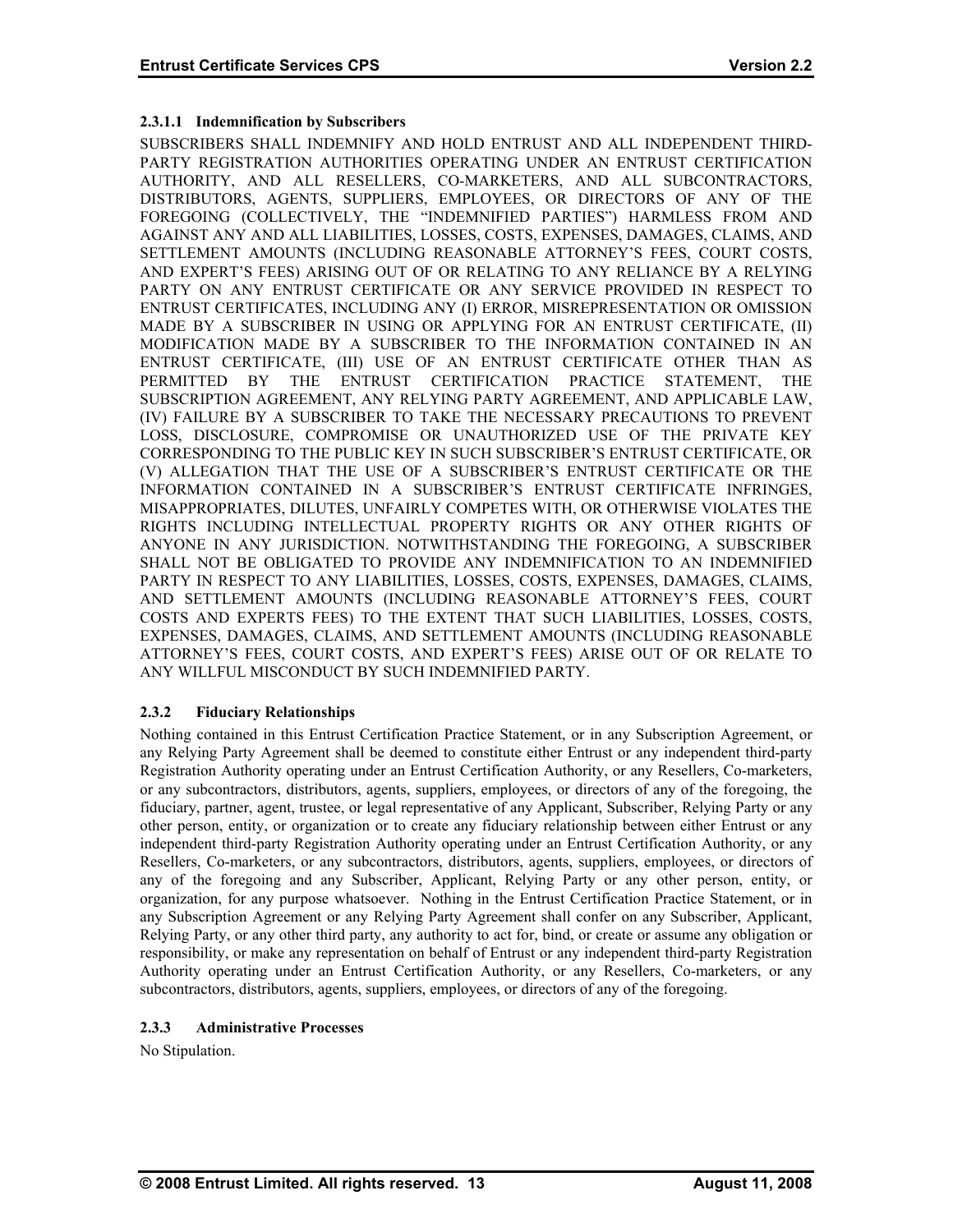# <span id="page-19-0"></span>**2.4 Interpretation and Enforcement**

# **2.4.1 Governing Law**

The laws of the Province of Ontario, Canada, excluding its conflict of laws rules, shall govern the construction, validity, interpretation, enforceability and performance of the Entrust Certification Practice Statement, all Subscription Agreements and all Relying Party Agreements. The application of the United Nations Convention on Contracts for the International Sale of Goods to the Entrust Certification Practice Statement, any Subscription Agreements, and any Relying Party Agreements is expressly excluded. Any dispute arising out of or in respect to the Entrust Certification Practice Statement, any Subscription Agreement, any Relying Party Agreement, or in respect to any Entrust Certificates or any services provided in respect to any Entrust Certificates that is not resolved by alternative dispute resolution, shall be brought in the provincial or federal courts sitting in Ottawa, Ontario, and each person, entity, or organization hereby agrees that such courts shall have personal and exclusive jurisdiction over such disputes. In the event that any matter is brought in a provincial or federal court, Applicants, Subscribers, and Relying Parties waive any right that such Applicants, Subscribers, and Relying Parties may have to a jury trial.

# **2.4.1.1 Force Majeure**

Neither Entrust nor any independent third-party Registration Authority operating under an Entrust Certification Authority, nor any Resellers, Co-marketers, nor any subcontractors, distributors, agents, suppliers, employees, or directors of any of the foregoing shall be in default hereunder or liable for any losses, costs, expenses, liabilities, damages, claims, or settlement amounts arising out of or related to delays in performance or from failure to perform or comply with the terms of the Entrust Certification Practice Statement, any Subscription Agreement, or any Relying Party Agreement due to any causes beyond its reasonable control, which causes include acts of God or the public enemy, riots and insurrections, war, accidents, fire, strikes and other labor difficulties (whether or not Entrust is in a position to concede to such demands), embargoes, judicial action, failure or default of any superior certification authority, lack of or inability to obtain export permits or approvals, necessary labor, materials, energy, utilities, components or machinery, acts of civil or military authorities.

#### **2.4.1.2 Interpretation**

All references in this Entrust Certification Practice Statement to "Sections" refer to the sections of this Entrust Certification Practice Statement. As used in this Entrust Certification Practice Statement, neutral pronouns and any variations thereof shall be deemed to include the feminine and masculine and all terms used in the singular shall be deemed to include the plural, and vice versa, as the context may require. The words "hereof", "herein", and "hereunder" and other words of similar import refer to this Entrust Certification Practice Statement as a whole, as the same may from time to time be amended or supplemented, and not to any subdivision contained in this Entrust Certification Practice Statement. The word "including" when used herein is not intended to be exclusive and means "including, without limitation<sup>"</sup>

#### **2.4.2 Severability, Survival, Merger, Notice**

#### **2.4.2.1 Severability**

Whenever possible, each provision of the Entrust Certification Practice Statement, any Subscription Agreements, and any Relying Party Agreements shall be interpreted in such a manner as to be effective and valid under applicable law. If the application of any provision of the Entrust Certification Practice Statement, any Subscription Agreements, or any Relying Party Agreements or any portion thereof to any particular facts or circumstances shall be held to be invalid or unenforceable by an arbitrator or court of competent jurisdiction, then (i) the validity and enforceability of such provision as applied to any other particular facts or circumstances and the validity of other provisions of the Entrust Certification Practice Statement, any Subscription Agreements, or any Relying Party Agreements shall not in any way be affected or impaired thereby, and (ii) such provision shall be enforced to the maximum extent possible so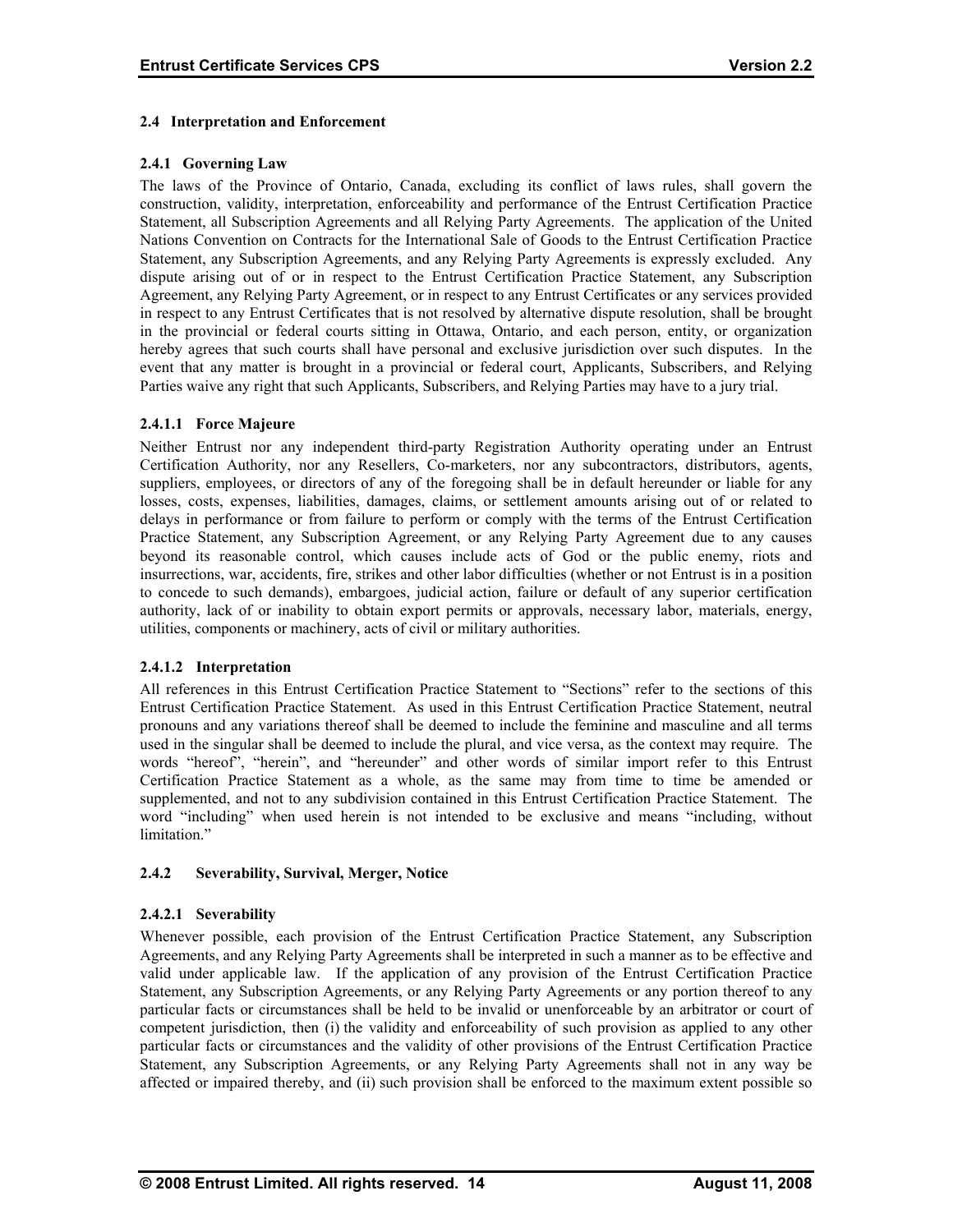as to effect its intent and it shall be reformed without further action to the extent necessary to make such provision valid and enforceable.

**FOR GREATER CERTAINTY, IT IS EXPRESSLY UNDERSTOOD AND AGREED THAT EVERY PROVISION OF THE ENTRUST CERTIFICATION PRACTICE STATEMENT, ANY SUBSCRIPTION AGREEMENTS, OR ANY RELYING PARTY AGREEMENTS THAT DEAL WITH (I) LIMITATION OF LIABILITY OR DAMAGES, (II) DISCLAIMERS OF REPRESENTATIONS, WARRANTIES, CONDITIONS, OR LIABILITIES, OR (III) INDEMNIFICATION, IS EXPRESSLY INTENDED TO BE SEVERABLE FROM ANY OTHER PROVISIONS OF THE ENTRUST CERTIFICATION PRACTICE STATEMENT, ANY SUBSCRIPTION AGREEMENTS, OR ANY RELYING PARTY AGREEMENTS AND SHALL BE SO INTERPRETED AND ENFORCED.** 

# **2.4.2.2 Survival**

The provisions of the section entitled "Definitions" and sections 2.1.3.1, 2.1.4.1, 2.2, 2.3, 2.4, 2.8, 2.9, 3.1.5, 3.1.6, 4.6 and 8.1 shall survive termination or expiration of the Entrust Certification Practice Statement, any Subscription Agreements, and any Relying Party Agreements. All references to sections that survive termination of the Entrust Certification Practice Statement, any Subscription Agreements, and any Relying Party Agreements, shall include all sub-sections of such sections. All payment obligations shall survive any termination or expiration of the Entrust Certification Practice Statement, any Subscription Agreements, and any Relying Party Agreements.

# **2.4.2.3 Merger**

The Entrust Certification Practice Statement, the Subscription Agreements, and the Relying Party Agreements state all of the rights and obligations of Entrust, any independent third-party Registration Authorities operating under an Entrust Certification Authority, any Resellers, Co-marketers, and any subcontractors, distributors, agents, suppliers, employees, or directors of any of the foregoing, and any Applicant, Subscriber, or Relying Party and any other persons, entities, or organizations in respect to the subject matter hereof and thereof and such rights and obligations shall not be augmented or derogated by any prior agreements, communications, or understandings of any nature whatsoever whether oral or written. The rights and obligations of Entrust, any independent third-party Registration Authorities operating under an Entrust Certification Authority, any Resellers, Co-marketers, and any subcontractors, distributors, agents, suppliers, employees, and directors of any of the foregoing may not be modified or waived orally and may be modified only in a writing signed or authenticated by a duly authorized representative of Entrust.

# **2.4.2.4 Conflict of Provisions**

In the event of a conflict between the provisions of the Entrust Certification Practice Statement and any express written agreement between Entrust or an independent third-party Registration Authority operating under an Entrust Certification Authority and a Subscriber or Relying Party, with respect to Entrust Certificates or any services provided in respect to Entrust Certificates, such other express written agreement shall take precedence. In the event of any inconsistency between the provisions of this Entrust Certification Practice Statement and the provisions of any Subscription Agreement or any Relying Party Agreement, the terms and conditions of this Entrust Certification Practice Statement shall govern.

# **2.4.2.5 Waiver**

The failure of Entrust to enforce, at any time, any of the provisions of this Entrust Certification Practice Statement, a Subscription Agreement with Entrust, or a Relying Party Agreement with Entrust or the failure of Entrust to require, at any time, performance by any Applicant, Subscriber, Relying Party or any other person, entity, or organization of any of the provisions of this Entrust Certification Practice Statement, a Subscription Agreement with Entrust, or a Relying Party Agreement with Entrust, shall in no way be construed to be a present or future waiver of such provisions, nor in any way affect the ability of Entrust to enforce each and every such provision thereafter. The express waiver by Entrust of any provision, condition, or requirement of this Entrust Certification Practice Statement, a Subscription Agreement with Entrust, or a Relying Party Agreement with Entrust shall not constitute a waiver of any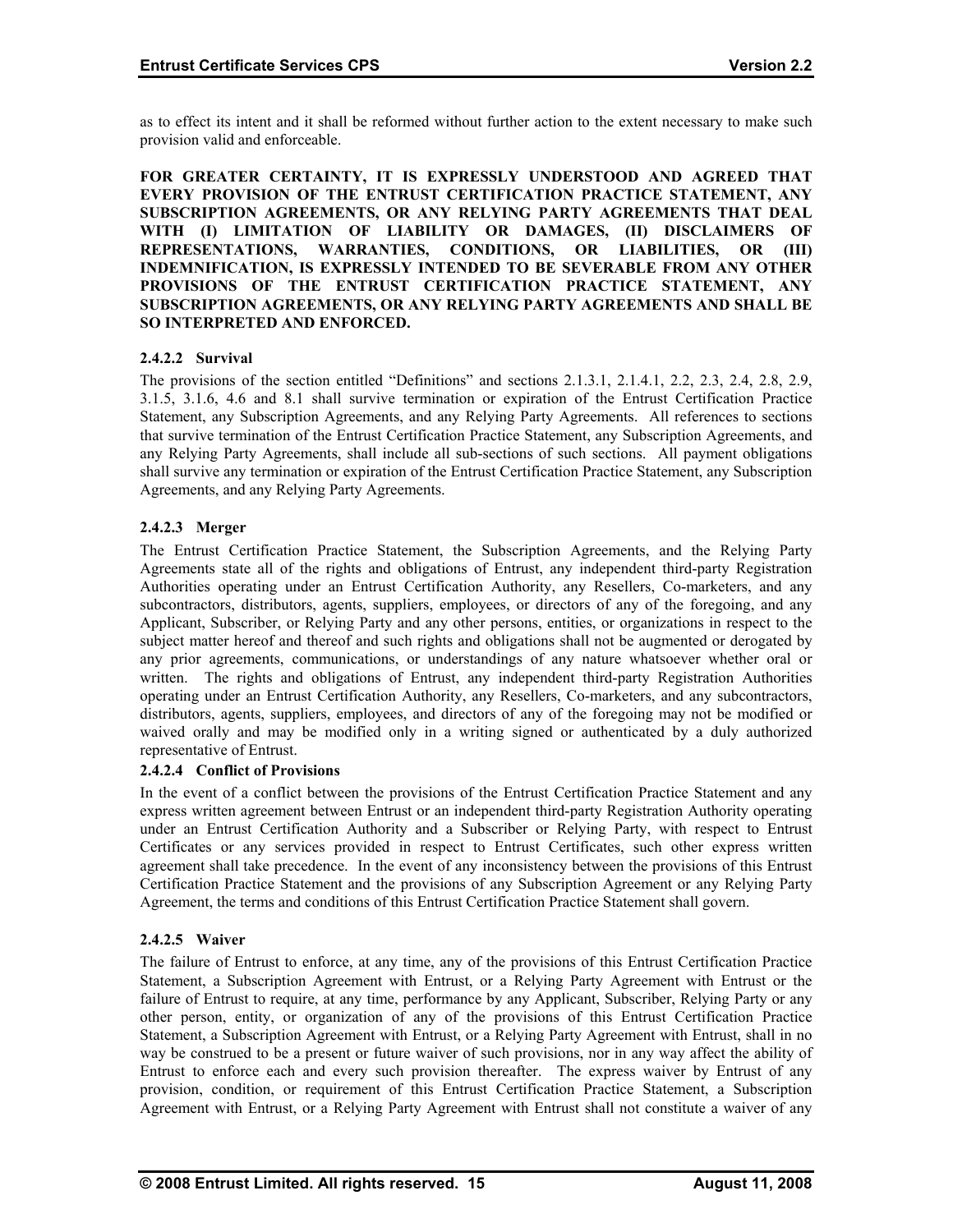<span id="page-21-0"></span>future obligation to comply with such provision, condition, or requirement. The failure of an independent third-party Registration Authority or Reseller operating under an Entrust Certification Authority ("Registration Authority") to enforce, at any time, any of the provisions of a this Entrust Certification Practice Statement, any Subscription Agreement with such Registration Authority, or any Relying Party Agreement with such Registration Authority or the failure to require by such Registration Authority, at any time, performance by any Applicant, Subscriber, Relying Party or any other person, entity, or organization of this Entrust Certification Practice Statement, any Subscription Agreement with such Registration Authority, or any Relying Party Agreement with such Registration Authority shall in no way be construed to be a present or future waiver of such provisions, nor in any way affect the ability of such Registration Authority to enforce each and every such provision thereafter. The express waiver by a Registration Authority of any provision, condition, or requirement of a Subscription Agreement with such Registration Authority or a Relying Party Agreement with such Registration Authority shall not constitute a waiver of any future obligation to comply with such provision, condition, or requirement.

# **2.4.2.6 Notice**

Any notice to be given by a Subscriber, Applicant, or Relying Party to Entrust under this Entrust Certification Practice Statement, a Subscription Agreement, or a Relying Party Agreement shall be given in writing to the address specified in Section 1.4 by prepaid receipted mail, facsimile, or overnight courier, and shall be effective as follows (i) in the case of facsimile or courier, on the next Business Day, and (ii) in the case of receipted mail, five (5) Business Days following the date of deposit in the mail. Any notice to be given by Entrust under the Entrust Certification Practice Statement, any Subscription Agreement, or any Relying Party Agreement shall be given by email or by facsimile or courier to the last address, email address or facsimile number for the Subscriber on file with Entrust. In the event of notice by email, the notice shall become effective on the next Business Day. In the event of notice by prepaid receipted mail, facsimile, or overnight courier, notice shall become effective as specified in (i) or (ii), depending on the means of notice utilized.

# **2.4.2.7 Assignment**

Entrust Certificates and the rights granted under the Entrust Certification Practice Statement, any Subscription Agreement, or any Relying Party Agreement are personal to the Applicant, Subscriber, or Relying Party that entered into the Subscription Agreement or Relying Party Agreement and cannot be assigned, sold, transferred, or otherwise disposed of, whether voluntarily, involuntarily, by operation of law, or otherwise, without the prior written consent of Entrust or the Registration Authority under an Entrust Certification Authority with which such Applicant, Subscriber, or Relying Party has contracted. Any attempted assignment or transfer without such consent shall be void and shall automatically terminate such Applicant's, Subscriber's or Relying Party's rights under the Entrust Certification Practice Statement, any Subscription Agreement, or any Relying Party Agreement. Entrust may assign, sell, transfer, or otherwise dispose of the Entrust Certification Practice Statement, any Subscription Agreements, or any Relying Party Agreements together with all of its rights and obligations under the Entrust Certification Practice Statement, any Subscription Agreements, and any Relying Party Agreements (i) to an Affiliate, or (ii) as part of a sale, merger, or other transfer of all or substantially all the assets or stock of the business of Entrust to which the Entrust Certification Practice Statement, the Subscription Agreements, and Relying Party Agreements relate. Subject to the foregoing limits, this Agreement shall be binding upon and shall inure to the benefit of permitted successors and assigns of Entrust, any third-party Registration Authorities operating under the Entrust Certification Authorities, Applicants, Subscribers, and Relying Parties, as the case may be.

# 2.4.3 Dispute Resolution Procedures

Any disputes between a Subscriber or an Applicant and Entrust or any third-party Registration Authorities operating under the Entrust Certification Authorities, or a Relying Party and Entrust or any third-party Registration Authorities operating under the Entrust Certification Authorities, shall be submitted to mediation in accordance with the Commercial Mediation Rules of the American Arbitration Association which shall take place in English in Ottawa, Ontario. In the event that a resolution to such dispute cannot be achieved through mediation within thirty (30) days, the dispute shall be submitted to binding arbitration. The arbitrator shall have the right to decide all questions of arbitrability. The dispute shall be finally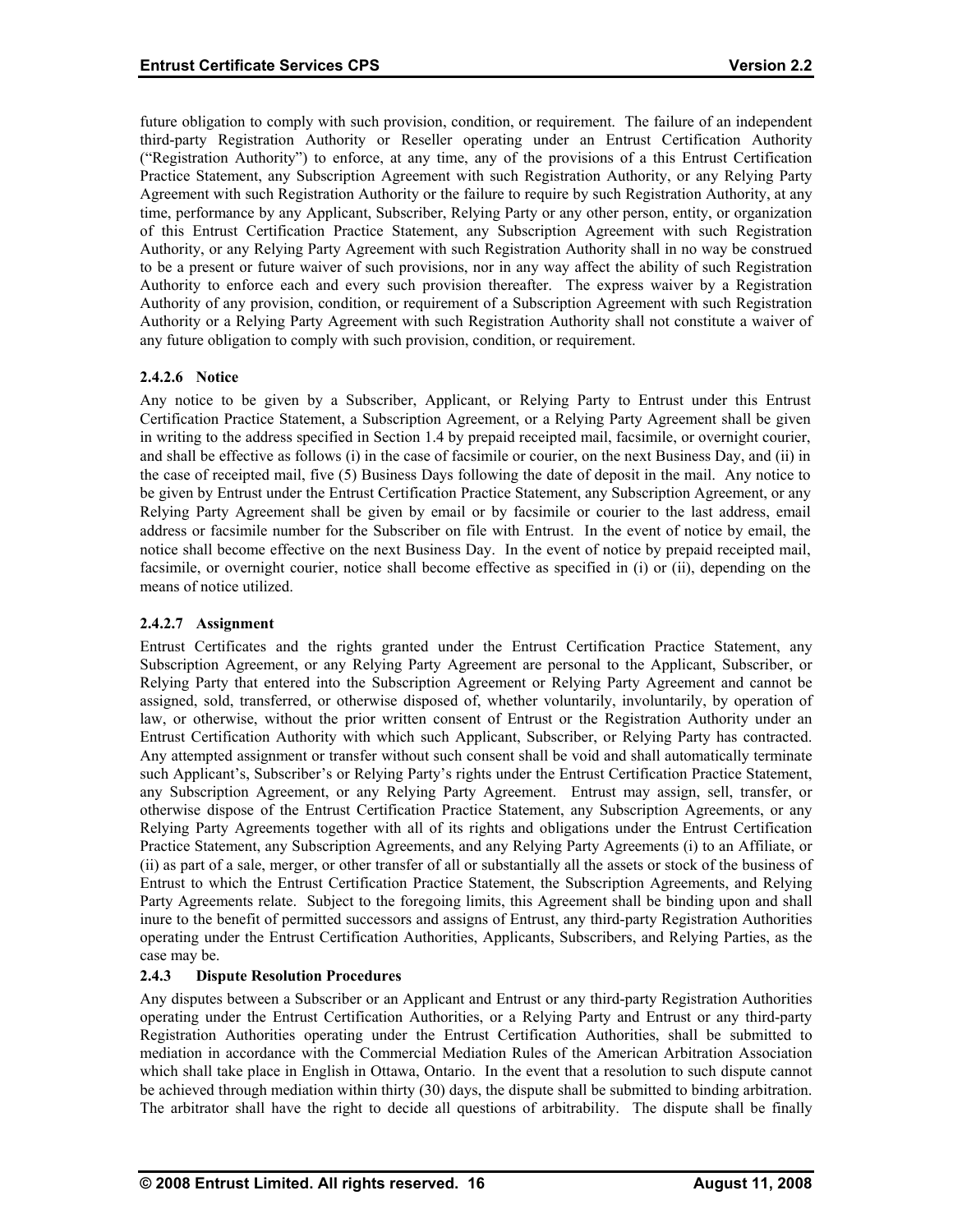<span id="page-22-0"></span>settled by arbitration in accordance with the rules of the American Arbitration Association, as modified by this provision. Such arbitration shall take place in English in Ottawa, Ontario, before a sole arbitrator appointed by the American Arbitration Association (AAA) who shall be appointed by the AAA from its Technology Panel and shall be reasonably knowledgeable in electronic commerce disputes. The arbitrator shall apply the laws of the Province of Ontario, without regard to its conflict of laws provisions, and shall render a written decision within thirty (30) days from the date of close of the arbitration hearing, but no more than one (1) year from the date that the matter was submitted for arbitration. The decision of the arbitrator shall be binding and conclusive and may be entered in any court of competent jurisdiction. In each arbitration, the prevailing party shall be entitled to an award of all or a portion of its costs in such arbitration, including reasonable attorney's fees actually incurred. Nothing in the Entrust Certification Practice Statement, or in any Subscription Agreement, or any Relying Party Agreement shall preclude Entrust or any third-party Registration Authorities operating under the Entrust Certification Authorities from applying to any court of competent jurisdiction for temporary or permanent injunctive relief, without breach of this Section 2.4.3 and without any abridgment of the powers of the arbitrator, with respect to any (i) alleged Compromise that affects the integrity of an Entrust Certificate, or (ii) alleged breach of the terms and conditions of the Entrust Certification Practice Statement, any Subscription Agreement, or any Relying Party Agreement. The institution of any arbitration or any action shall not relieve an Applicant, Subscriber or Relying Party of its obligations under the Entrust Certification Practice Statement, any Subscription Agreement, or any Relying Party Agreement.

# **2.4.3.1 Limitation Period on Arbitrations and Actions**

Any and all arbitrations or legal actions in respect to a dispute that is related to an Entrust Certificate or any services provided in respect to an Entrust Certificate shall be commenced prior to the end of one (1) year after (i) the expiration or revocation of the Entrust Certificate in dispute, or (ii) the date of provision of the disputed service or services in respect to the Entrust Certificate in dispute, whichever is sooner. If any arbitration or action in respect to a dispute that is related to an Entrust Certificate or any service or services provided in respect to an Entrust Certificate is not commenced prior to such time, any party seeking to institute such an arbitration or action shall be barred from commencing or proceeding with such arbitration or action.

#### **ees**  $2.5$

The fees for services provided by Entrust in respect to Entrust Certificates are set forth in the Entrust Repository. These fees are subject to change, and any such changes shall become effective immediately after posting in the Entrust Repository. The fees for services provided by independent third-party Registration Authorities, Resellers and Co-marketers in respect to Entrust Certificates are set forth on the web sites operated by such Registration Authorities, Resellers and Co-marketers. These fees are subject to change, and any such changes shall become effective immediately after posting in such web sites.

#### **2.5.1 Certificate Issuance or Renewal Fees**

See the Entrust Repository for the fees charged by Entrust. See the web sites operated by Registration Authorities operating under the Entrust Certification Authorities, Resellers, and Co-marketers for the fees charged by such Registration Authorities, Resellers, and Co-marketers.

#### **2.5.2 Certificate Access Fees**

See the Entrust Repository for the fees charged by Entrust. See the web sites operated by Registration Authorities operating under the Entrust Certification Authorities, Resellers, and Co-marketers for the fees charged by such Registration Authorities, Resellers, and Co-marketers.

## **2.5.3 Revocation or Status Information Access Fees**

See the Entrust Repository for the fees charged by Entrust. See the web sites operated by Registration Authorities operating under the Entrust Certification Authorities, Resellers, and Co-marketers for the fees charged by such Registration Authorities, Resellers, and Co-marketers.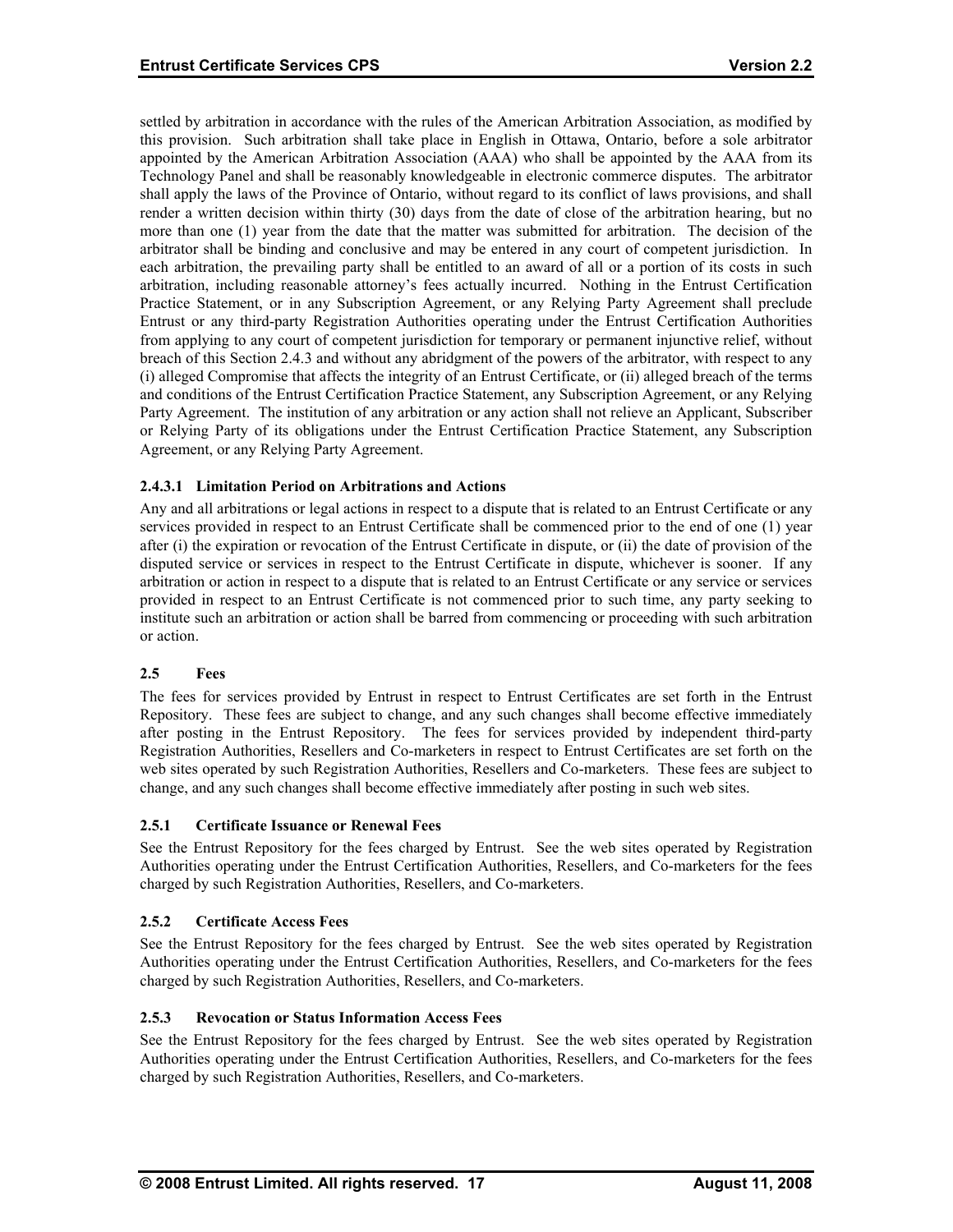# <span id="page-23-0"></span>**2.5.4 Fees for Other Services such as Policy Information**

See the Entrust Repository for the fees charged by Entrust. See the web sites operated by Registration Authorities operating under the Entrust Certification Authorities, Resellers, and Co-marketers for the fees charged by such Registration Authorities, Resellers, and Co-marketers.

# **2.5.5 Refund Policy**

Neither Entrust nor any Registration Authorities operating under the Entrust Certification Authorities nor any Resellers or Co-Marketers provide any refunds for Entrust Certificates or services provided in respect to Entrust Certificates.

# **positories 2.6 Publication and Re**

Authorities operating under the Entrust Certification Authorities. The Entrust Certification Practice Statement and various other related information is published in the Entrust Repository. The Entrust Certification Practice Statement is also available from Entrust in hard copy upon request. Entrust maintains the Entrust Repository to store various information related to Entrust Certificates and the operation of Entrust Certification Authorities, Entrust Registration Authorities, and third-party Registration

# **2.6.1 Publication of CA Information**

The following Entrust Certificate information is published in the Entrust Repository:

- (i) the Entrust Certification Practice Statement;
- (ii) information and agreements regarding the subscription for and reliance on Entrust Certificates;
- (iii) arreductions of Entrust Certificates performed by an Entrust Certification Authority, published in a Certificate Revocation List (CRL).

The data formats used for Entrust Certificates and for Certificate Revocation Lists in the Entrust Rep ository are in accordance with the associated definitions in Section 7.

#### **2.6. 2 Frequency of Publication**

The Entrust Certification Practice Statement may be re-issued and published in accordance with the policy set forth in Section 8.

#### **2.6.3 Access Controls**

The Entrust Certification Practice Statement is published in the Entrust Repository. The Entrust Certification Practice Statement will be available to all Applicants, Subscribers and Relying Parties, but may only be modified by the Entrust Policy Authority.

#### **2.6.4 Repositories**

The Entrust Certification Authorities maintain the Entrust Repositories to allow access to Entrust Entrust Repositories are the only approved source for CRL and other information about Entrust Certificates. Certificate-related and CRL information. The information in the Entrust Repositories is accessible through a web interface and is periodically updated as set forth in this Entrust Certification Practice Statement. The

#### **2.7 Compliance Audit**

# **2.7.1 Frequency of Entity Compliance Audit**

calendar year for compliance with the practices and procedures set forth in the Entrust Certification Practice Statement. If the results of an audit report recommend remedial action, Entrust or the applicable independent third-party Registration Authority shall initiate corrective action within thirty (30) days of receipt of such audit report. Entrust Certification Authorities, Entrust-operated Registration Authorities, and independent third-party Registration Authorities operating under the Entrust Certification Authorities shall be audited once per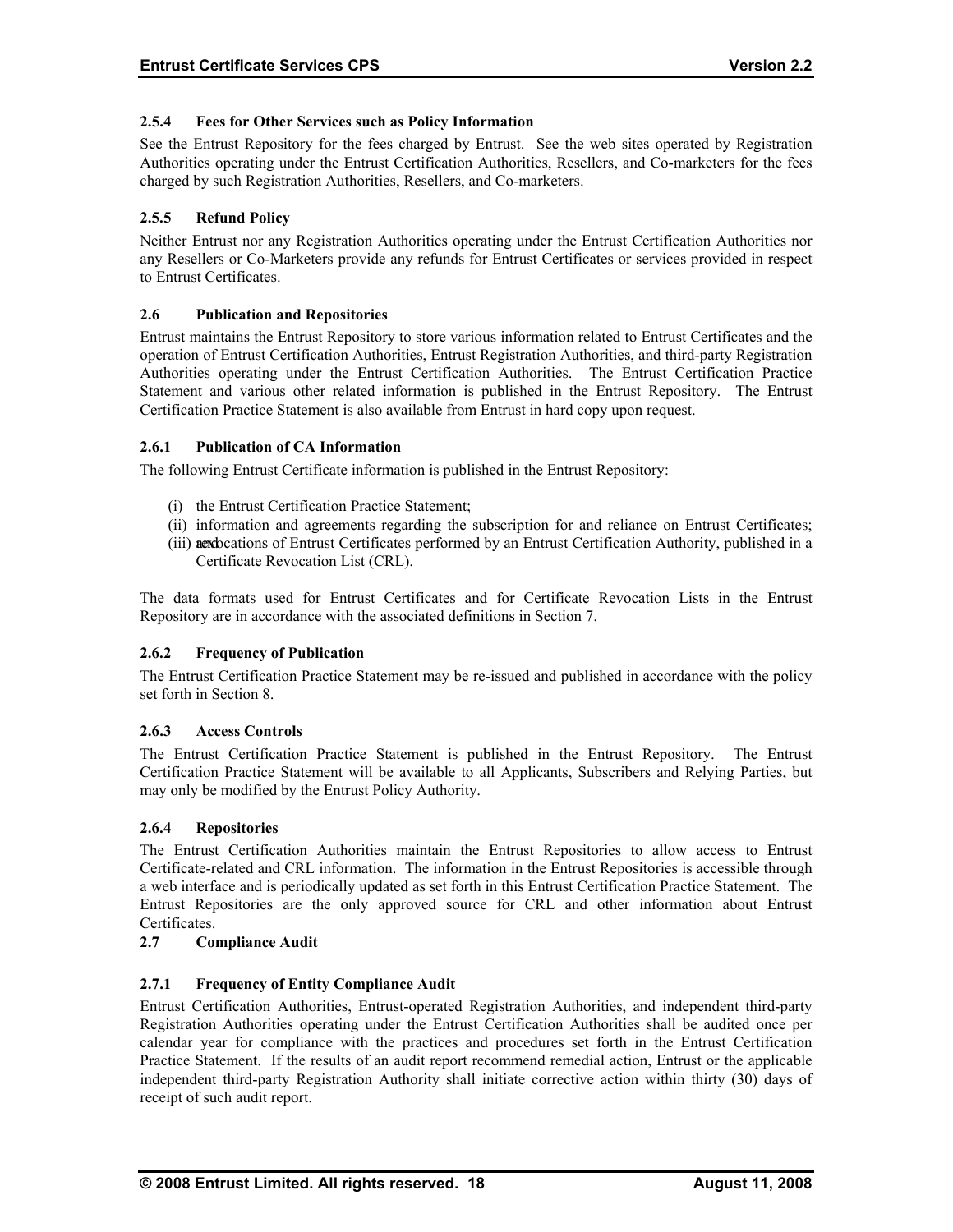# <span id="page-24-0"></span>**2.7.2 Identity/Qualifications of Auditor**

The compliance audit of Entrust Certification Authorities shall be performed by a certified public accounting firm with a demonstrated competency in the evaluation of Certification Authorities and Registration Authorities.

# **2.7.3 Auditor's Relationship to Audited Party**

Authorities under the Entrust Certification Authorities shall be independent from the entity being audited. The certified public accounting firm selected to perform the compliance audit for the Entrust Certification Authorities, Entrust-operated Registration Authorities, or independent third-party operated Registration

# **2.7.4 Topics Covered by Audit**

Certification Authorities against the policies and procedures set forth in: The compliance audit shall test compliance of Entrust Certification Authorities, Entrust-operated Registration Authorities, or independent third-party operated Registration Authorities under the Entrust

- i. the Entrust Certification Practice Statement; and
- ii. the WebTrust Program for Certification Authorities.

# **2.7.5 Actions Taken as a Result of Deficiency**

Authority, Entrust-operated Registration Authority, or independent third-party operated Registration Authority under an Entrust Certification Authority shall use commercially reasonable efforts to correct any Upon receipt of a compliance audit that identifies any deficiencies, the audited Entrust Certification such deficiencies in an expeditious manner.

# **2.7.6 Communication of Results**

The results of all compliance audits shall be communicated, in the case of Entrust Certification Authorities, to the Entrust Policy Authority, and, in the case of any Entrust-operated Registration Authorities under an Entrust Certification Authorities, to the Entrust Policy Authority, and in the case of third-party Registration Authorities operating under an Entrust Certification Authority, to the operational authority for such Registration Authority.

The results of the most recent compliance audit will be posted to the Repository.

#### **2.8 Confidentiality**

Neither Entrust nor any independent third-party Registration Authorities operating under the Entrust operating under the Entrust Certification Authorities, and all Resellers and Co-Marketers shall use a commercially reasonable degree of care to prevent such information from being used or disclosed for purposes other than those set forth in the Entrust Certification Practice Statement, a Subscription Agreement, or a Relying Party Agreement. Notwithstanding the foregoing, Applicants and Subscribers acknowledge that some of the information supplied with an Entrust Certificate Application is incorporated Certification Authorities, nor any Resellers or Co-Marketers shall disclose or sell Applicant or Subscriber names (or other information submitted by an Applicant or Subscriber when applying for an Entrust Certificate), except in accordance with this Entrust Certification Practice Statement, a Subscription Agreement, or a Relying Party Agreement. Entrust and all independent third-party Registration Authorities into Entrust Certificates and that Entrust and all independent third-party Registration Authorities operating under the Entrust Certification Authorities, and all Resellers and Co-Marketers shall be entitled to make such information publicly available.

#### **2.8.1 Types of Information to be Kept Confidential**

Information that is supplied by Applicants, Subscribers, or Relying Parties for the subscription for, use of, or reliance upon an Entrust Certificate, and which is not included in the information described in Section 2.8.2 below, shall be considered to be confidential. Entrust and independent third-party Registration Authorities under the Entrust Certification Authorities shall be entitled to disclose such information to any subcontractors or agents that are assisting Entrust in the verification of information supplied in Entrust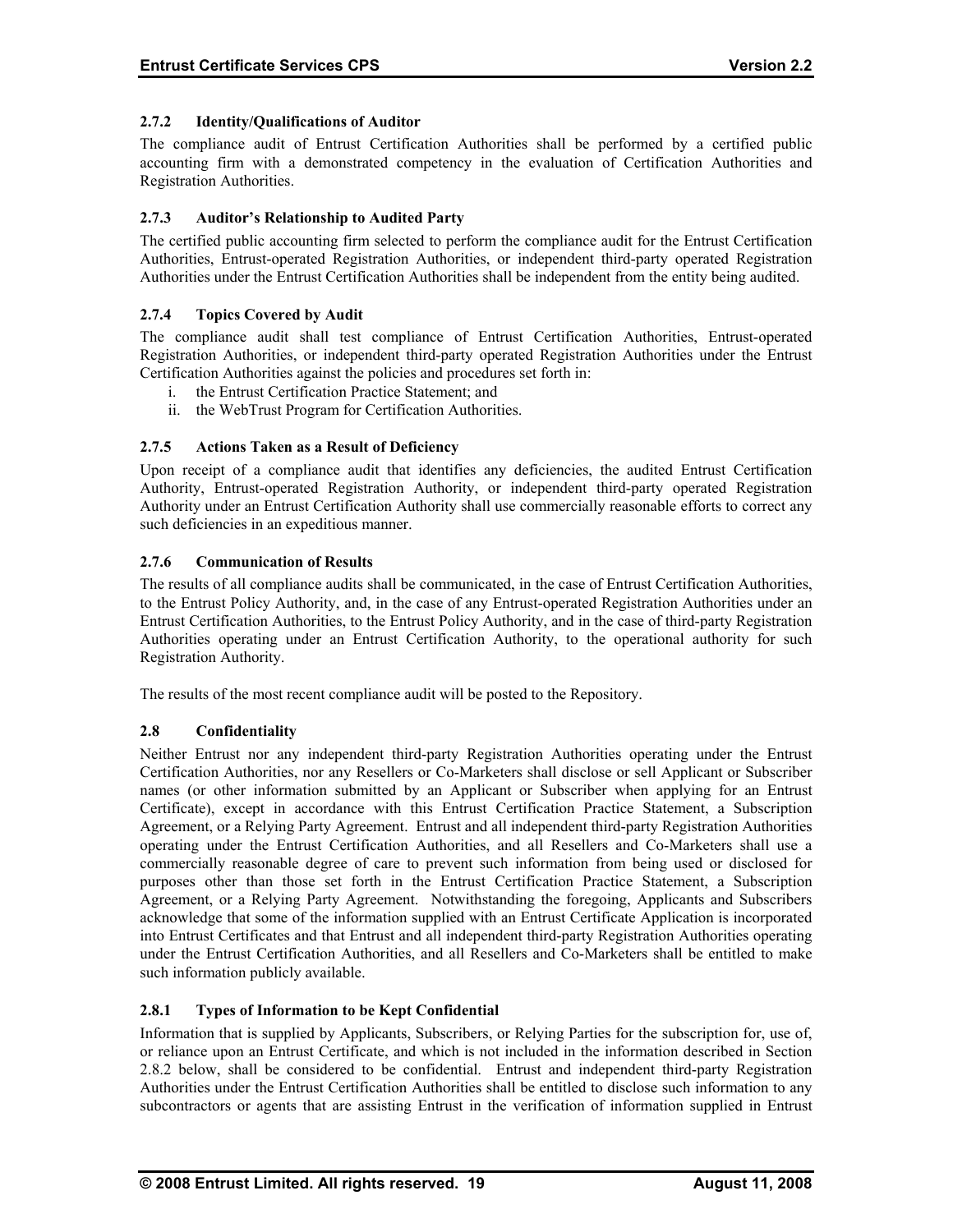<span id="page-25-0"></span>Certificate Applications or that are assisting Entrust in the operation of the Entrust Certification Authorities or Entrust-operated Registration Authorities. Information considered to be confidential shall not be disclosed unless compelled pursuant to legal, judicial, or administrative proceedings, or otherwise required by law. Entrust and independent third-party Registration Authorities under the Entrust Certification Authorities shall be entitled to disclose information that is considered to be confidential to legal and financial advisors assisting in connection with any such legal, judicial, administrative, or other proceedings required by law, and to potential acquirors, legal counsel, accountants, banks and financing sources and their advisors in connection with mergers, acquisitions, or reorganizations.

# **2.8.2 Types of Information not Considered Confidential**

than the Subscriber, (iii) is independently developed by Entrust, an independent third-party Registration Authority under an Entrust Certification Authority, a Reseller, or a Co-marketer, or (iv) is approved by a Subscriber for disclosure, shall not be considered confidential. Information that is included in an Entrust Certificate or a Certificate Revocation List shall not be considered confidential. Information contained in the Entrust Certification Practice Statement shall not be considered confidential. Without limiting the foregoing, information that (i) was or becomes known through no fault of Entrust, an independent third-party Registration Authority under an Entrust Certification Authority, a Reseller, or a Co-marketer, (ii) was rightfully known or becomes rightfully known to Entrust, an independent third-party Registration Authority under the Entrust Certification Authority, a Reseller, or a Co-marketer without confidential or proprietary restriction from a source other

# **2.8.3 Disclosure of Certificate Revocation/Suspension Information**

If an Entrust Certificate is revoked by an Entrust Certification Authority, a serial number will be included in the Certificate Revocation List entry for the revoked Entrust Certificate.

# **2.8.4 Release to Law Enforcement Officials**

Entrust, independent third-party Registration Authorities under an Entrust Certification Authority, Resellers, and Co-marketers shall have the right to release information that is considered to be confidential to law enforcement officials in compliance with applicable law.

#### **2.8.5 Release as Part of Civil Discovery**

Entrust, independent third-party Registration Authorities under an Entrust Certification Authority, any arbitration, litigation, or any other legal, judicial, or administrative proceeding relating to such information. Any such disclosures shall be permissible provided that Entrust, the independent third-party Registration Authority, Reseller, or Co-marketer uses commercially reasonable efforts to obtain a court-Resellers, and Co-marketers may disclose information that is considered confidential during the course of entered protective order restricting the use and disclosure of any such information to the extent reasonably required for the purposes of such arbitration, litigation, or any other legal, judicial, or administrative proceeding.

#### **2.8.6 Disclosure Upon Owner's Request**

Entrust, independent third-party Registration Authorities under an Entrust Certification Authority, Resellers, and Co-marketers may disclose information provided to Entrust, such Registration Authority, Reseller or Co-marketer, by an Applicant, a Subscriber, or a Relying Party upon request of such Applicant, Subscriber, or Relying Party.

#### **2.8.7 Other Information Release Circumstances**

No stipulation.

#### **llectual Property Rights 2.9 Inte**

Entrust retains all right, title, and interest (including all intellectual property rights), in, to and under all Entrust Certificates, except for any information that is supplied by an Applicant or a Subscriber and that is included in an Entrust Certificate, which information shall remain the property of the Applicant or Subscriber. All Applicants and Subscribers grant to Entrust and any Registration Authorities operating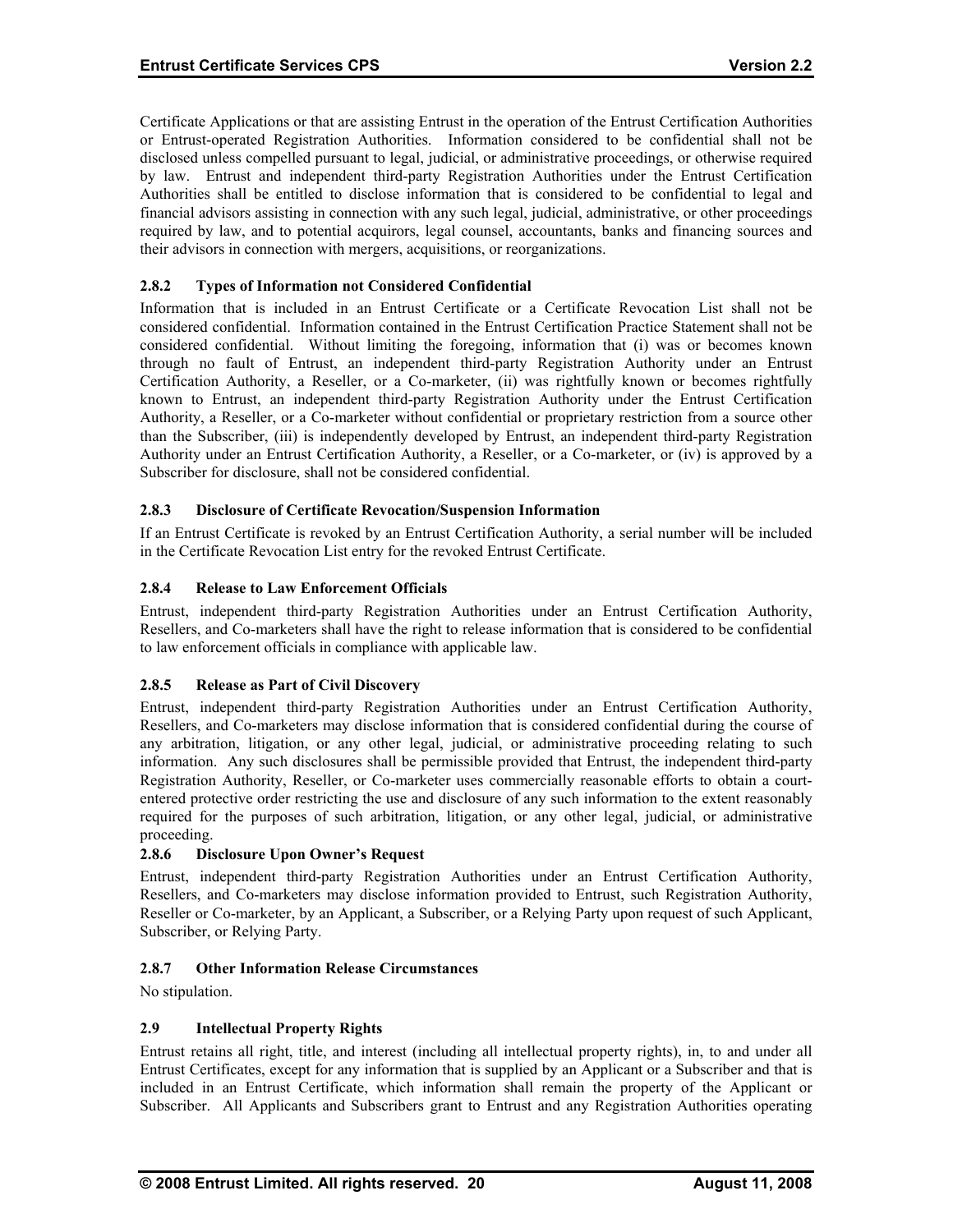<span id="page-26-0"></span>under the Entrust Certification Authorities a non-exclusive, worldwide, paid-up, royalty-free license to use, copy, modify, publicly display, and distribute such information, by any and all means and through any and all media whether now known or hereafter devised for the purposes contemplated under the Entrust Certification Practice Statement, the Subscriber's Subscription Agreement, and any Relying Party Agreements. Entrust and any Registration Authorities operating under the Entrust Certification Authorities shall be entitled to transfer, convey, or assign this license in conjunction with any transfer, conveyance, or assignment as contemplated in Section 2.4.2.7. Entrust grants to Subscribers and Relying Parties a nonexclusive, non-transferable license to use, copy, and distribute Entrust Certificates, subject to such Entrust Certificates being used as contemplated under the Entrust Certification Practice Statement, the Subscriber's Subscription Agreement, and any Relying Party Agreements, and further provided that such Entrust Certificates are reproduced fully and accurately and are not published in any publicly available database, repository, or directory without the express written permission of Entrust. Except as expressly set forth herein, no other right is or shall be deemed to be granted, whether by implication, estoppel, inference or otherwise. Subject to availability, Entrust may in its discretion make copies of one or more Cross Certificate(s) available to Subscribers for use solely with the Entrust Certificate issued to such Subscribers . Entrust retains all right, title, and interest (including all intellectual property rights), in, to and under the Cross Certificate(s).

Entrust grants permission to reproduce the Entrust Certification Practice Statement provided that (i) the copyright notice on the first page of this Entrust Certification Practice Statement is retained on any copies of the Entrust Certification Practice Statement, and (ii) the Entrust Certification Practice Statement is reproduced fully and accurately. Entrust retains all right, title, and interest (including all intellectual property rights), in, to and under the Entrust Certification Practice Statement.

settlement amounts arising from or relating to claims of infringement, misappropriation, dilution, unfair In no event shall Entrust or any independent third-party Registration Authority operating under an Entrust Certification Authority, or any Resellers or Co-marketers, or any subcontractors, distributors, agents, suppliers, employees, or directors of any of the foregoing be liable to any Applicants, Subscribers, or Relying Parties or any other third parties for any losses, costs, liabilities, expenses, damages, claims, or competition, or any other violation of any patent, trademark, copyright, trade secret, or any other intellectual property or any other right of person, entity, or organization in any jurisdiction arising from or relating to any Entrust Certificate or arising from or relating to any services provided in relation to any Entrust Certificate.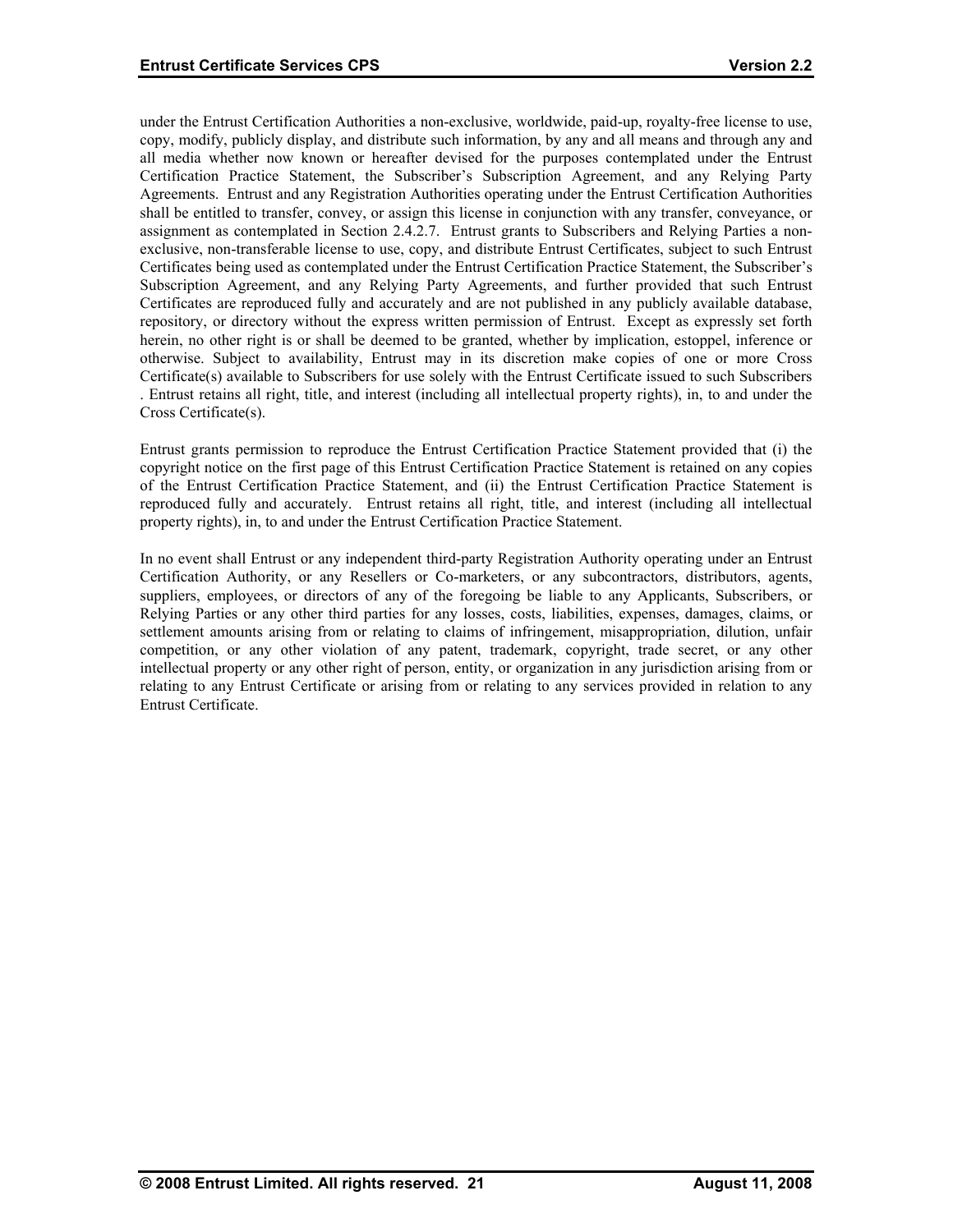# <span id="page-27-0"></span>**3 Identification and Authentication**

#### **3.1 Initial Registration**

Before issuing an Entrust Certificate, the Entrust Certification Authorities ensure that all Subject organization information in the Entrust Certificate conforms to the requirements of, and has been verified in accordance with, the procedures prescribed in this Certification Practice Statement and matches the information confirmed and documented by the Registration Authority pursuant to its verification processes.

# **3.1.1 Types of Names**

#### Entrust SSL Certificates

The Subject names in an Entrust SSL Certificate comply with the X.501 Distinguished Name (DN) form. Entrust Certification Authorities shall use a single naming convention as set forth below. Each Entrust SSL Certificate shall contain the following information:

- (i) the "Country Name" (C) which is the two-letter ISO 3166 code for the country in which the Applicant is located and plans to host the secure server on which the Applicant is intending to install the Entrust SSL Certificate;
- (ii) the "Organization Name" (O) which is the name of the organization in the case of a corporation, partnership, or other entity. In the case of a sole proprietorship, the organization name can be the name of the Applicant;
- (iii) the "Organizational Unit Name" (OU) which is an optional field. The OU field may be used to distinguish between different organizational groups within an organization (for example, to distinguish between human resources, marketing, and development); and
- (iv) the "Common Name" (CN) which is the fully qualified hostname or path used in the DNS of the secure server on which the Applicant is intending to install the Entrust SSL Certificate.

#### **3.1.2 Need for Names to Be Meaningful**

#### Entrust SSL Certificates

The value of the Common Name to be used in an Entrust SSL Certificate shall be the Applicant's fully qualified hostname or path that is used in the DNS of the secure server on which the Applicant is intending to install the Entrust SSL Certificate. Notwithstanding the preceding sentence, the Common Name may include wildcard characters (i.e., an asterisk character) in Entrust's sole discretion.

#### **3.1.3 Rules for Interpreting Various Name Forms**

Subject names for Entrust Certificates shall be interpreted as set forth in Sections 3.1.1 and 3.1.2.

#### **3.1.4 Uniqueness of Names**

Names shall be defined unambiguously for each Subject in an Entrust Repository. The Distinguished Name attribute will usually be unique to the Subject to which it is issued. Each Entrust Certificate shall be issued a unique serial number within the name space of the issuing Entrust Certification Authority.

#### **3.1.5 Name Claim Dispute Resolution Procedure**

The Subject names in Entrust Certificates are issued on a "first come, first served" basis. By accepting a Subject name for incorporation into an Entrust Certificate, a Registration Authority operating under an Entrust Certification Authority does not determine whether the use of such information infringes upon, misappropriates, dilutes, unfairly competes with, or otherwise violates any intellectual property right or any other rights of any person, entity, or organization. The Entrust Certification Authorities and any Registration Authorities operating under the Entrust Certification Authorities neither act as an arbitrator nor provide any dispute resolution between Subscribers or between Subscribers and third-party complainants in respect to the use of any information in an Entrust Certificate. The Entrust Certification Practice Statement does not bestow any procedural or substantive rights on any Subscriber or third-party complainant in respect to any information in an Entrust Certificate. Neither the Entrust Certification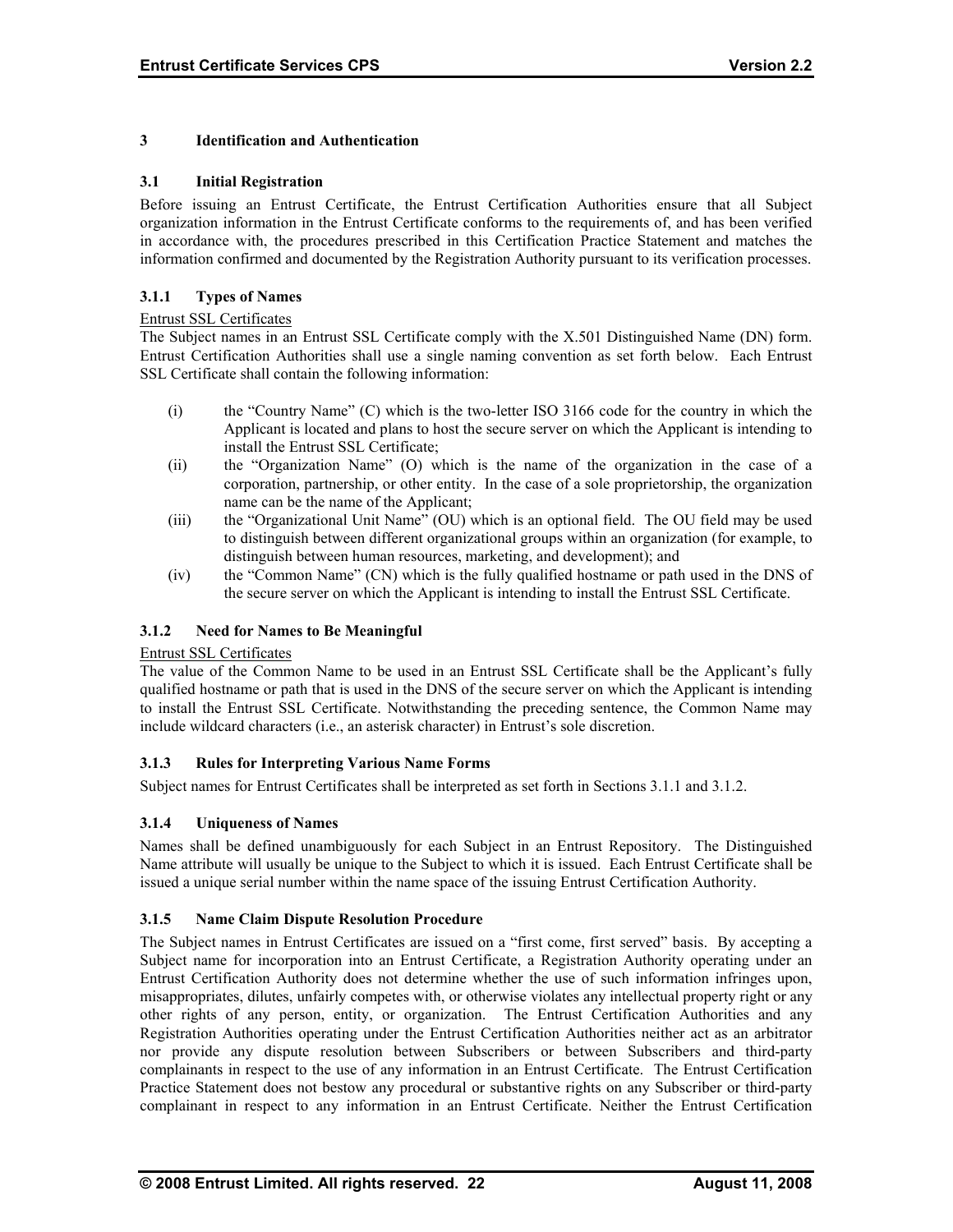<span id="page-28-0"></span>Authorities nor any Registration Authorities operating under the Entrust Certification Authorities shall in any way be precluded from seeking legal or equitable relief (including injunctive relief) in respect to any dispute between Subscribers or between Subscribers and third-party complainants or in respect to any dispute between Subscribers and an Entrust Certification Authority or a Registration Authority operating under an Entrust Certification Authority or between a third-party complainant and an Entrust Certification Authority or a Registration Authority operating under an Entrust Certification Authority arising out of any information in an Entrust Certificate. Entrust Certification Authorities and Registration Authorities operating under Entrust Certification Authorities shall respectively have the right to revoke and the right to request revocation of Entrust Certificates upon receipt of a properly authenticated order from an arbitrator or court of competent jurisdiction requiring the revocation of an Entrust Certificate.

# **3.1.6 Recognition, Authentication and Role of Trademarks**

An Entrust Certification Authority or a Registration Authority operating under an Entrust Certification Authority may, in certain circumstances, take action in respect to an Entrust Certificate containing information that possibly violates the trademark rights of a third-party complainant. In the event that a third-party complainant provides an Entrust Certification Authority or a Registration Authority operating under an Entrust Certification Authority with (i) a certified copy that is not more than three (3) months old of a trademark registration from the principal trademark office in any one of the United States, Canada, Japan, Australia or any of the member countries of the European Union, and further provided that such registration is still in full force and effect, and (ii) a copy of a prior written notice to the Subscriber of the Entrust Certificate in dispute, stating that the complainant believes that information in the Subscriber's Entrust Certificate violates the trademark rights of the complainant, and (iii) a representation by the complainant indicating the means of notice and basis for believing that such notice was received by the Subscriber of the Entrust Certificate in dispute, an Entrust Certification Authority or a Registration Authority operating under an Entrust Certification Authority may initiate the following actions. The Entrust Certification Authority or the Registration Authority operating under an Entrust Certification Authority may determine whether the issue date of the Subscriber's Entrust Certificate predates the registration date on the trademark registration provided by the complainant. If the date of issuance of the Subscriber's Certificate predates the trademark registration date, the Entrust Certification Authority or the Registration Authority operating under the Entrust Certification Authority will take no further action unless presented with an authenticated order from an arbitrator or court of competent jurisdiction. If the date of issuance of the Entrust Certificate is after the registration date on the trademark registration provided by the complainant, the Entrust Certification Authority or the Registration Authority operating under the Entrust Certification Authority shall request that the Subscriber provide a proof of ownership for the Subscriber's own corresponding trademark registration from the principal trademark office in any one of the United States, Canada, Japan, Australia or any of the member countries of the European Union. If the Subscriber can provide a certified copy, as set forth above, that predates or was issued on the same date as the complainant's trademark registration, the Entrust Certification Authority or the Registration Authority operating under the Entrust Certification Authority will take no further action unless presented with an authenticated order from an arbitrator or court of competent jurisdiction. If the Subscriber does not respond within ten (10) Business Days, or if the date on the certified copy of the trademark registration provided by the Subscriber postdates the certified copy of the trademark registration provided by the complainant, the Entrust Certification Authority and the Registration Authorities operating under that Entrust Certification Authority respectively may revoke or may request revocation of the disputed Entrust Certificate.

If a Subscriber files litigation against a complainant, or if a complainant files litigation against a Subscriber, and such litigation is related to any information in an issued Entrust Certificate, and if the party instigating the litigation provides an Entrust Certification Authority or a Registration Authority operating under an Entrust Certification Authority with a copy of the file-stamped complaint or statement of claim, the Entrust Certification Authority will maintain the current status of the Entrust Certificate or the Registration Authority operating under the Entrust Certification Authority will request that the Entrust Certification Authority maintain the current status of the Entrust Certificate, subject to any requirements to change the status of such Entrust Certificate otherwise provided or required under this Entrust Certification Practice Statement, a Subscription Agreement, or any Relying Party Agreement. During any litigation, an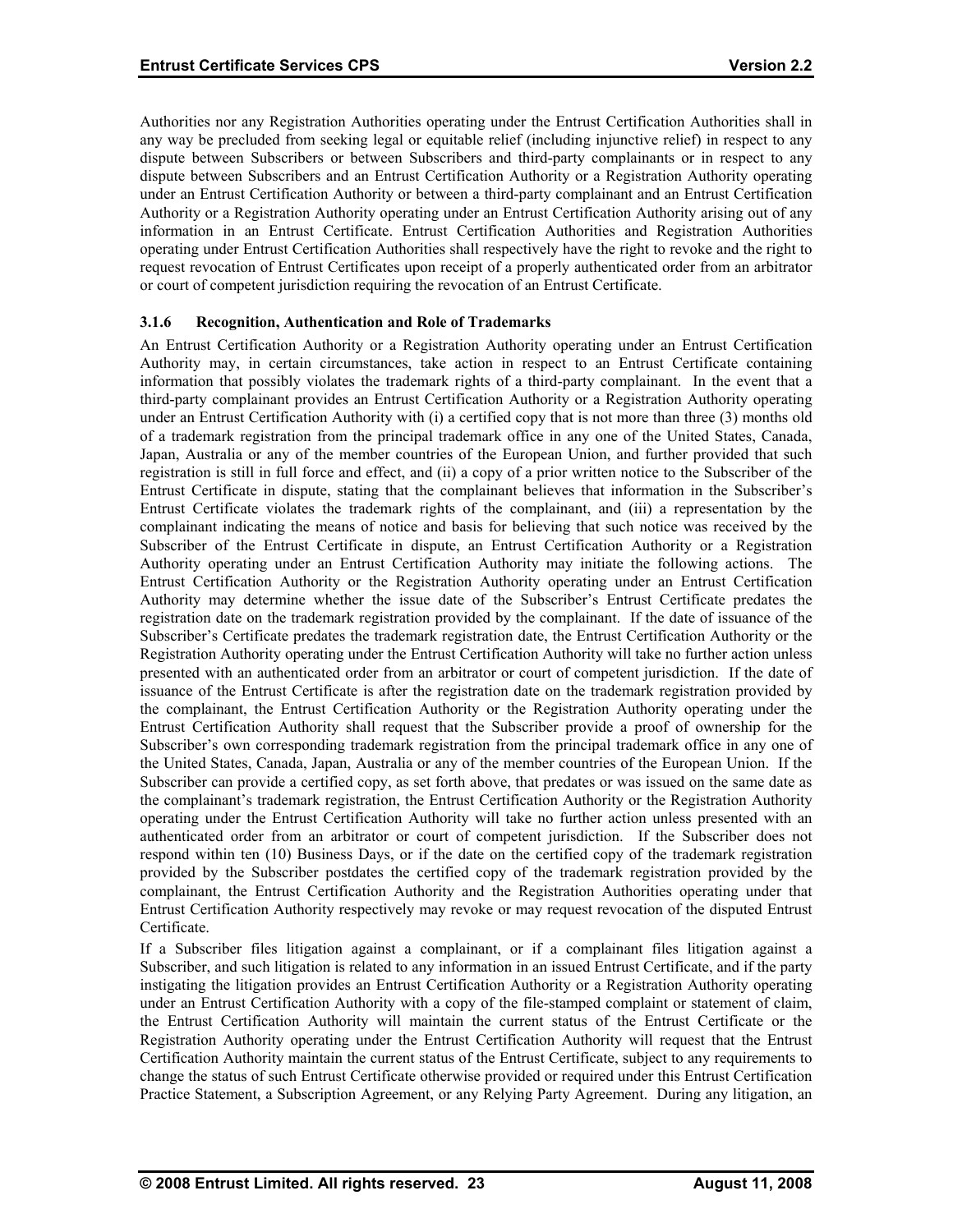<span id="page-29-0"></span>Entrust Certification Authority will not revoke and a Registration Authority operating under an Entrust Certification Authority will not request revocation of an Entrust Certificate that is in dispute unless ordered by an arbitrator or a court of competent jurisdiction or as otherwise provided or required under this Entrust Certification Practice Statement, a Subscription Agreement, or any Relying Party Agreement. In the event of litigation as contemplated above, Entrust Certification Authorities and Registration Authorities operating under the Entrust Certification Authorities will comply with any directions by a court of competent jurisdiction in respect to an Entrust Certificate in dispute without the necessity of being named as a party to the litigation. If named as a party in any litigation in respect to an Entrust Certificate, Entrust and/or any third party operating a Registration Authority under an Entrust Certification Authority shall be entitled to take any action that it deems appropriate in responding to or defending such litigation. Any Subscriber or Relying Party that becomes involved in any litigation in respect to an Entrust Certificate shall remain subject to all of the terms and conditions of the Entrust Certification Practice Statement, the Subscriber's Subscription Agreement, and the Relying Party's Relying Party Agreement.

Registration Authorities operating under an Entrust Certification Authority shall notify the Entrust Certification Authority of any disputes of which such Registration Authority is aware and which relate to any information contained in an Entrust Certificate whose issuance was requested by such Registration Authority.

# **3.1.7 Method to Prove Possession of Private Key**

Registration Authorities perform proof of possession tests for CSRs created using reversible asymmetric algorithms (such as RSA) by validating the signature on the CSR submitted by the Applicant with the Entrust Certificate Application.

# **3.1.8 Authentication of Organizational Identity**

Registration Authorities operating under the Entrust Certification Authorities shall perform a limited verification of any organizational identities that are submitted by an Applicant or Subscriber. Registration Authorities operating under the Entrust Certification Authorities shall determine whether the organizational identity, address, and domain name provided with an Entrust Certificate Application are consistent with information contained in third-party databases and/or governmental sources. The information and sources used for the limited verification of Entrust Certificate Applications may vary depending on the jurisdiction of the Applicant or Subscriber.

In the case of organizational identities that are not registered with any governmental sources, Registration Authorities operating under the Entrust Certification Authorities shall use commercially reasonable efforts to confirm the existence of the organization. Such commercially reasonable efforts may include inquiries with banks or other trustworthy persons or institutions. Registration Authorities operating under the Entrust Certification Authorities shall comply with all verification practices mandated by the Entrust Policy Authority.

The Entrust Policy Authority may, in its discretion, update verification practices to improve the organization identity verification process. Any changes to verification practices shall be published pursuant to the standard procedures for updating the Entrust Certification Practice Statement.

#### **3.1.9 Authentication of Individual Identity**

Registration Authorities operating under the Entrust Certification Authorities shall perform a limited verification of any individual identities that are submitted by an Applicant or Subscriber. In order to establish the accuracy of an individual identity, the individual shall submit a copy of picture identification to a Registration Authority operating under an Entrust Certification Authority. The type of identification that is appropriate for proper identification shall be dependent on the jurisdiction of the Applicant.

The Entrust Policy Authority may, in its discretion, update verification practices to improve the individual identity verification process. Any changes to verification practices shall be published pursuant to the standard procedures for updating the Entrust Certification Practice Statement.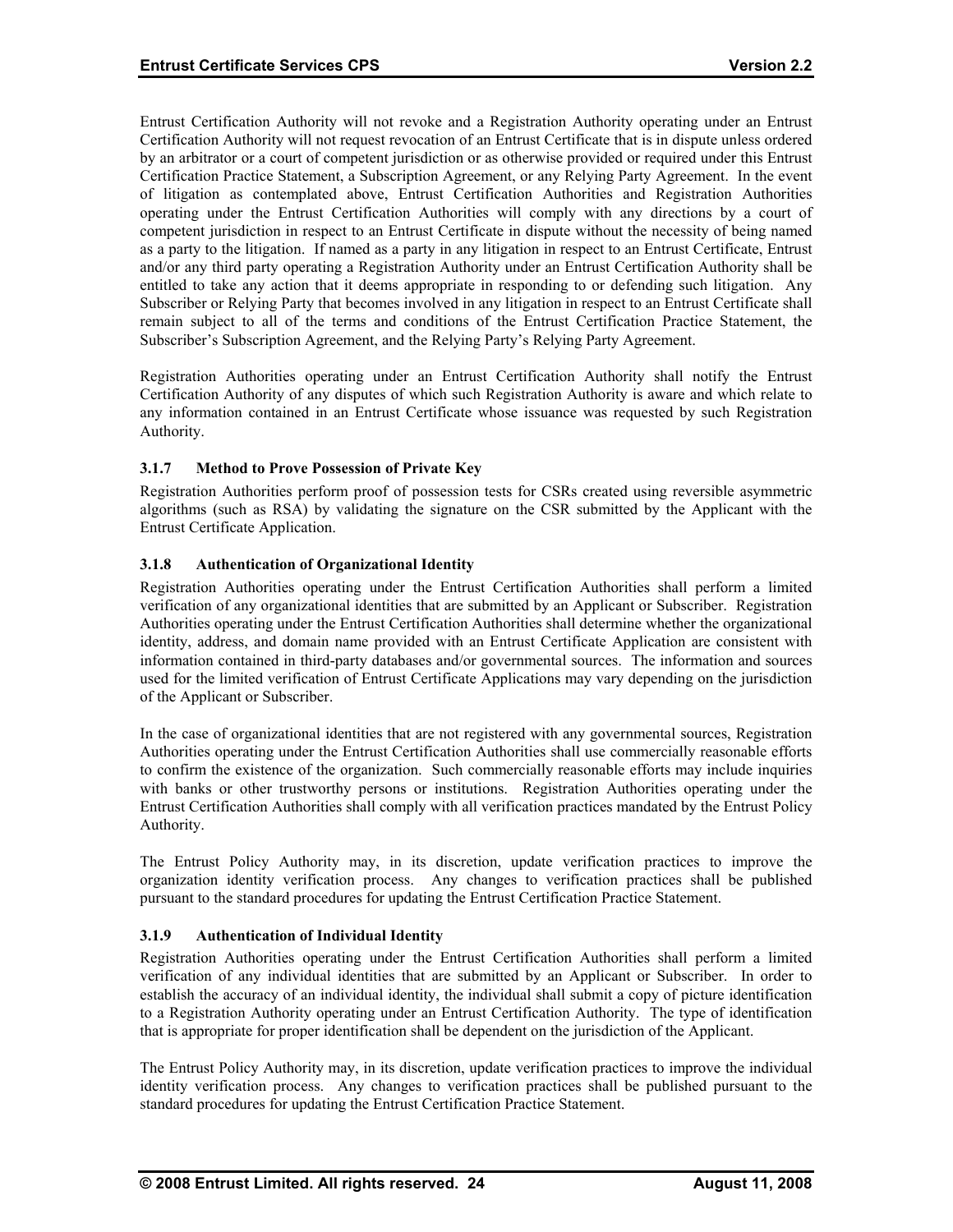# <span id="page-30-0"></span>**3.2 Routine Rekey**

Each Entrust Certificate shall contain a Certificate expiration date. The reason for having an expiration date for a Certificate is to minimize the exposure of the Key Pair associated with the Certificate. For this reason, when processing a new Entrust Certificate Application, Entrust recommends that a new Key Pair be generated and that the new Public Key of this Key Pair be submitted with the Applicant's Entrust Certificate Application. Entrust does not renew Entrust Certificates, accordingly, if a Subscriber wishes to continue to use an Entrust Certificate beyond the expiry date for the current Entrust Certificate, the Subscriber must obtain a new Entrust Certificate and replace the Entrust Certificate that is about to expire. Subscribers submitting a new Entrust Certificate Application will be required to complete the initial application process, as described in Section 4.1.

The Registration Authority that processed the Subscriber's Entrust Certificate Application shall make a commercially reasonable effort to notify Subscribers of the pending expiration of their Entrust Certificate by sending an email to the technical contact listed in the corresponding Entrust Certificate Application. Upon expiration of an Entrust Certificate, the Subscriber shall immediately cease using such Entrust Certificate and shall remove such Entrust Certificate from any devices and/or software in which it has been installed.

#### Entrust SSL Certificates

For Entrust SSL Certificates, the Subscriber may request a replacement certificate using an existing key pair.

#### **3.3 Rekey After Revocation**

Entrust Certification Authorities and Registration Authorities operating under Entrust Certification Authorities do not renew Entrust Certificates that have been revoked. If a Subscriber wishes to use an Entrust Certificate after revocation, the Subscriber must apply for a new Entrust Certificate and replace the Entrust Certificate that has been revoked. In order to obtain another Entrust Certificate, the Subscriber will be required to complete the initial application process, as described in Section 4.1. Upon revocation of an Entrust Certificate, the Subscriber shall immediately cease using such Entrust Certificate and shall remove such Entrust Certificate from any devices and/or software in which it has been installed.

#### **3.4 Revocation Request**

A Subscriber may request revocation of their Entrust Certificate at any time provided that the Subscriber can validate to the Registration Authority that processed the Subscriber's Entrust Certificate Application that the Subscriber is the person, organization, or entity to whom the Entrust Certificate was issued. The Registration Authority shall authenticate a request from a Subscriber for revocation of their Entrust Certificate by requiring the pass phrase submitted by the Subscriber with the Entrust Certificate Application and/or some subset of the information provided by the Subscriber with the Entrust Certificate Application. Upon receipt and confirmation of such information, the Registration Authority shall then process the revocation request as stipulated in Section 4.4.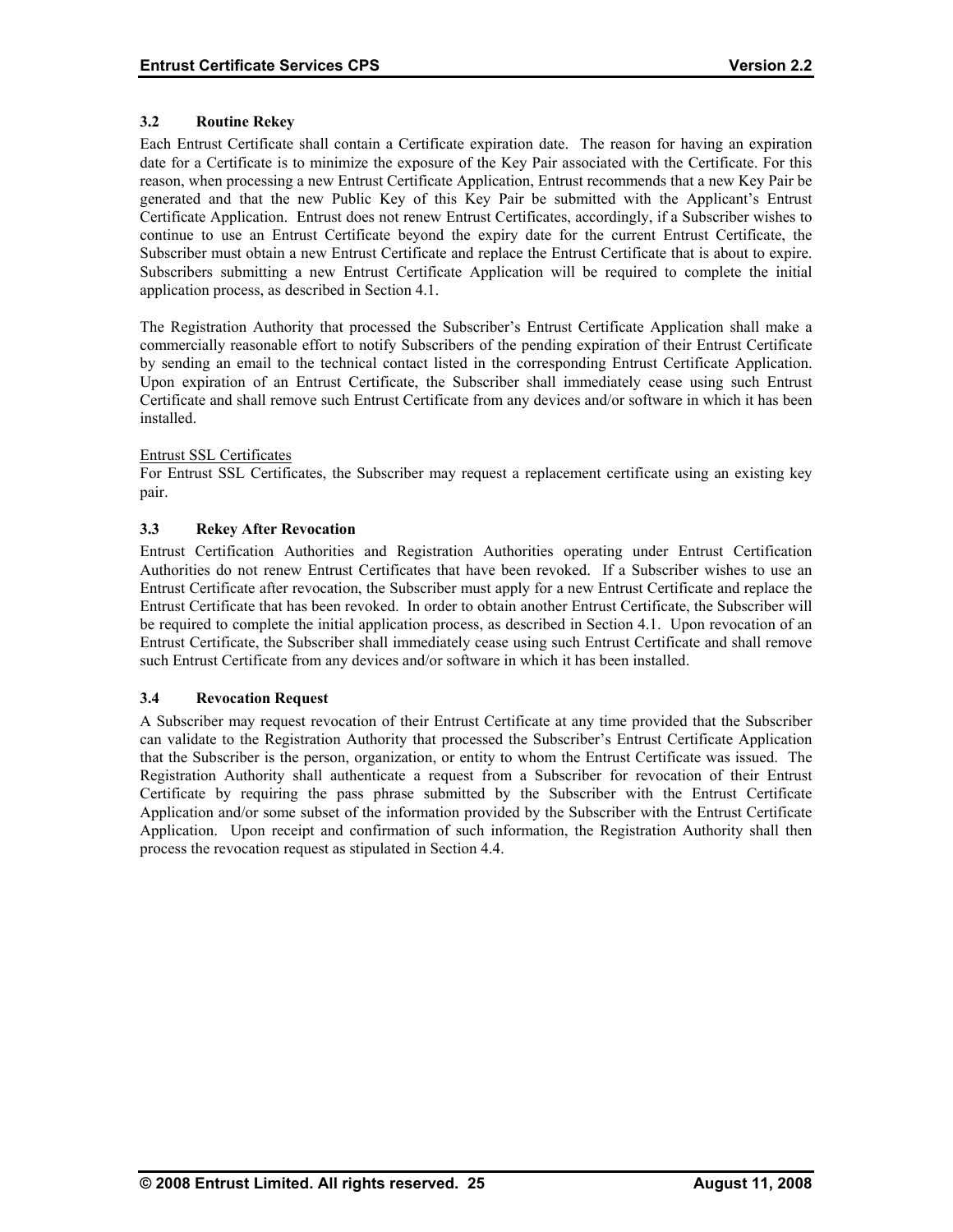#### <span id="page-31-0"></span>**4 Operational Requirements**

#### **4.1 Certificate Application**

To obtain an Entrust Certificate, an Applicant must:

- (i) generate a secure and cryptographically sound Key Pair,
- (ii) agree to all of the terms and conditions of the Entrust Certification Practice Statement and the Subscription Agreement, and
- (iii) complete and submit an Entrust Certificate Application, providing all information requested by an Entrust-operated Registration Authority or by an independent third-party Registration Authority under an Entrust Certification Authority (a "Registration Authority") without any errors, misrepresentation, or omissions.

Upon an Applicant's completion of the Entrust Certificate Application and acceptance of the terms and conditions of this Entrust Certification Practice Statement and the Subscription Agreement, a Entrustoperated Registration Authority or a independent third-party Registration Authority operating under an Entrust Certification Authority shall follow the procedures described in Sections 3.1.8 and 3.1.9 to perform limited verification of the information contained in the Entrust Certificate Application. If the verification performed by a Registration Authority is successful, the Registration Authority may, in its sole discretion, request the issuance to the Applicant of an Entrust Certificate from an Entrust Certification Authority. If a Registration Authority refuses to request the issuance of an Entrust Certificate, the Registration Authority shall (i) use commercially reasonable efforts to notify the Applicant by email of any reasons for refusal, and (ii) promptly refund any amounts that have been paid in connection with the Entrust Certificate Application.

In the event of successful verification of an Entrust Certificate Application, the Registration Authority shall submit a request to an Entrust Certification Authority for the issuance of an Entrust Certificate and shall notify the Applicant by email once an Entrust Certificate has been issued by the Entrust Certification Authority.

#### **4.2 Certificate Issuance**

After performing limited verification of the information provided by an Applicant with an Entrust Certificate Application, a Registration Authority operating under an Entrust Certification Authority may request that an Entrust Certification Authority issue an Entrust Certificate. Upon receipt of a request from a Registration Authority operating under an Entrust Certification Authority, the Entrust Certification Authority may generate and digitally sign an Entrust Certificate in accordance with the Certificate profile described in Section 7.

Upon issuance of an Entrust Certificate, neither Entrust nor any independent third-party Registration Authority operating under an Entrust Certification Authority, nor any Resellers or Co-marketers, or any subcontractors, distributors, agents, suppliers, employees, or directors of any of the foregoing shall have any obligation to perform any ongoing monitoring, investigation, or verification of the information provided in an Entrust Certificate Application.

#### **4.3 Certificate Acceptance**

Once an Entrust Certificate has been generated and placed in an Entrust Repository, the Registration Authority that requested the issuance of the Entrust Certificate shall use commercially reasonable efforts to notify the Applicant by email that the Applicant's Entrust Certificate is available.

#### **4.4 Certificate Suspension and Revocation**

An Entrust Certification Authority shall revoke an Entrust Certificate after receiving a valid revocation request from a Registration Authority operating under such Entrust Certification Authority. A Registration Authority operating under an Entrust Certification Authority shall be entitled to request and may request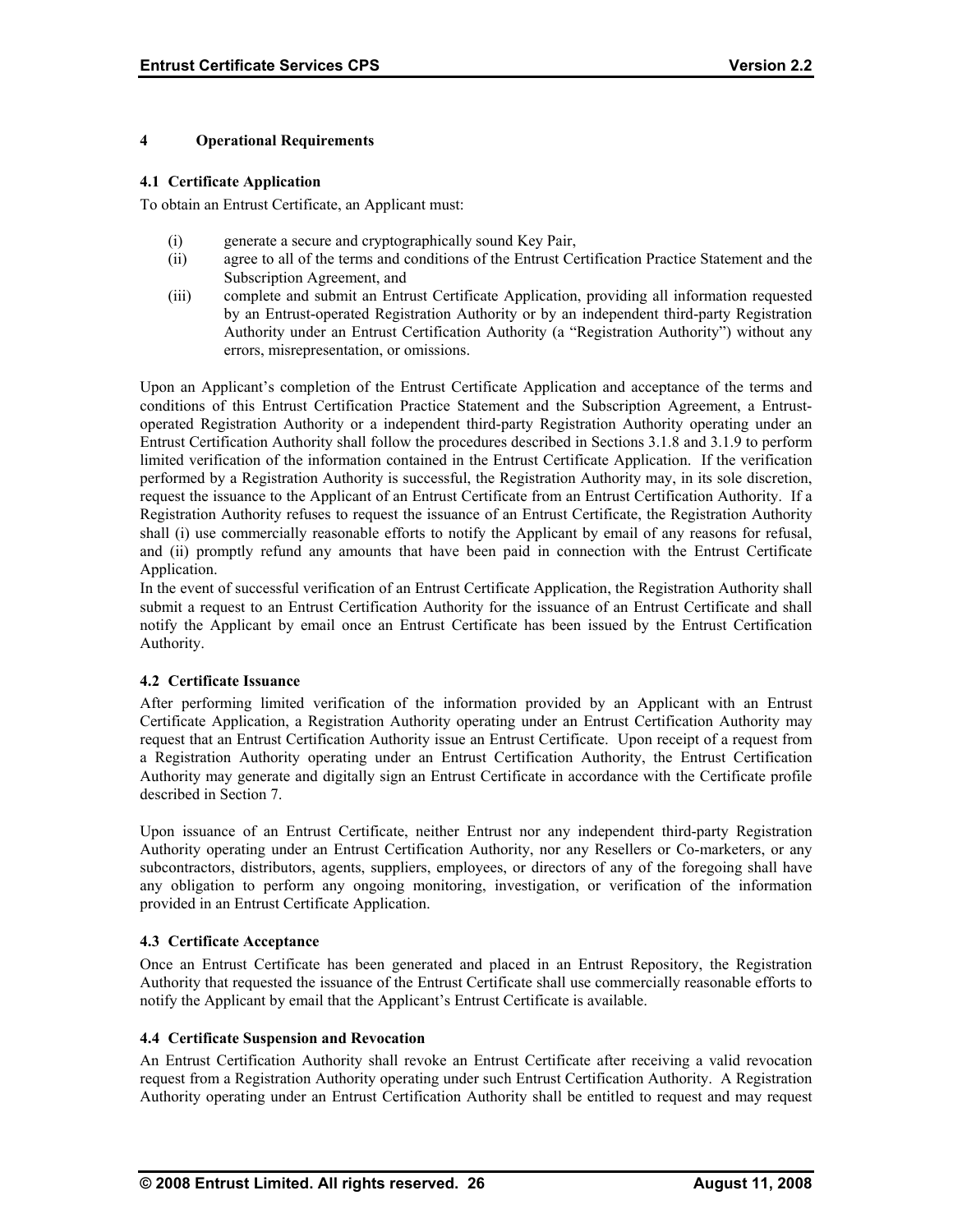<span id="page-32-0"></span>that an Entrust Certification Authority revoke an Entrust Certificate after such Registration Authority receives a valid revocation request from the Subscriber for such Entrust Certificate. A Registration Authority operating under an Entrust Certification Authority shall be entitled to request and shall request that an Entrust Certification Authority revoke an Entrust Certificate if such Registration Authority becomes aware of the occurrence of any event that would require a Subscriber to cease to use such Entrust Certificate.

Entrust Certification Authorities do not allow the suspension of Entrust Certificates.

# **4.4.1 Circumstances for Revocation**

An Entrust Certification Authority shall be entitled to revoke and may revoke, and a Registration Authority operating under an Entrust Certification Authority shall be entitled to request revocation of and shall request revocation of, a Subscriber's Entrust Certificate if such Entrust Certification Authority or Registration Authority has knowledge of or a reasonable basis for believing that of any of the following events have occurred:

- (i) Compromise of such Entrust Certification Authority's Private Key or Compromise of a superior Certification Authority's Private Key;
- (ii) breach by the Subscriber of any of the terms of the Entrust Certification Practice Statement or the Subscriber's Subscription Agreement;
- (iii) any change in the information contained in an Entrust Certificate issued to a Subscriber;
- (iv) non-payment of any Entrust Certificate fees or service fees;
- (v) a determination that an Entrust Certificate was not issued in accordance with the requirements of the Entrust Certification Practice Statement or the Subscriber's Subscription Agreement;
- (vi) r the Entrust Certification Authority receives notice or otherwise become aware that a court o arbitrator has revoked a Subscriber's right to use the domain name listed in an SSL Certificate, or that the Subscriber has failed to renew its domain name;
- (vii) the Entrust Certification Authority receives notice or otherwise become aware that a Subscriber has been added as a denied party or prohibited person to a blacklist, or is operating from a prohibited destination under the laws of the Entrust Certification Authority's jurisdiction of operation as described in Section 2.4;
- (viii) the Entrust Certification Authority ceases operations for any reason or the Entrust Certification Authority's right to issue Entrust Certificates expires or is revoked or terminated and the Entrust Certification Authority has not arranged for another Certification Authority to provide revocation support for the Entrust Certificates; or
- (ix) any other reason that may be reasonably expected to affect the integrity, security, or trustworthiness of an Entrust Certificate or an Entrust Certification Authority.

A Subscriber shall request revocation of their Entrust Certificate if the Subscriber has a suspicion or knowledge of or a reasonable basis for believing that of any of the following events have occurred:

- (i) Compromise of the Subscriber's Private Key;
- (ii) knowledge that the original Entrust Certificate request was not authorized and such authorization will not be retroactively granted;
- (iii) change in the information contained in the Subscriber's Entrust Certificate;
- (iv) change in circumstances that causes the information contained in Subscriber's Entrust Certificate to become inaccurate, incomplete, or misleading.

Such revocation request shall be submitted by the Subscriber to the Registration Authority that processed the Subscriber's Entrust Certificate Application. If a Subscriber's Entrust Certificate is revoked for any reason, the Registration Authority that processed the Subscriber's Entrust Certificate Application shall make a commercially reasonable effort to notify such Subscriber by sending an email to the technical and security contacts listed in the Entrust Certificate Application. Revocation of an Entrust Certificate shall not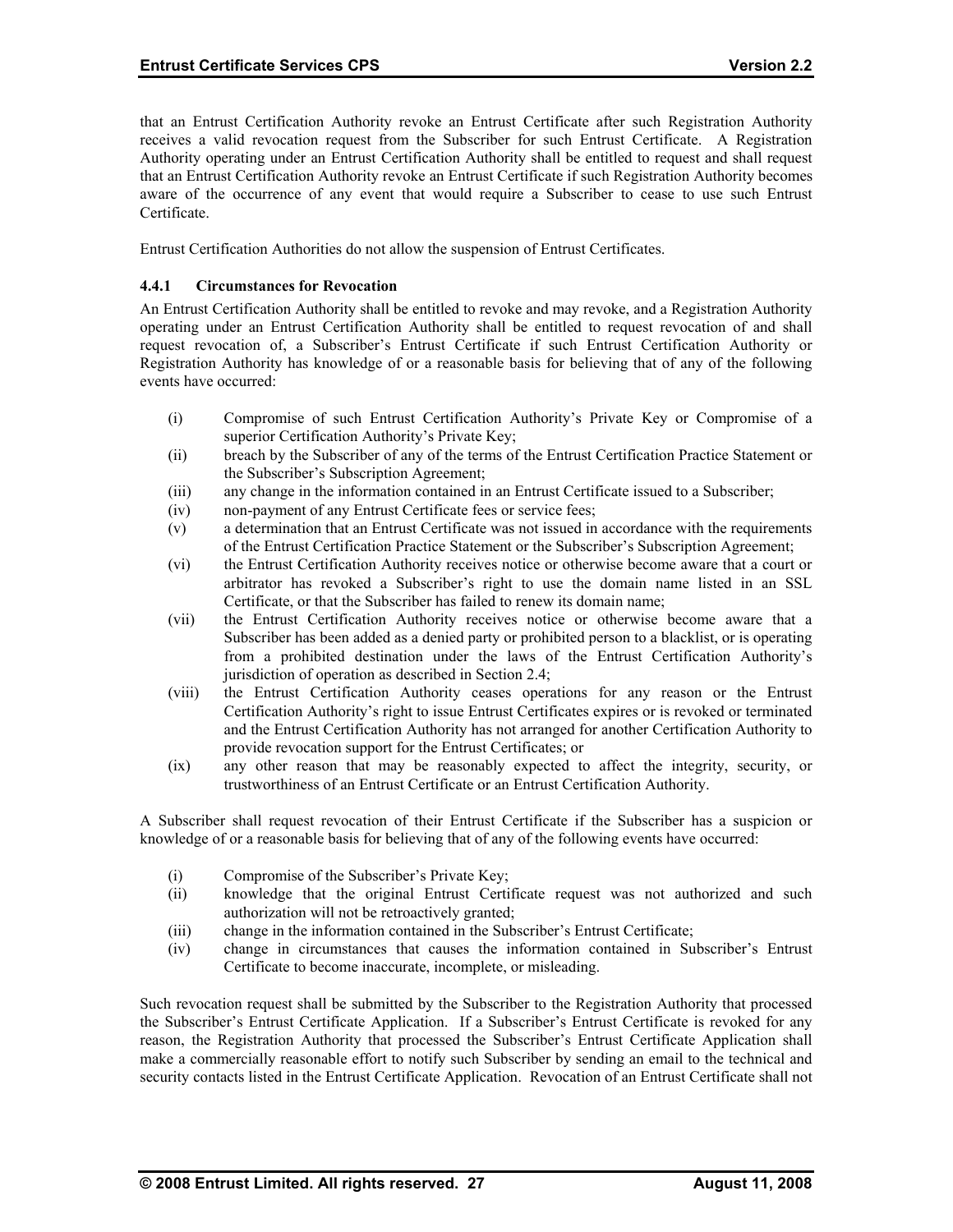<span id="page-33-0"></span>affect any of the Subscriber's contractual obligations under this Entrust Certification Practice Statement, the Subscriber's Subscription Agreement, or any Relying Party Agreements.

# **4.4.2 Who Can Request Revocation**

A Subscriber may request revocation of their Entrust Certificate at any time for any reason. If a Subscriber requests revocation of their Entrust Certificate, the Subscriber must be able to validate themselves as set forth in Section 3.4 to the Registration Authority that processed the Subscriber's Entrust Certificate Application. The Entrust Certification Authorities shall not be required to revoke and the Registration Authorities operating under the Entrust Certification Authorities shall not be required to request revocation of an Entrust Certificate until a Subscriber can properly validate themselves as set forth in Section 3.4 and 4.4.3. An Entrust Certification Authority shall be entitled to revoke and shall revoke, and a Registration Authority operating under an Entrust Certification Authority shall be entitled to request revocation of and shall request revocation of, a Subscriber's Entrust Certificate at any time for any of the reasons set forth in Section 4.4.1.

# **4.4.3 Procedure for Revocation Request**

A Registration Authority operating under an Entrust Certification Authority shall authenticate a request by a Subscriber for revocation of their Entrust Certificate by requiring (i) some subset of the information provided by the Subscriber with the Subscriber's Entrust Certificate Application, or (ii) the pass phrase submitted by the Subscriber with the Subscriber's Entrust Certificate Application or verification by a contact at the Subscriber. Upon receipt and confirmation of such information, the Registration Authority shall send a revocation request to the Entrust Certification Authority that issued such Entrust Certificate. The Entrust Certification Authority shall make all reasonable efforts to post the serial number of the revoked Entrust Certificate to a CRL in an Entrust Repository within one (1) business day of receiving such revocation request. For Certificate revocation that is not initiated by the Subscriber, the Registration Authority that requested revocation of the Subscriber's Entrust Certificate shall make a commercially reasonable effort to notify the Subscriber by sending an email to the technical and security contacts specified in the Subscriber's Entrust Certificate Application.

# **4.4.4 Revocation Request Grace Period**

In the case of Private Key Compromise, or suspected Private Key Compromise, a Subscriber shall request revocation of the corresponding Entrust Certificate immediately upon detection of the Compromise or suspected Compromise. Revocation requests for other required reasons shall be made as soon as reasonably practicable.

#### **4.4.5 Circumstances for Suspension**

Entrust Certification Authorities do not suspend Entrust Certificates.

#### **4.4.6 Who Can Request Suspension**

Entrust Certification Authorities do not suspend Entrust Certificates.

#### **4.4.7 Procedure for Suspension Request**

Entrust Certification Authorities do not suspend Entrust Certificates.

#### **4.4.8 Limits on Suspension Period**

Entrust Certification Authorities do not suspend Entrust Certificates.

## **4.4.9 CRL Issuance Frequency**

Entrust Certification Authorities shall use commercially reasonable efforts to issue CRLs at least once every twenty-four (24) hours with a validity period of no greater than ten (10) days. In certain circumstances, CRLs may also be issued between these intervals, such as in the event of the detection of a serious Compromise.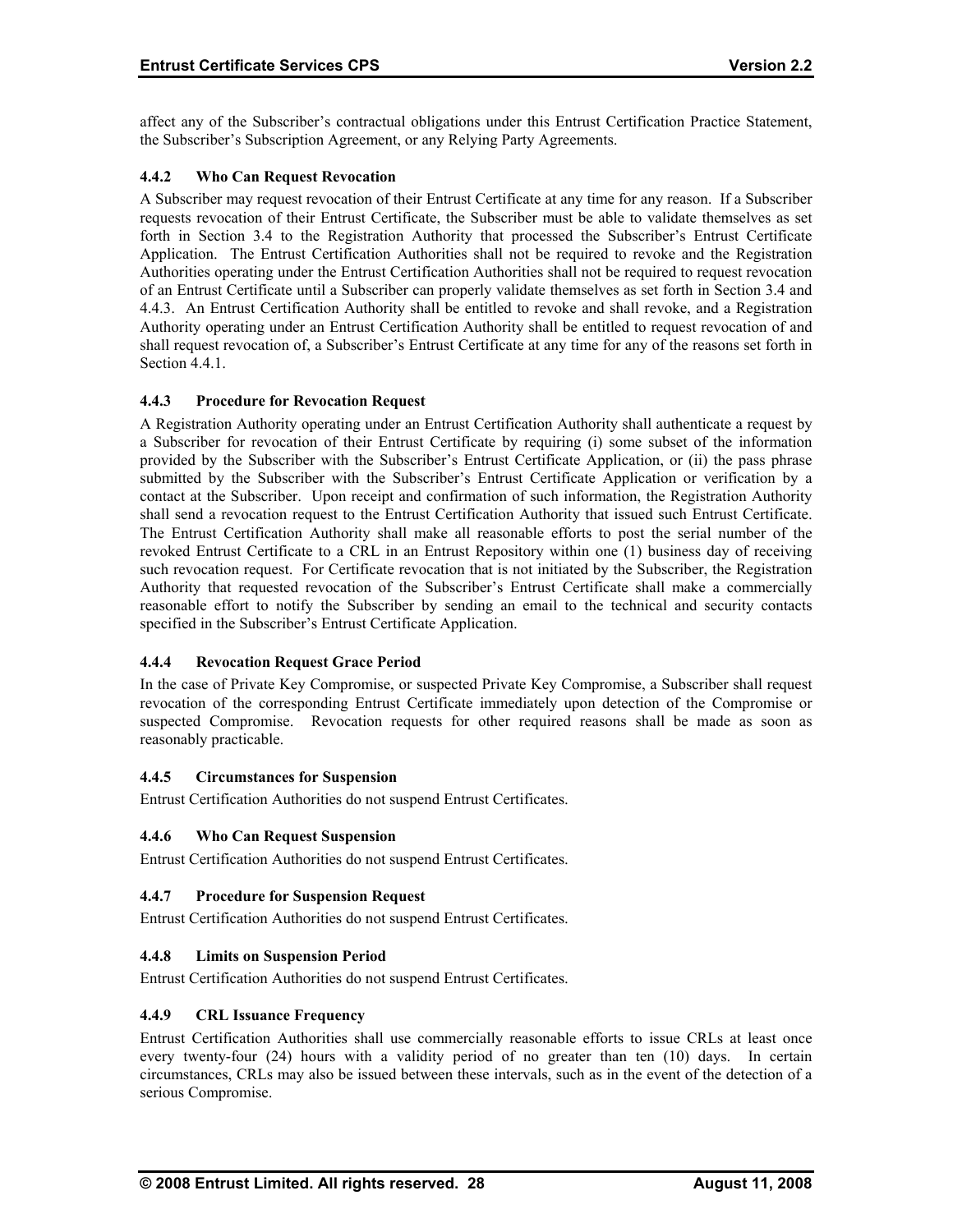# <span id="page-34-0"></span>**4.4.10 CRL Checking Requirements**

A Relying Party shall check whether the Entrust Certificate that the Relying Party wishes to rely on has been revoked. A Relying Party shall check the Certificate Revocation Lists maintained in the appropriate Repository or perform an on-line revocation status check using OCSP to determine whether the Entrust Certificate that the Relying Party wishes to rely on has been revoked. In no event shall Entrust or any independent third-party Registration Authorities operating under an Entrust Certification Authority, or any Resellers or Co-marketers, or any subcontractors, distributors, agents, suppliers, employees, or directors of any of the foregoing be liable for any damages whatsoever due to (i) the failure of a Relying Party to check for revocation or expiration of an Entrust Certificate, or (ii) any reliance by a Relying Party on an Entrust Certificate that has been revoked or that has expired.

# **4.4.11 On-line Revocation/Status Checking Availability**

On-line revocation/status checking of certificates is available on a continuous basis by On-line Certificate Status Protocol (OCSP). Entrust Certification Authorities shall use commercially reasonable efforts to update OCSP responses at least once every twenty-four (24) hours with a validity period of seven (7) days. The location of the OCSP response is included in the Entrust Certificate to support software applications that perform automatic certificate status checking. A Relying Party can also be check certificate revocation status directly with the Repository at www.entrust.net.

# **4.4.12 On-line Revocation Checking Requirements**

Refer to Section 4.4.10.

# **4.4.13 Other Forms of Revocation Advertisements Available**

No stipulation.

# **4.4.14 Checking Requirements For Other Forms of Revocation Advertisements**

No stipulation.

# **4.4.15 Special Requirements Re Key Compromise**

If a Subscriber suspects or knows that the Private Key corresponding to the Public Key contained in the Subscriber's Entrust Certificate has been Compromised, the Subscriber shall immediately notify the Registration Authority that processed the Subscriber's Entrust Certificate Application, using the procedures set forth in Section 4.4.3, of such suspected or actual Compromise. The Subscriber shall immediately stop using such Entrust Certificate and shall remove such Entrust Certificate from any devices and/or software in which such Entrust Certificate has been installed. The Subscriber shall be responsible for investigating the circumstances of such Compromise or suspected Compromise and for notifying any Relying Parties that may have been affected by such Compromise or suspected Compromise.

#### **4.5 Security Audit Procedures**

Significant security events in the Entrust Certification Authorities are automatically time-stamped and recorded as audit logs in audit trail files. The audit trail files are processed (reviewed for policy violations or other significant events) on a regular basis. Authentication codes are used in conjunction with the audit trail files to protect against modification of audit logs. Audit trail files are archived periodically. All files including the latest audit trail file are moved to backup media and stored in a secure archive facility.

The Entrust Certification Authorities and all Registration Authorities operating under an Entrust Certification Authority record in detail every action taken to process an Entrust Certificate Request and to issue an Entrust Certificate, including all information generated or received in connection with an Entrust Certificate Request, and every action taken to process the Request, including time, date, and personnel involved in the action.

The foregoing record requirements include, but are not limited to, an obligation to record the following events: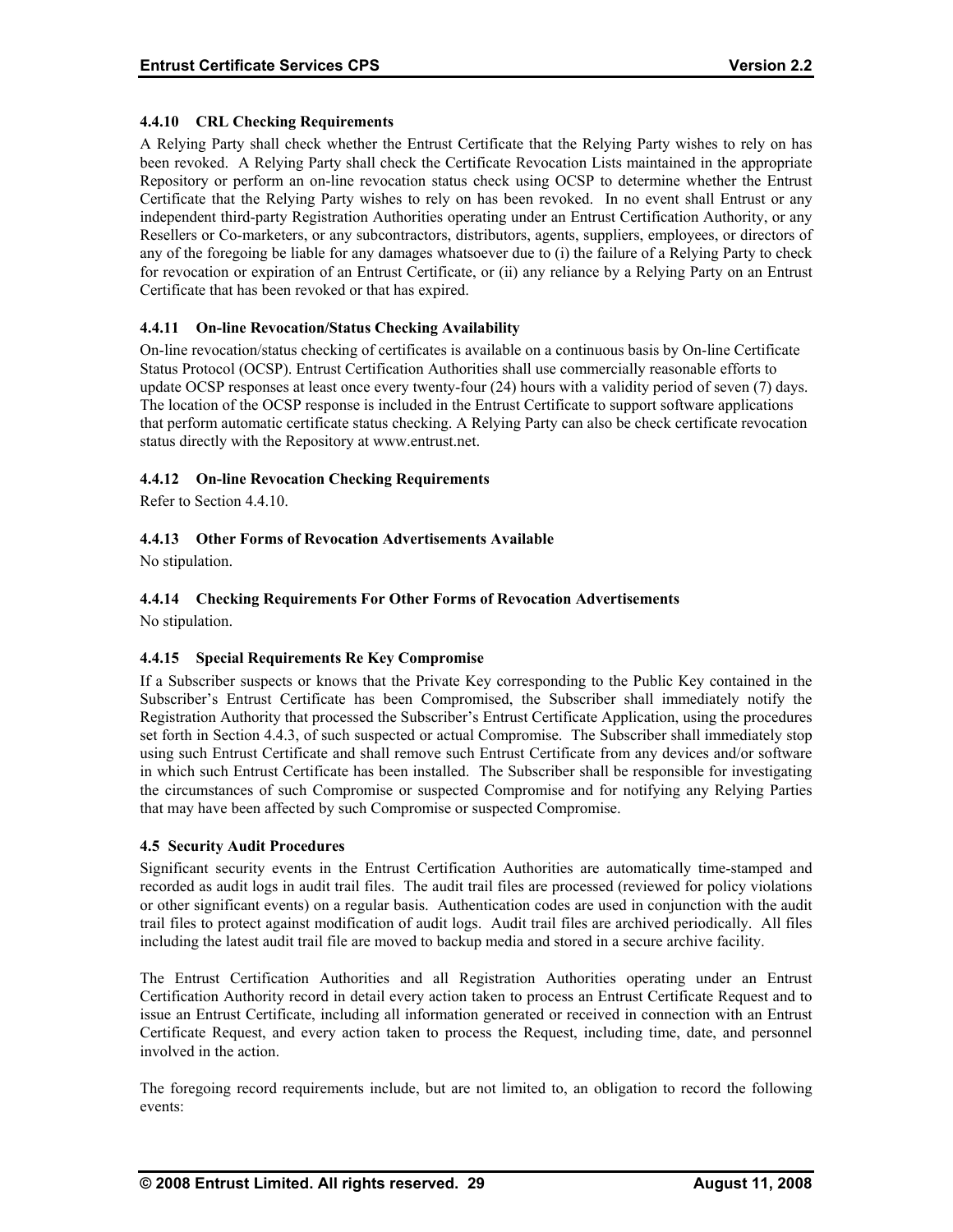- <span id="page-35-0"></span>(i) Entrust Certification Authority key lifecycle management events, including:
	- a. Key generation, backup, storage, recovery, archival, and destruction; and
	- b. Cryptographic device lifecycle management events.
- (ii) Entrust Certification Authority and Entrust Certificate lifecycle management events, includentificate Requests, renewal and re-key requests, and revocation;
	- b. All verification activities required by this CPS;
	- c. Date, time, phone number used, persons spoken to, and end results of verification telephone calls;
	- d. Acceptance and rejection of Certificate Requests;
	- e. Issuance of Entrust Certificates; and
	- f. Generation of Certificate Revocation Lists (CRLs) and OCSP messages.
- (iii) Security events, including:
	- a. Successful and unsuccessful PKI system access attempts;
	- b. PKI and security system actions performed;
	- c. Security profile changes;
	- d. System crashes, hardware failures, and other anomalies;
	- e. Firewall and router activities; and
	- f. Entries to and exits from the Entrust Certification Authority facility.
- (iv) Log entries include the following elements:
	- a. Date and time of entry;
	- b. Identity of the person making the journal entry; and
	- c. Description of entry.

#### **4.6 Records Archival**

The audit trail files, databases and revocation information for Entrust Certification Authorities are archived. The archive of an Entrust Certification Authorities' database and the archive of revocation information are retained for at least three (3) years. Archives of audit trail files are retained for at least seven (7) year(s) after any Entrust Certificate based on that documentation ceases to be valid. The databases for Entrust Certification Authorities are encrypted and protected by Entrust software master keys. The archive media is protected through storage in a restricted-access facility to which only Entrustauthorized personnel have access. Archive files are backed up as they are created. Originals are stored onsite and housed with an Entrust Certification Authority system. Backup files are stored at a secure and separate geographic location.

#### **4.7 Key Changeover**

Entrust Certification Authorities' key pairs will be retired from service at the end of their respective lifetimes as defined in §6.3. New Certification Authority key pairs will be created as required to support the continuation of Entrust Certification Authority Services. Each Entrust Certification Authority will continue to publish CRLs signed with the original key pair until all certificates issued using that original key pair have expired. The Certification Authority key changeover process will be performed such that it causes minimal disruption to Subscribers and Relying Parties.

#### **4.8 Compromise and Disaster Recovery**

Entrust Certification Authorities have a disaster recovery plan to provide for timely recovery of services in the event of a system outage.

Entrust requires rigorous security controls to maintain the integrity of Entrust Certification Authorities. The Compromise of the Private Key used by an Entrust Certification Authority is viewed by Entrust as being very unlikely, however, Entrust has policies and procedures that will be employed in the event of such a Compromise. At a minimum, all Subscribers shall be informed as soon as practicable of such a Compromise and information shall be posted in the Entrust Repository.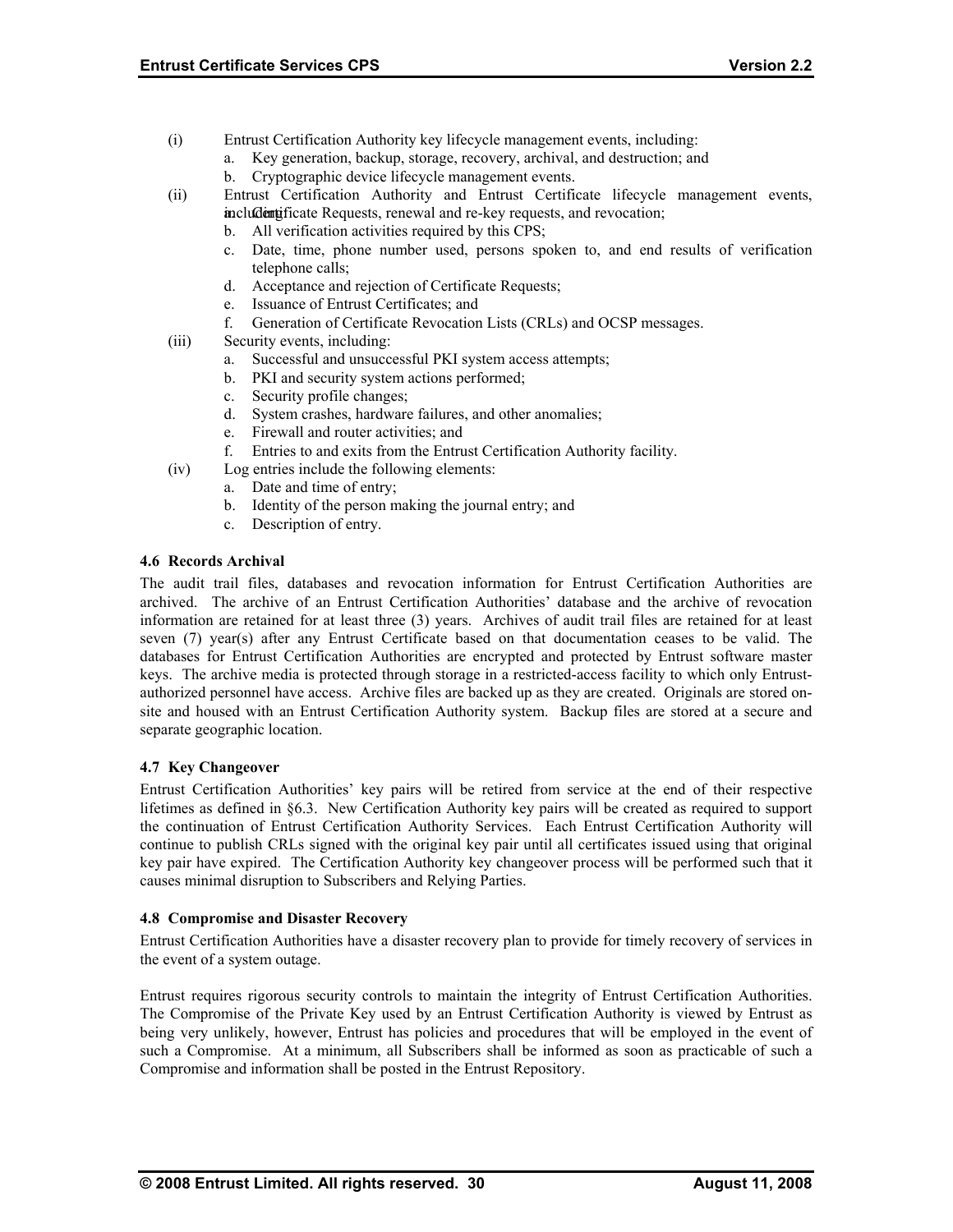# <span id="page-36-0"></span>**4.9 CA Termination**

In the event that an Entrust Certification Authority ceases operation, all Entrust Certificates issued by such Entrust Certification Authority shall be revoked.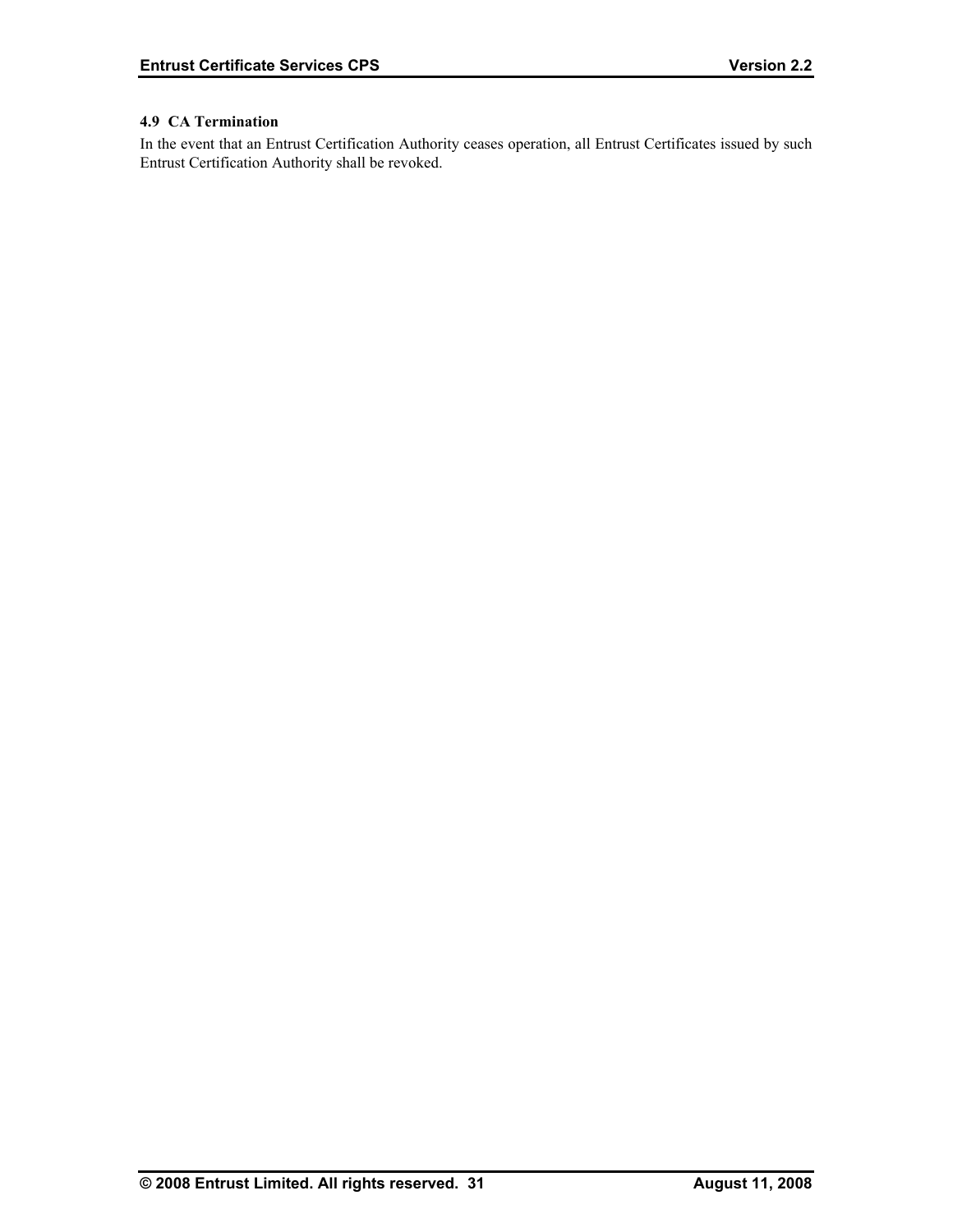# <span id="page-37-0"></span>**5 Physical, Procedural, and Personnel Security Controls**

#### **5.1 Physical Controls**

# **5.1.1 Site Location and Construction**

The hardware and software for an Entrust Certification Authority is located in a secure facility with physical security and access control procedures that meet or exceed industry standards. The CA equipment is located in a Security zone that is physically separated from Entrust's other systems so that only authorized CA personnel can access it.

# **5.1.2 Physical Access**

The room containing the Entrust Authority software is designated a two (2) person zone, and controls are used to prevent a person from being in the room alone. Alarm systems are used to notify security personnel of any violation of the rules for access to an Entrust Certificate Authority.

# **5.1.3 Power and Air Conditioning**

The Security zone is equipped with:

- Filtered, conditioned, power connected to an appropriately sized UPS and generator;
- Heating, ventilation, and air conditioning appropriate for a commercial data processing facility; and
- Emergency lighting.

The environmental controls conform to local standards and are appropriately secured to prevent unauthorized access and/or tampering with the equipment. Temperature control alarms and alerts are activated upon detection of threatening temperature conditions.

# **5.1.4 Water Exposures**

No liquid, gas, exhaust, etc. pipes traverse the controlled space other than those directly required for the area's HVAC system and for the pre-action fire suppression system. Water pipes for the pre-action fire suppression system are only filled on the activation of multiple fire alarms.

#### **5.1.5 Fire Prevention and Protection**

The Entrust facility is fully wired for fire detection, alarm and suppression. Routine, frequent inspections of all systems are made to assure adequate operation.

#### **5.1.6 Media Storage**

All media is stored away from sources of heat and from obvious sources of water or other obvious hazards. Electromagnetic media (e.g. tapes) are stored away from obvious sources of strong magnetic fields. Archived material is stored in a room separate from the CA equipment until it is transferred to the archive storage facility.

#### **5.1.7 Waste Disposal**

Waste is removed or destroyed in accordance with industry best practice. Media used to store sensitive data is destroyed, such that the information is unrecoverable, prior to disposal.

#### **5.1.8 Off-site Backup**

As stipulated in §4.6.

#### **5.2 Procedural Controls**

An Entrust Certification Authority has a number of trusted roles for sensitive operations of the Entrust Certification Authority software. To gain access to the Entrust Authority software used in an Entrust Certification Authority, operational personnel must undergo background investigations. Entrust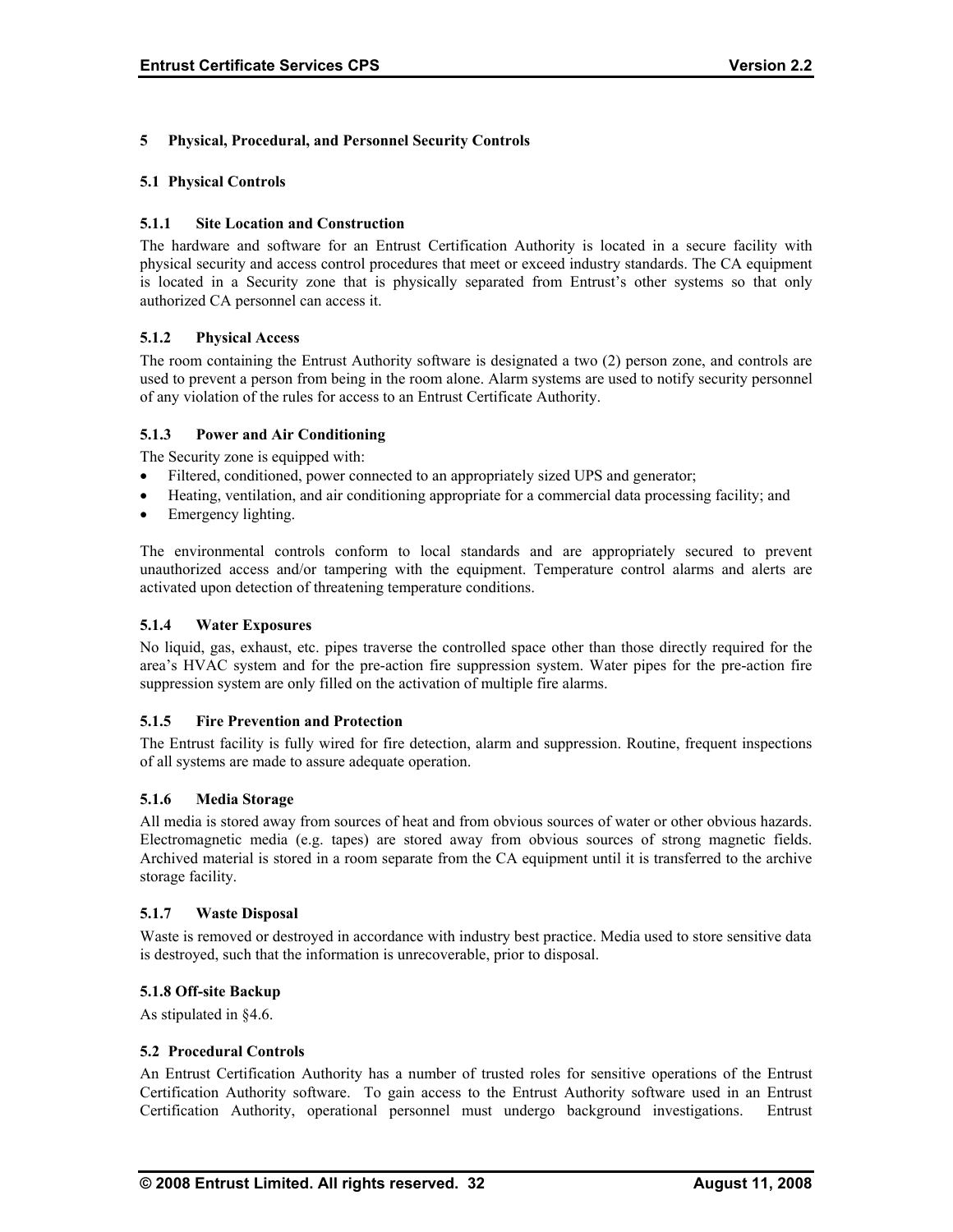<span id="page-38-0"></span>Certification Authority operations related to adding administrative personnel or changing Certification Authority policy settings require more than one (1) person to perform the operation.

# **5.3 Personnel Controls**

Operational personnel for an Entrust Certification Authority will not be assigned other responsibilities that conflict with their operational responsibilities for the Entrust Certification Authority. The privileges assigned to operational personnel for an Entrust Certification Authority will be limited to the minimum required to carry out their assigned duties.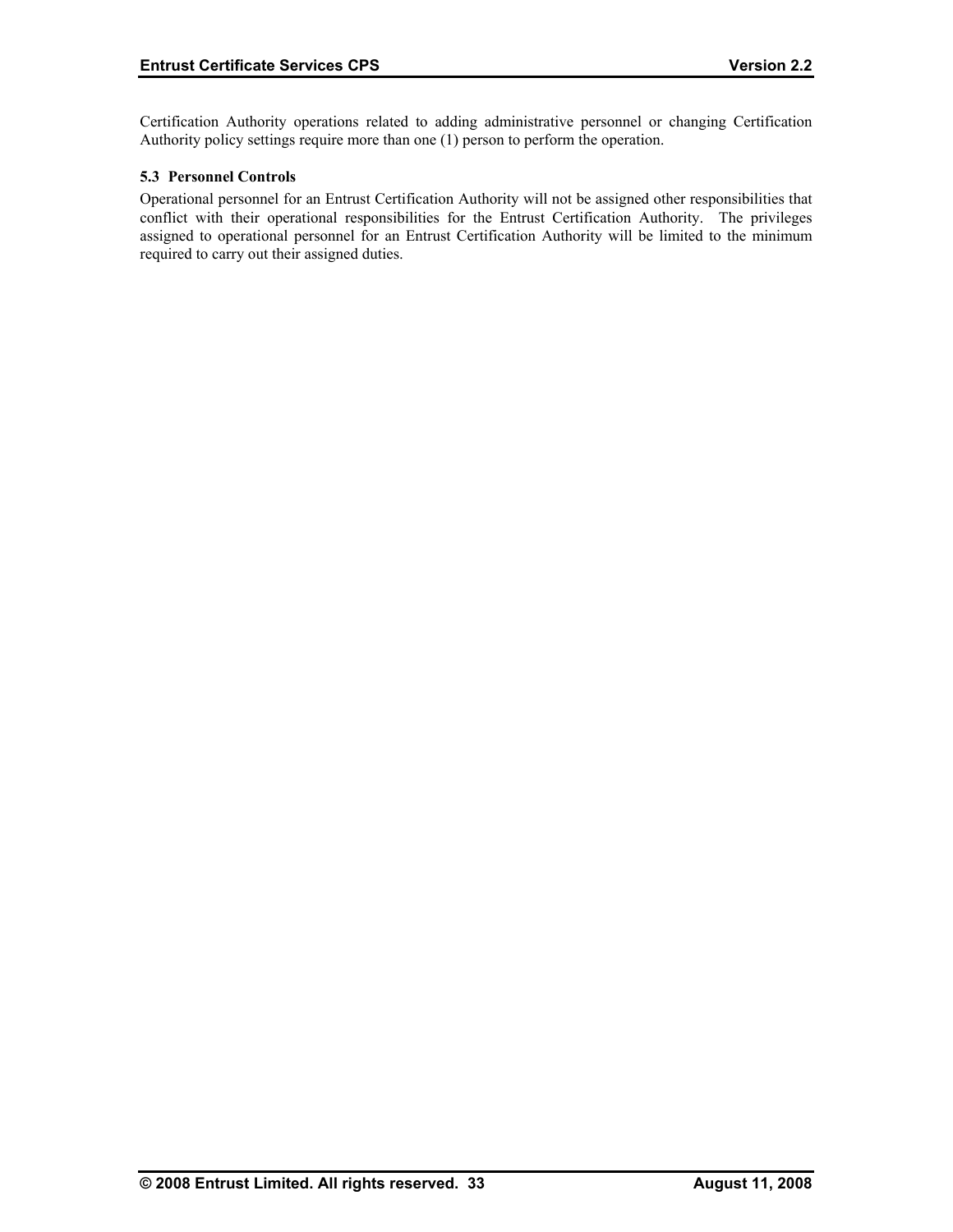# <span id="page-39-0"></span>**6 Technical Security Controls**

#### **6.1 Key Pair Generation and Installation**

# **6.1.1 Key Pair Generation**

The signing Key Pair for an Entrust Certification Authority is created during the initial start up of the Entrust Master Control application and is protected by the master key for such Entrust Certification Authority. Hardware key generation is used which is compliant to at least FIPS 140-1 level 3.

#### Entrust SSL Certificates

The Applicant is responsible for generating their Key Pair for Entrust SSL Certificates. Key Pair generation is typically performed using the key generation utility provided with the secure server software.

# **6.1.2 Private Key Delivery to Entity**

Not applicable.

# **6.1.3 Public Key Delivery to Certificate Issuer**

The Public Key to be included in an Entrust Certificate is delivered to Entrust Certification Authorities in a Certificate Signing Request (CSR) as part of the Entrust Certificate Application process.

# **6.1.4 CA Public Key Delivery to Users**

The Public-Key Certificate for Entrust Certification Authorities are made available to Subscribers and Relying parties through inclusion in third party software as distributed by the applicable software manufacturers. The Public Key Certificate for cross certified issuing Certification Authorities is provided to the Subscriber with the Subscriber certificate.

Public Key Certificates for Entrust Certification Authorities are also available for download fron the Repository.

#### **6.1.5 Key Sizes**

For legacy reasons the minimum key size for Entrust Certificate Authorities is 1024 bit RSA. For new Entrust Certification Authorities, the minimum key size is 2048 bit RSA.

Entrust recommends that end-user Subscribers generate a minimum of 1024 bit RSA key pairs. Entrust Certification Authorities may not approve an Entrust Certificate generated with a key pair size of 512 bit RSA or less.

#### **6.1.6 Public-Key Parameters Generation**

Entrust SSL Certificates

The Subscriber's secure server software controls which Public-Key parameters are used.

#### **6.1.7 Parameter Quality Checking**

The quality of the Public-Key parameters is governed by the Subscriber's software that generates the parameters. Neither Entrust nor any independent third-party Registration Authority operating under an Entrust Certification Authority, nor any Resellers or Co-marketers, or any subcontractors, distributors, agents, suppliers, employees, or directors of any of the foregoing make any representations or provide any representations, warranties or conditions whatsoever about the quality of the Public Key contained in an Entrust Certificate.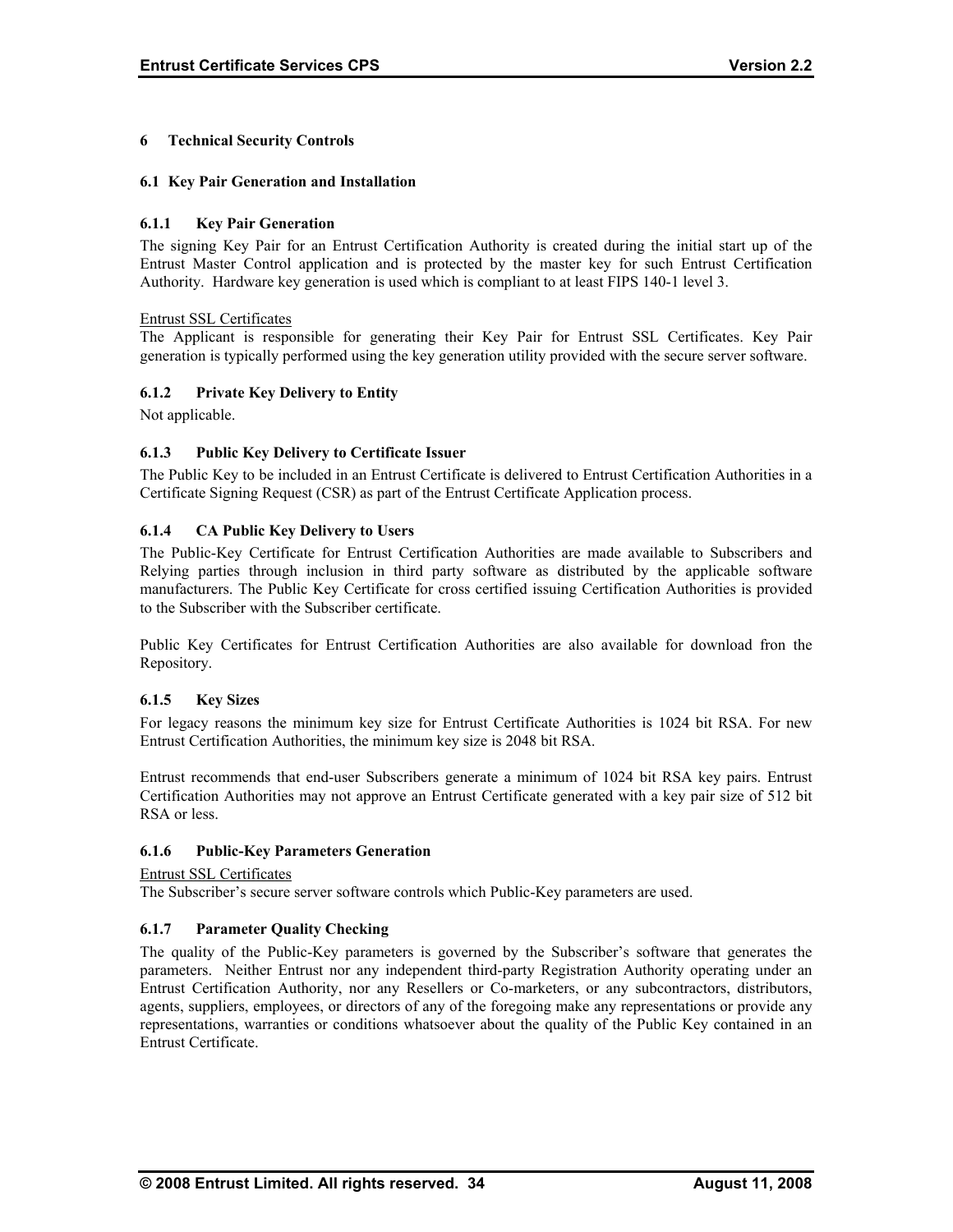# <span id="page-40-0"></span>**6.1.8 Hardware/Software Key Generation**

The method for generating the Subscriber's Key Pair associated with an Entrust Certificate is solely under the control of the Subscriber, and neither Entrust nor any independent third-party Registration Authority operating under an Entrust Certification Authority, nor any Resellers or Co-marketers, or any subcontractors, distributors, agents, suppliers, employees, or directors of any of the foregoing shall have any responsibility or liability whatsoever for the generation of the Subscriber's Key Pair.

# **6.1.9 Key Usage Purposes**

Entrust Certificates issued by an Entrust Certification Authority contain the keyUsage and the extendkeyUsage Certificate extensions restricting the purpose for which an Entrust Certificate can be used. Subscribers and Relying Parties shall only use Entrust Certificates in compliance with this Entrust Certification Practice Statement and applicable laws.

# **6.2 Private Key Protection**

The Entrust Certification Authorities use Entrust Authority software in conjunction with hardware certified to FIPS 140 level 3 to protect the Entrust Certification Authorities' Private Keys. Backups of the Entrust Certification Authorities' Private Keys were made during the initial installation and setup of the Entrust Authority software and are stored on FIPS 140 Level 3 tokens. The backup tokens are held in secure facilities under two-person control. Entrust does not escrow the Entrust Certification Authorities' Private Keys.

Subscribers are responsible for protecting the Private Key associated with the Public Key in the Subscriber's Entrust Certificate.

# **6.3 Other Aspects of Key Pair Management**

The maximum lifetime for Entrust Certification Authorities' Key Pairs is 20 years.

#### **6.4 Activation Data**

No stipulation.

#### **6.5 Computer Security Controls**

The workstations on which the Entrust Certification Authorities operate are physically secured as described in Section 5.1 The operating systems on the workstations on which the Entrust Certification Authorities operate enforce identification and authentication of users. Access to Entrust Authority software databases and audit trails is restricted as described in this Entrust Certification Practice Statement. All operational personnel that are authorized to have access to the Entrust Certification Authorities are required to use hardware tokens in conjunction with a PIN to gain access to the physical room that contains the Entrust Authority software being used for such Entrust Certification Authorities.

#### **6.6 Life Cycle Technical Controls**

# **6.6.1 System Development Controls**

The Entrust Certification Authority makes use of Commercial Off The Shelf (COTS) products for the hardware, software, and network components. Systems developed by the Entrust Certification Authority are deployed in accordance with Entrust software lifecycle development standards.

#### **6.6.2 Security Management Controls**

The configuration of the Entrust Certification Authority system as well as any modifications and upgrades are documented and controlled. Methods of detecting unauthorized modifications to the CA equipment and configuration are in place to ensure the integrity of the security software, firmware, and hardware for correct operation. A formal configuration management methodology is used for installation and ongoing maintenance of the CA system.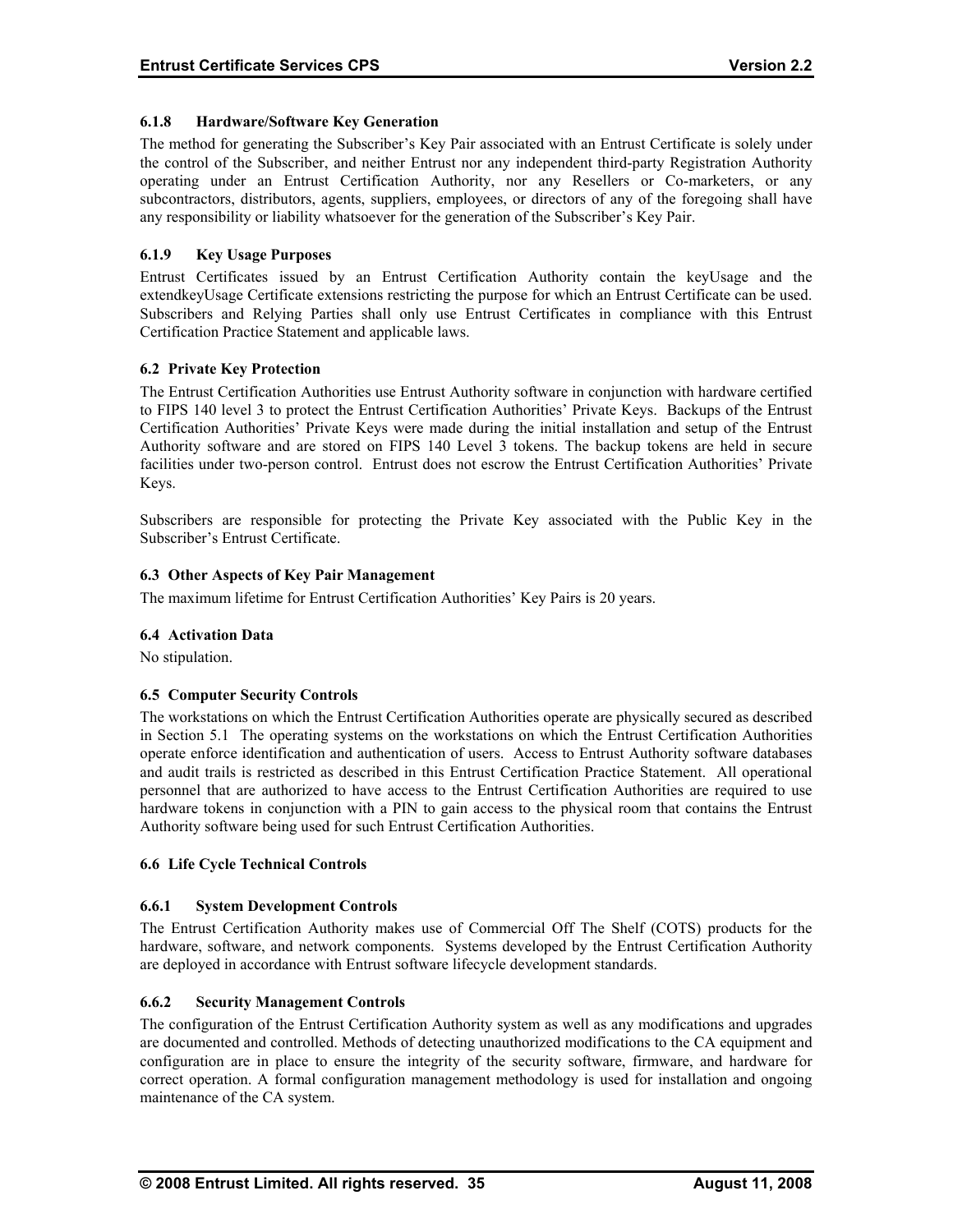<span id="page-41-0"></span>When first loaded, the CA software is verified as being that supplied from the vendor, with no modifications, and be the version intended for use.

# **6.6.3 Life Cycle Security Ratings**

No stipulation.

# **6.7 Network Security Controls**

Remote access to Entrust Certification Authority application via the Administration software interface is secured.

# **6.8 Cryptographic Module Engineering Controls**

The Entrust Certification Authority application software cryptographic module is designed to conform to FIPS 140 level 2 requirements. Optional hardware tokens may be used to generate Key Pairs that may conform with higher levels of FIPS validation, but which must at least conform to level 2.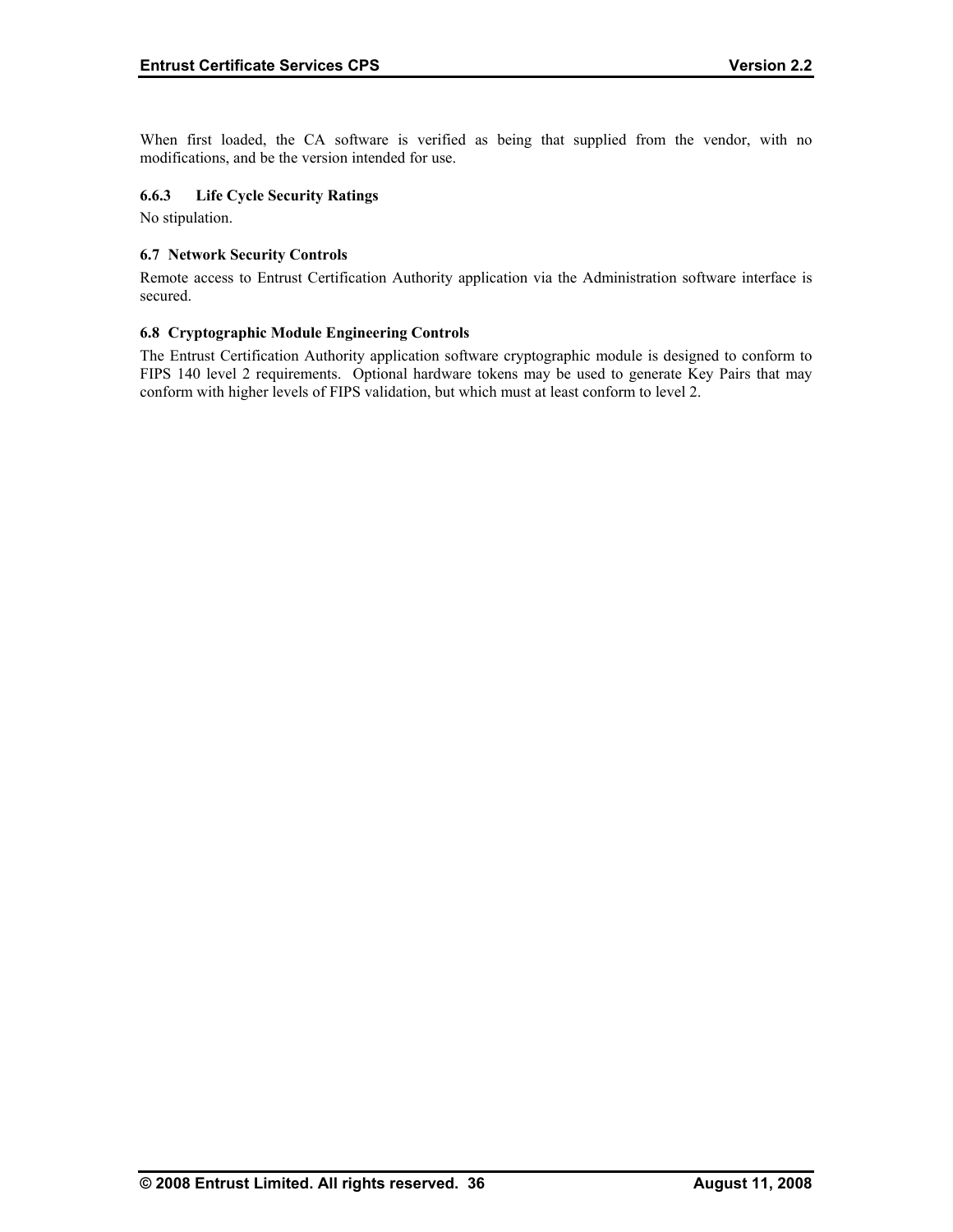# <span id="page-42-0"></span>**7 Certificate and CRL Profiles**

The profile for the Entrust Certificates and Certificate Revocation List (CRL) issued by an Entrust Certification Authority conform to the specifications contained in the IETF RFC 3280 Internet X.509 PKI Certificate and Certificate Revocation List (CRL) Profile.

# **7.1 Certificate Profile**

The following X.509 version 3 Certificate format is used by the Entrust Certification Authorities:

- 1. Version: set to v3
- 2. Extensions: as stipulated in IETF RFC 3280
- 3. Algorithm object identifiers: as specified in IETF RFC 3279 Algorithms and Identifiers for the Internet X.509 PKI Certificate and Certificate Revocation List (CRL) Profile
- 4. Name forms: as stipulated in Section 3.1.1
- 5. Name constraints are not used
- 6. Certificate Policy OID: **1.2.840.113533.7.75.2**
- 7. Policy constraints are not used
- 8. Policy qualifiers:
	- o CPSUri:<http://www.entrust.net/CPS>
	- o userNotice: **The Entrust Certification Practice Statement (CPS) available at www.entrust.net/CPS is hereby incorporated into your use or reliance on this Certificate. This CPS contains limitations on warranties and liabilities. Copyright (c) 2008 Entrust Limited**
- 9. Certificate policies extension is marked Not Critical

# **7.2 CRL Profile**

The following fields of the X.509 version 2 CRL format are used by the Entrust Certification Authorities:

- version: set to v2
- signature: identifier of the algorithm used to sign the CRL
- issuer: the full Distinguished Name of the Certification Authority issuing the CRL
- this update: time of CRL issuance
- next update: time of next expected CRL update
- revoked certificates: list of revoked Certificate information

#### **7.3 OCSP Profile**

The profile for the Entrust SSL Online Certificate Status Protocol (OCSP) messages issued by an Entrust Certification Authority conform to the specifications contained in the IETF RFC 2560 Internet X.509 PKI Online Certificate Status Protocol (OCSP) Profile.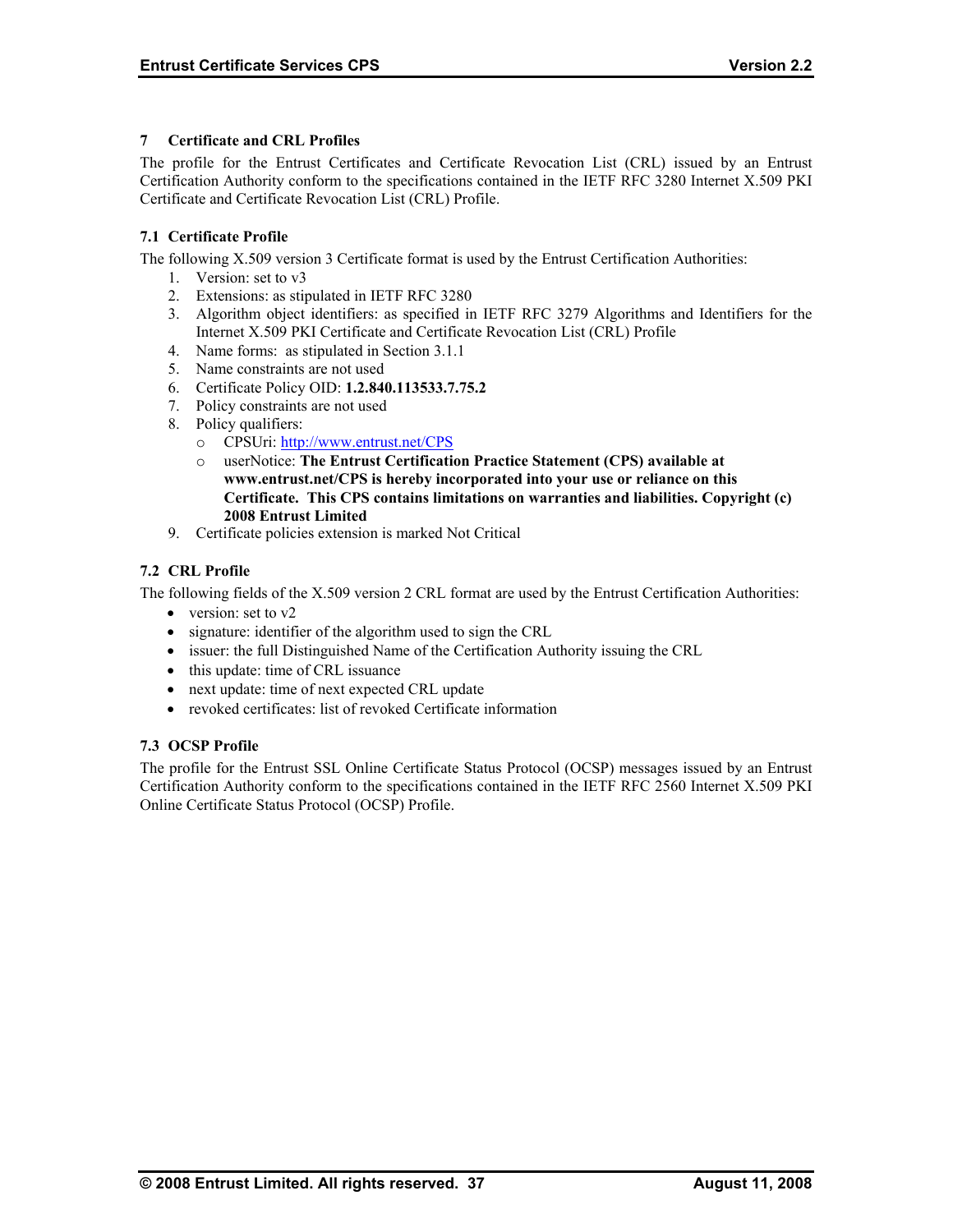# <span id="page-43-0"></span>**8 Specification Administration**

# **8.1 Specification Change Procedures**

Entrust may, in its discretion, modify the Entrust Certification Practice Statement and the terms and conditions contained herein from time to time. Modifications to the Entrust Certification Practice Statement that, in the judgment of Entrust, will have little or no impact on Applicants, Subscribers, and Relying Parties, may be made with no change to the Entrust Certification Practice Statement version number and no notification to Applicants, Subscribers, and Relying Parties. Such changes shall become effective immediately upon publication in the Entrust Repository.

Modifications to the Entrust Certification Practice Statement that, in the judgment of Entrust may have a significant impact on Applicants, Subscribers, and Relying Parties, shall be published in the Entrust Repository and shall become effective fifteen (15) days after publication in the Entrust Repository unless Entrust withdraws such modified Entrust Certification Practice Statement prior to such effective date. In the event that Entrust makes a significant modification to Entrust Certification Practice Statement, the version number of the Entrust Certification Practice Statement shall be updated accordingly. Unless a Subscriber ceases to use, removes, and requests revocation of such Subscriber's Entrust Certificate(s) prior to the date on which an updated version of the Entrust Certification Practice Statement becomes effective, such Subscriber shall be deemed to have consented to the terms and conditions of such updated version of the Entrust Certification Practice Statement and shall be bound by the terms and conditions of such updated version of the Entrust Certification Practice Statement.

# **8.2 Publication and Notification Policies**

Prior to major changes to this Entrust Certification Practice Statement, notification of the upcoming changes will be posted in the Entrust Repository.

#### **8.3 CPS Approval Procedures**

This Entrust Certification Practice Statement and any subsequent changes shall be approved by the Entrust Policy Authority.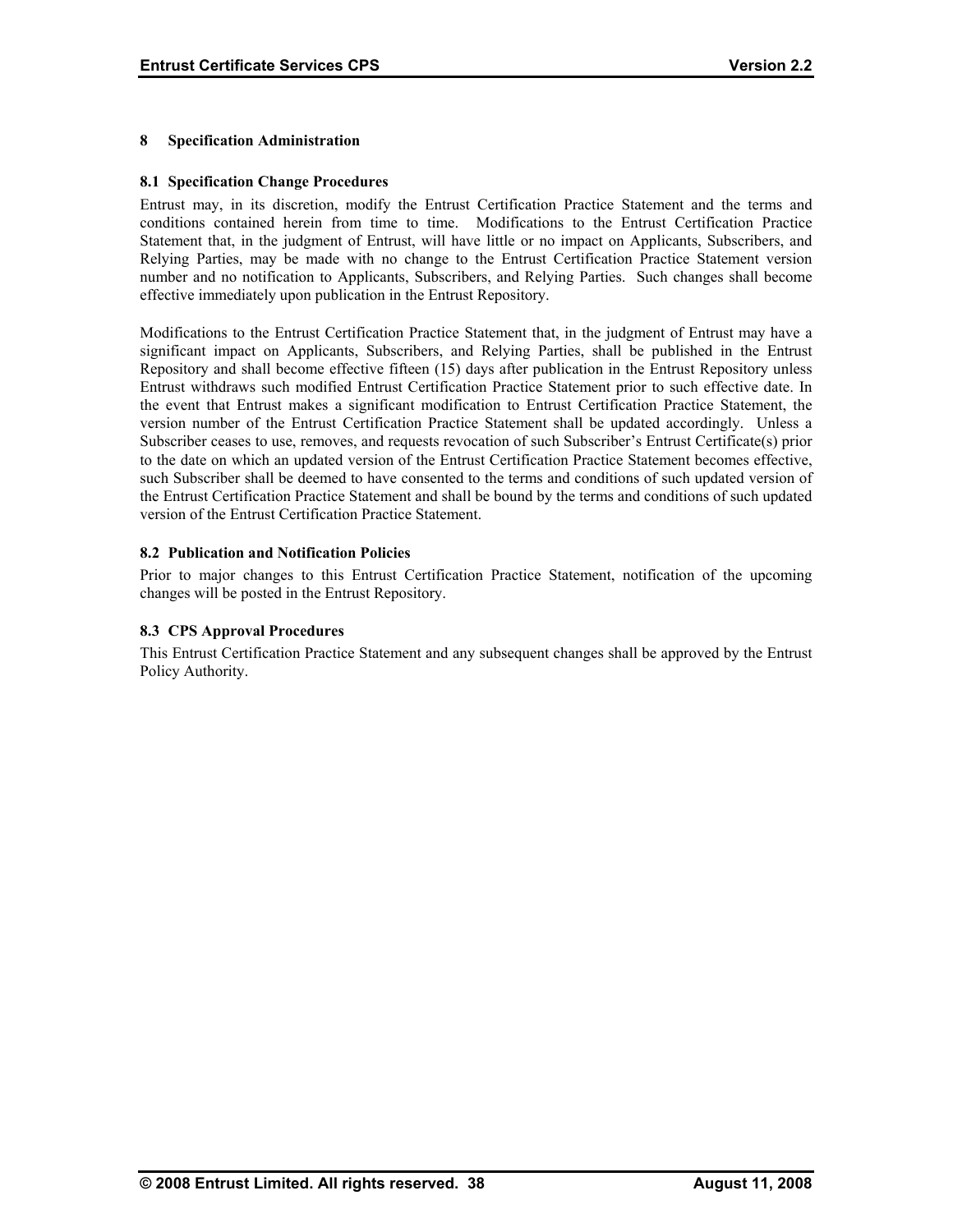# <span id="page-44-0"></span>**9 Acronyms**

| <b>CA</b>   | Certification Authority                                                          |
|-------------|----------------------------------------------------------------------------------|
| <b>CPS</b>  | <b>Certification Practice Statement</b>                                          |
| <b>CRL</b>  | Certificate Revocation List                                                      |
| <b>CSR</b>  | Certificate Signing Request                                                      |
| DN          | Distinguished Name                                                               |
| <b>DNS</b>  | Domain Name Server                                                               |
| <b>DSA</b>  | Digital Signature Algorithm                                                      |
| <b>HTTP</b> | <b>Hypertext Transfer Protocol</b>                                               |
| <b>IETF</b> | Internet Engineering Task Force                                                  |
| ITU-T       | International Telecommunication Union - Telecommunication Standardization Sector |
| <b>MAC</b>  | Message Authentication Code                                                      |
| <b>OCSP</b> | <b>Online Certificate Status Protocol</b>                                        |
| OA.         | <b>Operational Authority</b>                                                     |
| <b>OID</b>  | Object Identifier                                                                |
| PA.         | Policy Authority                                                                 |
| <b>PIN</b>  | Personal Identification Number                                                   |
| PKI         | Public-Key Infrastructure                                                        |
| RA          | <b>Registration Authority</b>                                                    |
| <b>RDN</b>  | Relative Distinguished Name                                                      |
| <b>RFC</b>  | <b>Request for Comment</b>                                                       |
| <b>SEP</b>  | Secure Exchange Protocol                                                         |
| <b>SSL</b>  | Secure Sockets Layer                                                             |
| URL         | Universal Resource Locator                                                       |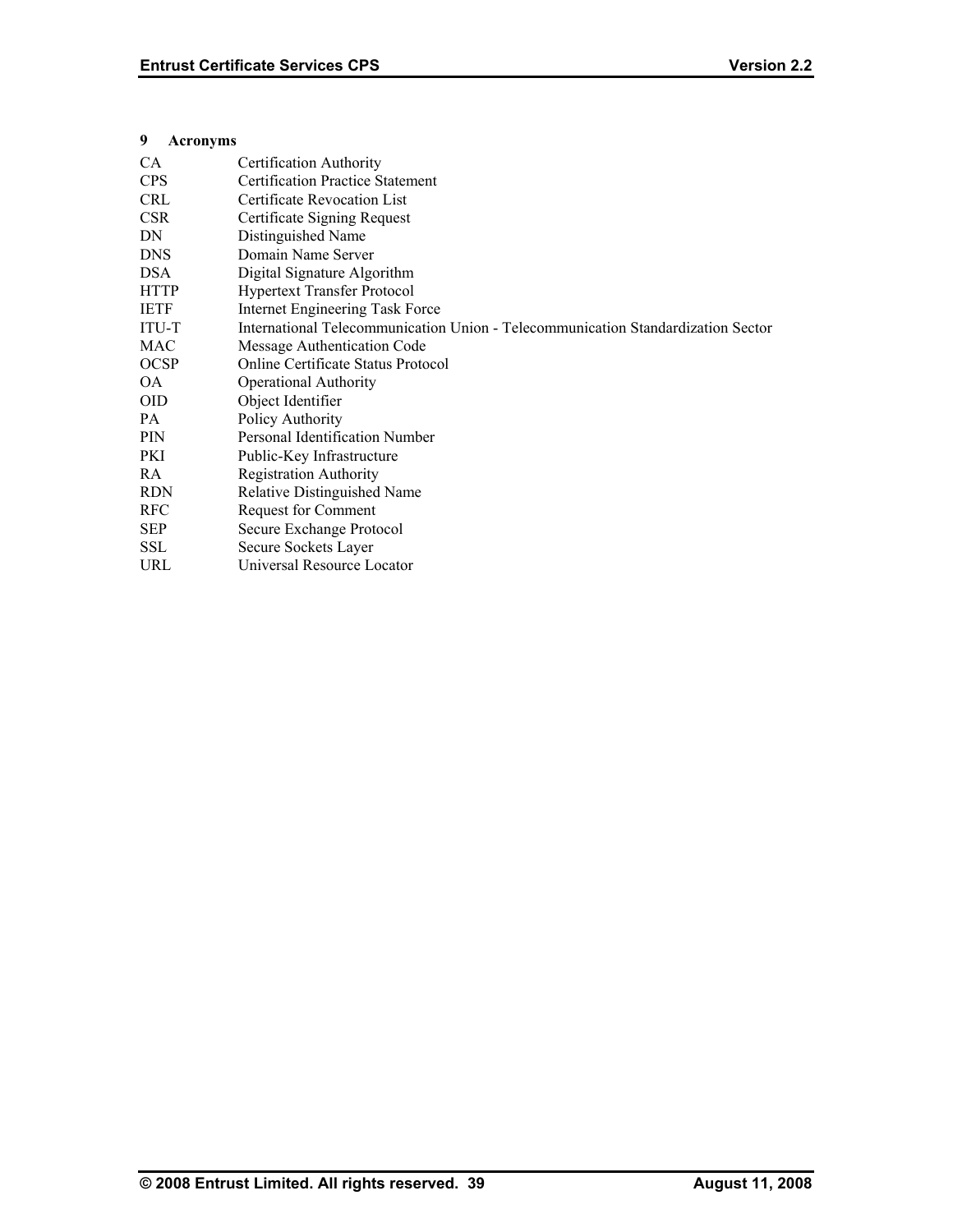#### <span id="page-45-0"></span>**10 Definitions**

**Affiliate:** means Entrust, and any corporation or other entity that Entrust directly or indirectly controls. In this context, a party "controls" a corporation or another entity if it directly or indirectly owns or controls fifty percent (50%) or more of the voting rights for the board of directors or other mechanism of control.

**Applicant:** means a person, entity, or organization applying for an Entrust Certificate, but which has not yet been issued an Entrust Certificate, or a person, entity, or organization that currently has an Entrust Certificate or Entrust Certificates and that is applying for renewal of such Entrust Certificate or Entrust Certificates or for an additional Entrust Certificate or Entrust Certificates.

**Business Day:** means any day, other than a Saturday, Sunday, statutory or civic holiday in the City of Ottawa, Ontario.

**Certificate:** means a digital document that at a minimum: (a) identifies the Certification Authority issuing it, (b) names or otherwise identifies a Subject, (c) contains a Public Key of a Key Pair, (d) identifies its operational period, and (e) contains a serial number and is digitally signed by a Certification Authority.

**Certificate Revocation List:** means a time-stamped list of the serial numbers of revoked Certificates that has been digitally signed by a Certification Authority.

**Certification Authority:** means an entity or organization that (i) creates and digitally signs Certificates that contain among other things a Subject's Public Key and other information that is intended to identify the Subject, (ii) makes Certificates available to facilitate communication with the Subject identified in the Certificate, and (iii) creates and digitally signs Certificate Revocation Lists containing information about Certificates that have been revoked and which should no longer be used or relied upon.

**Certification Practice Statement:** means a statement of the practices that a Certification Authority uses in issuing, managing, revoking, renewing, and providing access to Certificates, and the terms and conditions under which the Certification Authority makes such services available.

**Co-marketers:** means any person, entity, or organization that has been granted by Entrust or a Registration Authority operating under an Entrust Certification Authority the right to promote Entrust

Certificates. **Compromise:** means a suspected or actual loss, disclosure, or loss of control over sensitive information or data.

**CPS:** see Certification Practice Statement.

**CRL:** see Certificate Revocation List.

**Cross Certificate(s)**: shall mean a Certificate(s) that (i) includes the public key of a public-private key pair generated by an Entrust Certification Authority; and (ii) includes the digital signature of an Entrust Root Certification Authority.

**Entrust:** means Entrust Limited.

**Entrust.net**: means Entrust Limited.

**Entrust Operational Authority:** means those personnel who work for or on behalf of Entrust and who are responsible for the operation of the Entrust Certification Authorities.

**Entrust Policy Authority:** means those personnel who work for or on behalf of Entrust and who are responsible for determining the policies and procedures that govern the operation of the Entrust Certification Authorities.

**Entrust Repository :** means a collection of databases and web sites that contain information about Entrust Certificates and services provided by Entrust in respect to Entrust Certificates, including among other things, the types of Entrust Certificates issued by the Entrust Certification Authorities, the services provided by Entrust in respect to Entrust Certificates, the fees charged by Entrust for Entrust Certificates and for the services provided by Entrust in respect to Entrust Certificates, Certificate Revocation Lists, the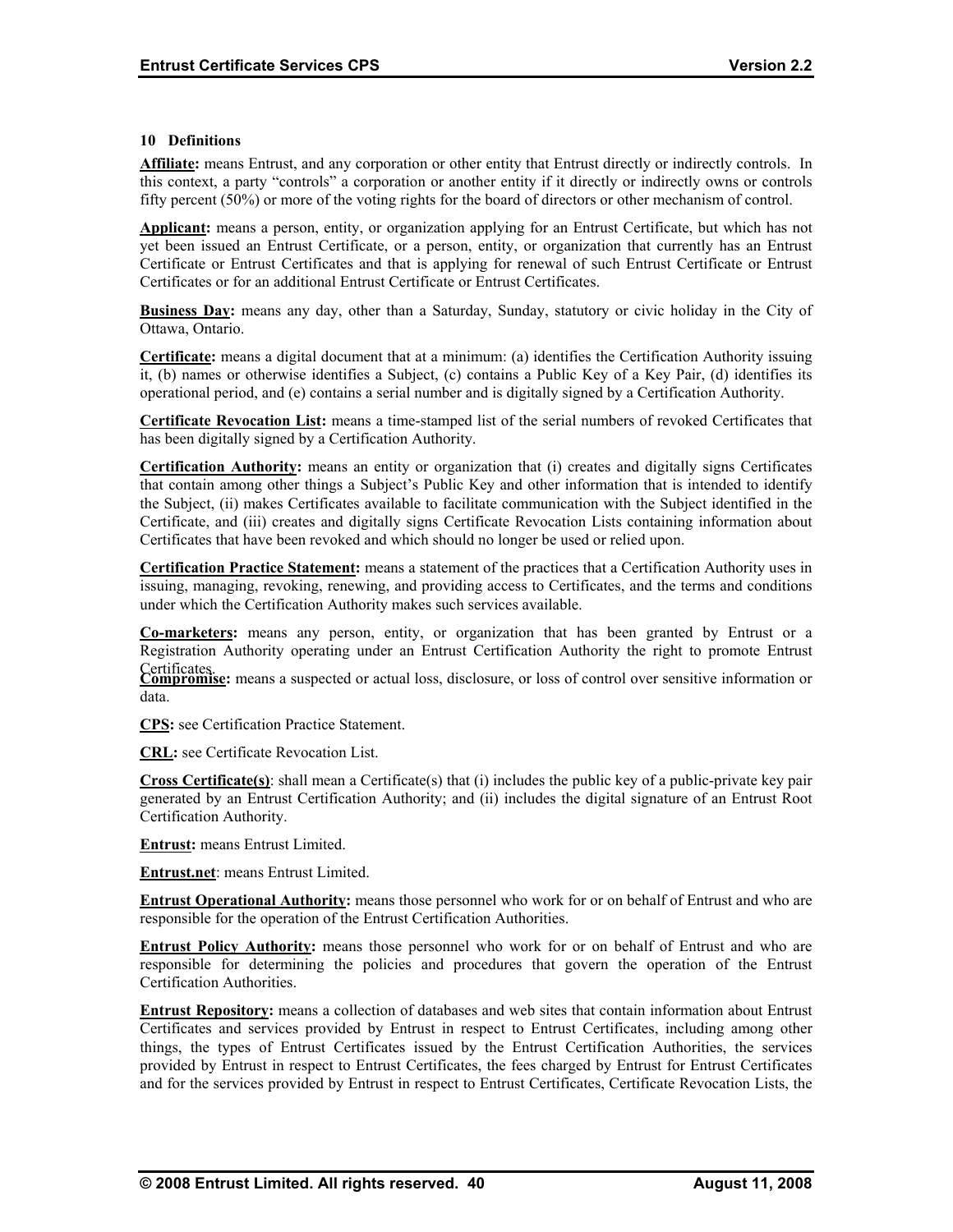Entrust Certification Practice Statement, and other information and agreements that are intended to govern the use of Entrust Certificates.

**Entrust Certification Authority:** means a Certification Authority operated by or on behalf of Entrust for the purpose of issuing, managing, revoking, renewing, and providing access to Entrust Certificates.

**Entrust Certification Practice Statement:** means this document.

**Entrust CPS:** See Entrust Certification Practice Statement.

**Entrust SSL Certificate:** means an SSL Certificate issued by an Entrust Certification Authority for use on secure servers.

**Entrust Certificate Application:** means the form and application information requested by a Registration Authority operating under an Entrust Certification Authority and submitted by an Applicant when applying for the issuance of an Entrust Certificate.

**FIPS:** means the Federal Information Processing Standards. These are U.S. Federal standards that prescribe specific performance requirements, practices, formats, communication protocols, and other requirements for hardware, software, data, and telecommunications operation.

**IETF:** means the Internet Engineering Task Force. The Internet Engineering Task Force is an international community of network designers, operators, vendors, and researchers concerned with the evolution of the Internet architecture and the efficient operation of the Internet.

**Key Pair:** means two mathematically related cryptographic keys, having the properties that (i) one key can be used to encrypt a message that can only be decrypted using the other key, and (ii) even knowing one key, it is believed to be computationally infeasible to discover the other key.

**Object Identifier:** means a specially-formatted sequence of numbers that is registered in accordance with internationally-recognized procedures for object identifier registration.

**OID:** see Object Identifier.

**Operational Period:** means, with respect to a Certificate, the period of its validity. The Operational Period would typically begin on the date the Certificate is issued (or such later date as specified in the Certificate), and ends on the date and time it expires as noted in the Certificate or earlier if the Certificate is

Revoked.<br>**PKIX:** means an IETF Working Group developing technical specifications for PKI components based on X.509 Version 3 Certificates.

**Private Key:** means the key of a Key Pair used to decrypt an encrypted message. This key must be kept secret.

Public Key: means the key of a Key Pair used to encrypt a message. The Public Key can be made freely available to anyone who may want to send encrypted messages to the holder of the Private Key of the Key Pair. The Public Key is usually made publicly available in a Certificate issued by a Certification Authority and is often obtained by accessing a repository or database. A Public Key is used to encrypt a message that can only be decrypted by the holder of the corresponding Private Key.

**RA :** see Registration Authority.

**Registration Authority:** means an entity that performs two functions: (1) the receipt of information from a Subject to be named in a Entrust Certificate, and (2) the performance of limited verification of information provided by the Subject following the procedures prescribed by the Entrust Certification Authorities. In the event that the information provided by a Subject satisfies the criteria defined by the Entrust Certification Authorities, a Registration Authority may send a request to a Entrust Certification Authority requesting that the Entrust Certification Authority generate, digitally sign, and issue a Entrust Certificate containing the information verified by the Registration Authority.

**Relying Party :** means a person, entity, or organization that relies on or uses an Entrust Certificate and/or any other information provided in a Repository under an Entrust Certification Authority to obtain and confirm the Public Key and identity of a Subscriber.